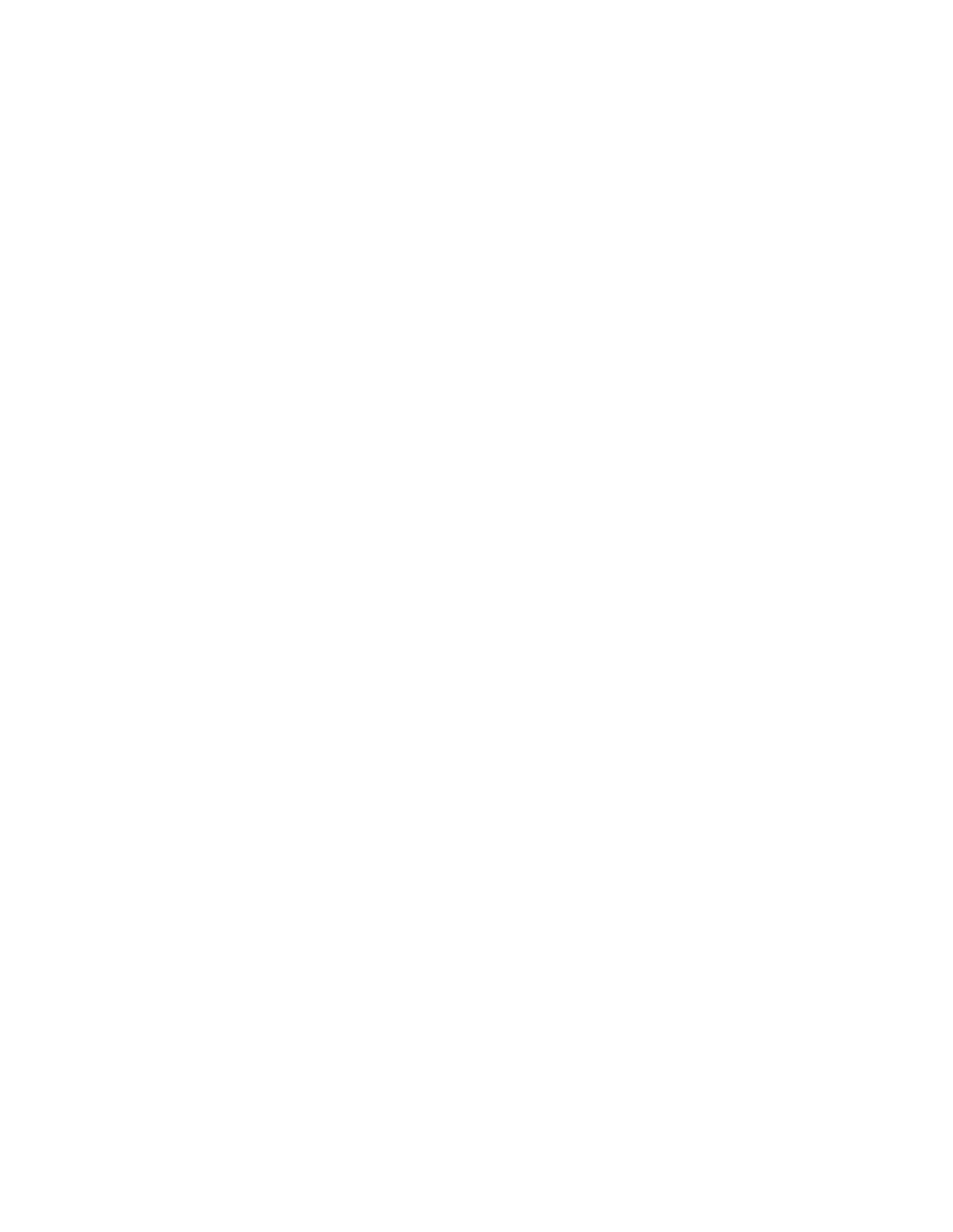**Response of the Portuguese Government to the report of the European Committee for the Prevention of Torture and Inhuman or Degrading Treatment or Punishment (CPT) on its visit to Portugal from 14 to 25 January 2008**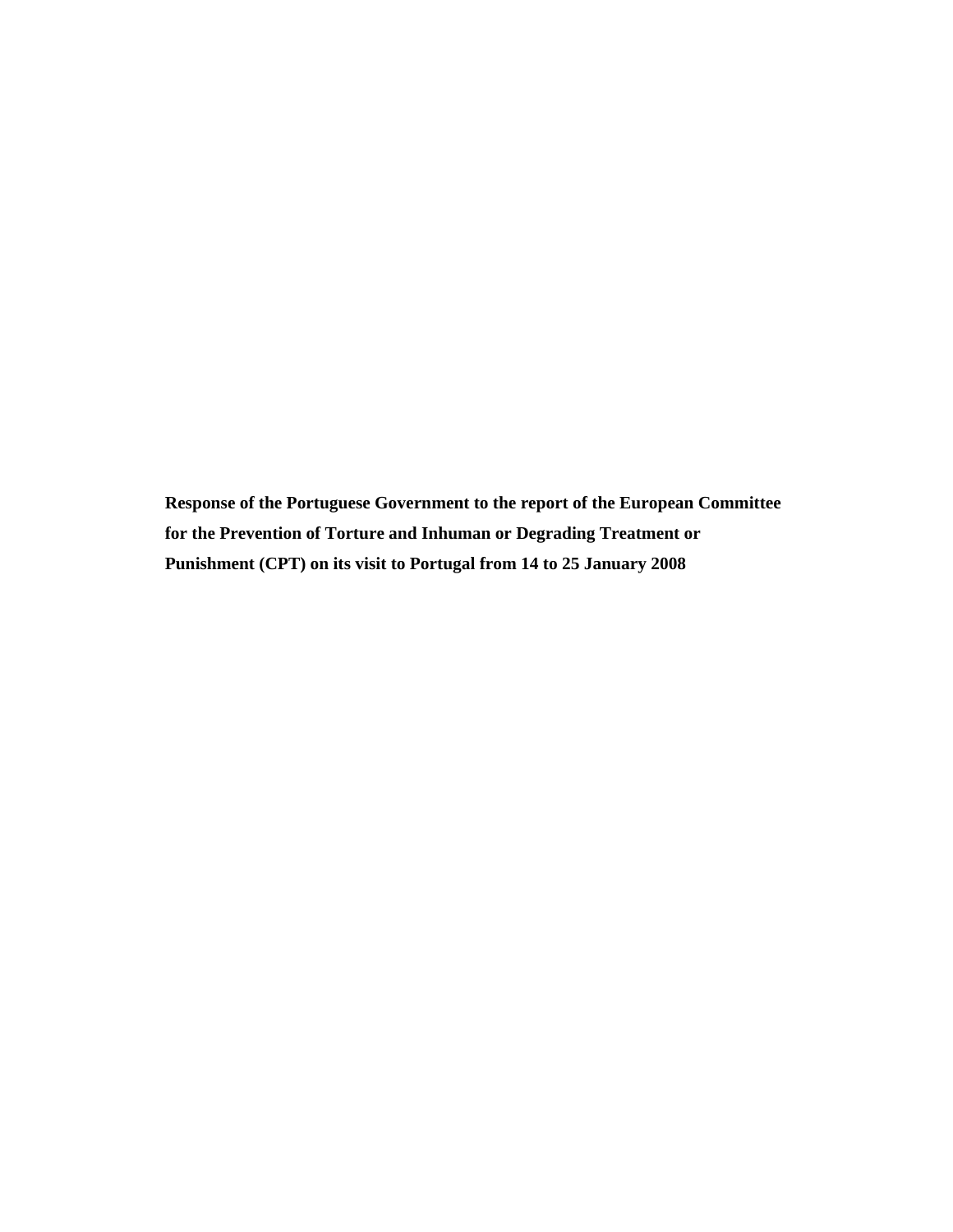#### **INTRODUCTION**

The European Committee for the Prevention of Torture and Inhuman or Degrading Treatment or Punishment (CPT) has approved, on 11 July 2008, the report on its seventh visit to Portugal, carried out from 14 to 25 January 2008.

The Portuguese Government has paid close attention to the CPT's report and has referred to the domestic competent entities the observations and recommendations that it contains.

The Portuguese authorities welcome the CPT's observations, regarding the positive aspects found in its visit, and express their endeavour to maintain and improve them. The negative aspects that concern the CPT do also concern the Portuguese authorities. They hereby reaffirm their efforts to harbour, whenever possible, the CPT's recommendations and shall attempt not only to overcome the problems that still exist but also improve the less positive features encountered.

The Portuguese Government wishes now to convey to CPT its response. The response contains the observations to the CPT's comments, the reply to its requests for information and the action taken in order to implement its recommendations.

The Portuguese authorities wish to express their appreciation of the CPT's work and look forward to continuing their cooperation with the CPT in the future, recognizing the fundamental role that it plays in the defense of human rights, as well as the importance that such cooperation represents in order for the Portuguese authorities to pursue its objectives. The Portuguese authorities are at the disposal of the CPT to clarify and give whatever additional information it may consider necessary.

| For the Ministry of  | For the Ministry of  | For the Ministry of  |
|----------------------|----------------------|----------------------|
| Interior,            | Justice,             | Health,              |
| The liaison officer, | The liaison officer, | The liaison officer, |
| Mariana Sotto Maior  | Inês Horta Pinto     | Helena Martins Alves |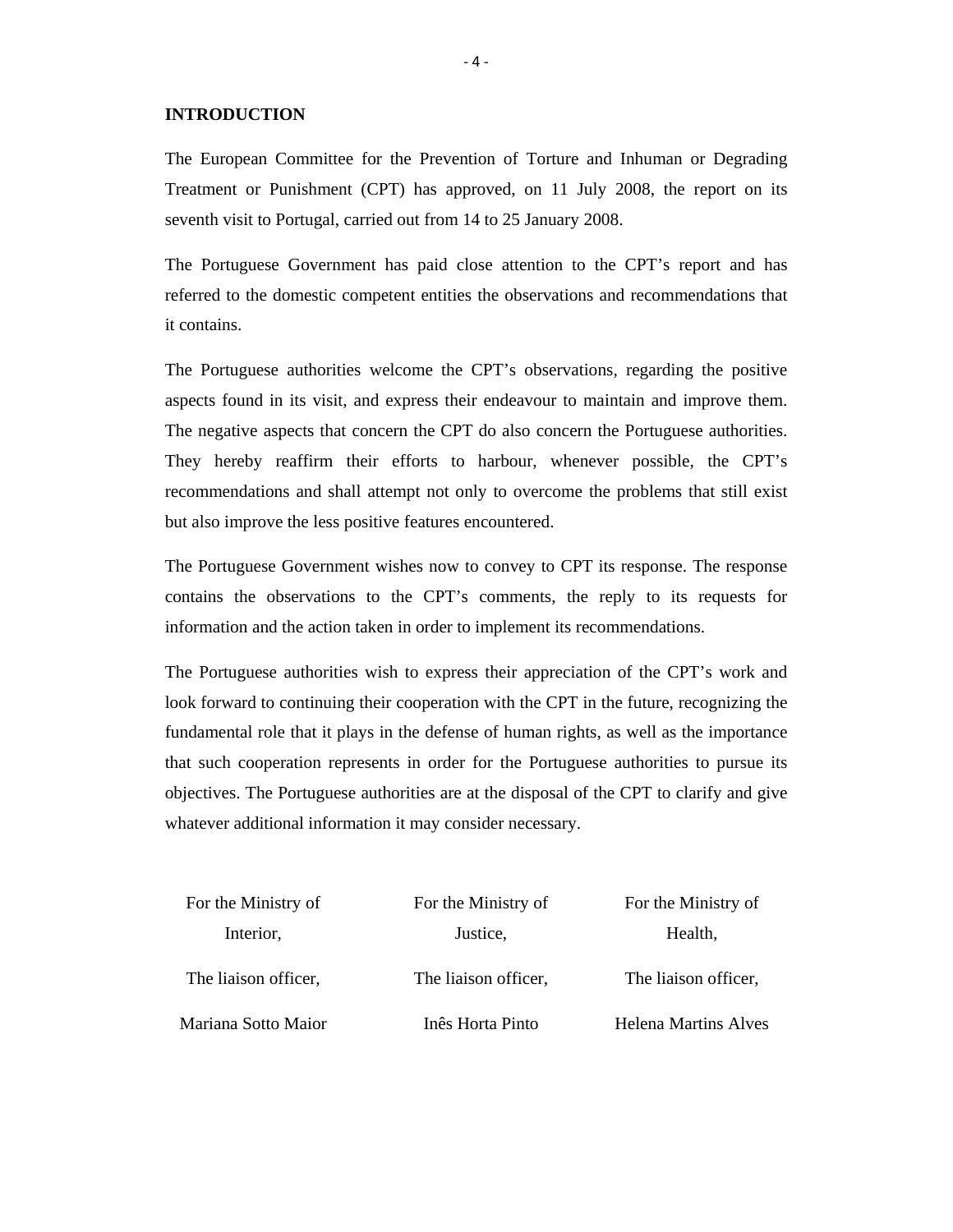# **ISSUES RAISED BY THE COMMITTEE**

#### **I. D. Cooperation between the CPT and the Portuguese authorities**

**Paragraph 5:** The Portuguese Government is pleased to learn that the co-operation that the CPT received from Portuguese authorities during its visit was on the whole very good.

The CPT refers, however, that full information on places where persons, deprived of their liberty, are held (including private psychiatric hospitals and holding cells in court premises) was not provided to them.

As regards the places where people, deprived of liberty, are being held, the Ministry of Justice has given the CPT Delegation a list of all the Prison Establishments (including their location, capacity and effective occupancy rate), of all the Educational Centres (including their location, capacity and effective occupancy rate), of the detention facilities at the Judicial Police premises (location, number of cells and information on whether or not they are used and if yes, for how long) as well as of the non-prison psychiatric hospitals (within the remit of the Ministry of Health) where convicted persons are or may be institutionalized. The information provided corresponds to what was imparted to the CPT in previous visits. **There was no intention, on the part of the Portuguese authorities, to deprive the CPT of any relevant information.** 

A list with all the places fit to receive persons detained in the courts' holding cells and in the Public Prosecution premises all over the country **is now enclosed** (appendix 1). For each of these premises it is referred: the total number of cells; the number of cells used for detention; the number of cells not used; the existence of other places other than cells that may be used for holding detained persons; and the average time of permanence of the detainees in these premises.

It should be highlighted that no one is accommodated or stays overnight in these holding cells. They are only used as a waiting place (where detainees await, in the Court, for the beginning of the trial or in the Public Prosecution until it is time to be present in the ongoing proceedings or where they spend the lunch hour between proceedings). Often, this waiting time is spent in waiting rooms, in witnesses' rooms or in the corridor or in the court's entrance hall; the resort to these cells only takes place if they exist, if they have the necessary conditions and for security reasons.

As regards the information supplied by the Ministry of Health, information on Mental Health legislation – Mental Health Law and its respective regulations, Law 212/2006 of 27 October (new organic structure of the Ministry of Health providing the High Commissariat for Health with broad-ranging authority in Mental Health and International Relations matters), Decree Law 218/2007 of 29 May (defining the mission and attributes of the High Commissariat for Health) – in addition to the list of currently state-owned (non custodial) Psychiatric Hospitals and their corresponding capacity, in which persons have been forcibly detained, was sent to the CPT, by email.

 The publication referred to as *Rede de Referenciação de Psiquiatria e Saúde Mental* (DGS, Lisboa, 2004) provides a summary of all of the Adult Psychiatric Units belonging to the National Health Service, social institutions of a religious nature and *Misericórdias* and the distribution thereof over the five Health Regions.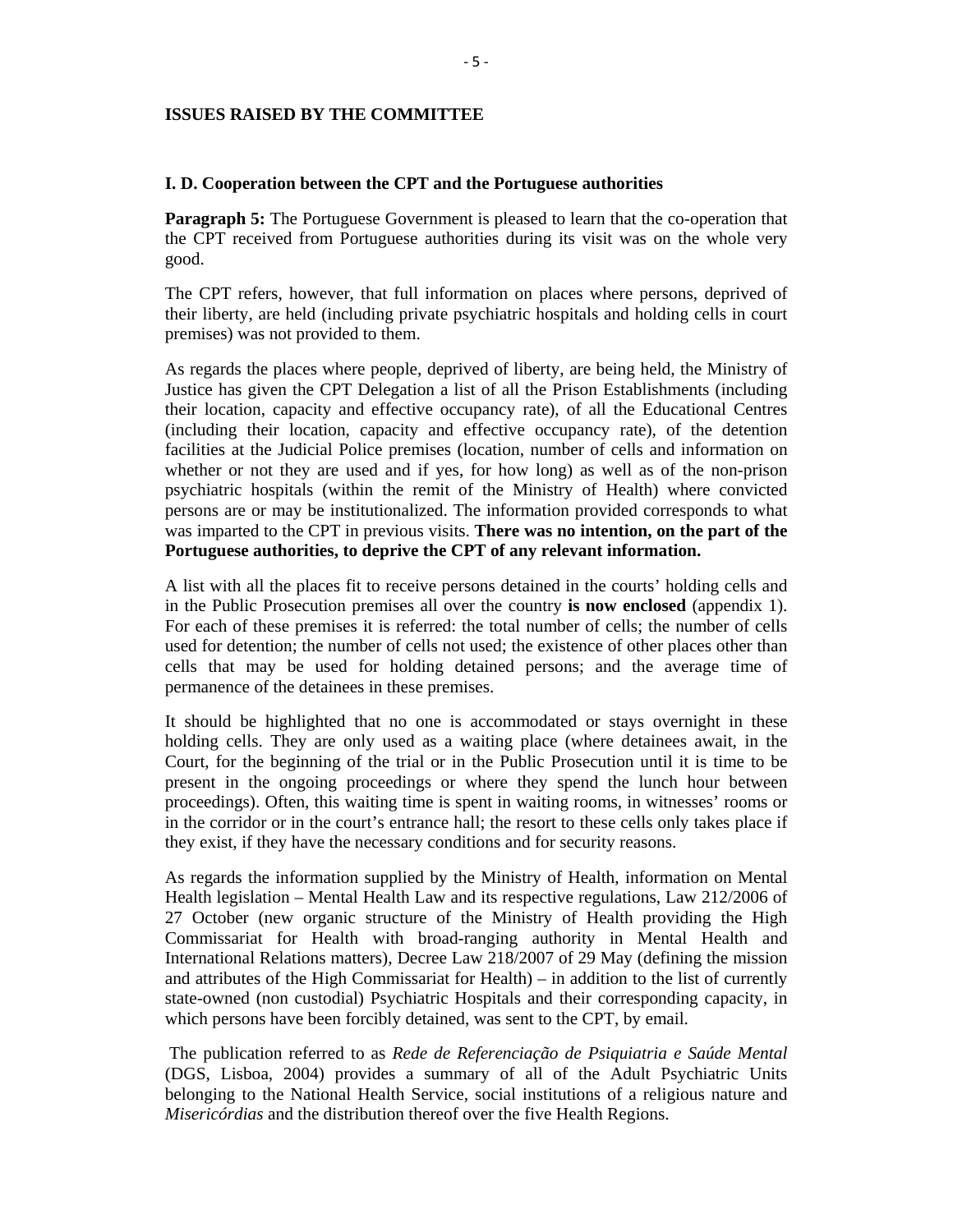Although the CPT had been informed of the possibility of the existence of the compulsory confinement of psychiatric patients in private psychiatric units, no request for such a list was received. The following may be stated as regards this subject matter: - No list of compulsorily confined patients in private mental health facilities was requested from the Ministry of Health's liaison officer or the Portuguese authorities present at the various meetings in preparation for the CPT visit;

- In the document ("Credencial") issued by the Minister of Health and supplied to the CPT, the fact that no mention was made of the issue of access to the medical records of patients made it more difficult for permission for the CPT to have access thereto. Although an explanation of this subject matter should be given in the future, in light of the delicacy of the subject matter and the fact that Portuguese legislation, from a deontological and ethical viewpoint, places restrictions on the supply of patients' data, this requires that a protocol be entered into with the *Ordem dos Médicos* and the National Committee for Data Protection and Health Ethics Committee.

- The *Clínica S. João de Deus*, in Funchal (Autonomous Region of Madeira), is a notfor-profit Private Social Welfare Institute (*IPSS*) which has signed a protocol with public services and is therefore covered by the Mental Health Law currently in force (Law 36/98 of 24 July). The CPT visit to this clinic and access to patients' records increased the problem's complexity and time needed to resolve it owing to the fact that the problems occurred in an Autonomous Region, on a weekend and, therefore, with most of the doctors responsible for the different patients being absent, thus forcing ethical issues upon the Clinical Director.

- However, as soon as he became aware of the fact, the Ministry of Health's liaison officer with the CPT took all of the steps required to resolve the situation, having contacted the Clinical Director of the clinic, in an endeavour to clarify the CPT's role, competencies and powers. Professor Boléo Tomé, Chairman of the Health Ethics Committee was also called upon to intervene and did his best to resolve the situation by means of an eventually successful dialogue notwithstanding the delays forced upon the CPT during its visit.

The Portuguese Authorities wish to express their will to ensure that, in a future visit of the CPT to Portugal, situations as those will not be repeated.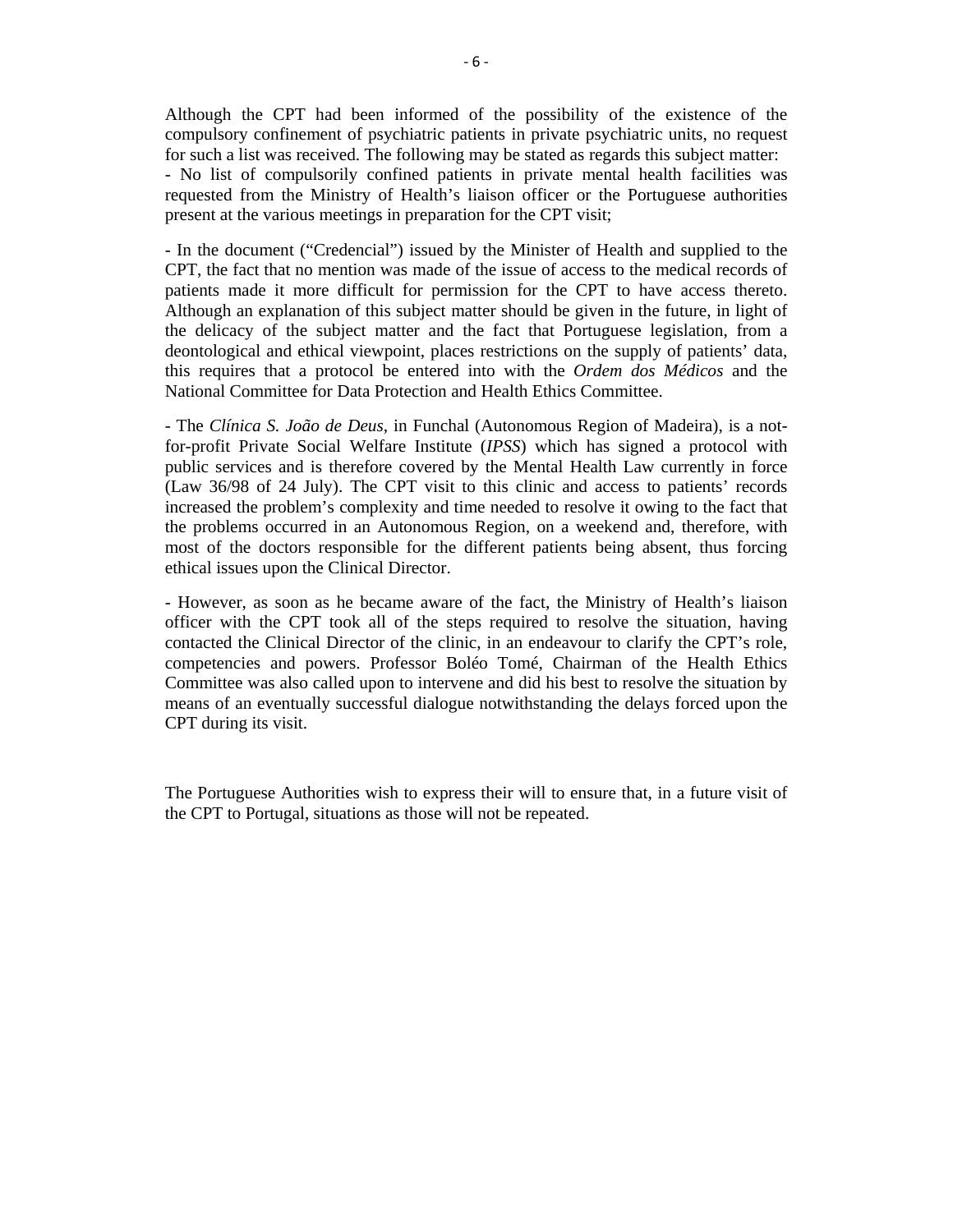#### **II. Facts found during the visit and action proposed**

#### **A. Law Enforcement agencies**

**Paragraph 7:** The CPT would like to receive the Portuguese observations regarding the detention of a person suspected of a criminal offence for a maximum of 6 hours for the purpose of establishing his or her identity, as set forth in article 250 of the Criminal Procedure Code (rule not amended in the recent revision of the Code).

First of all, it is important to know, in-depth, the legal rule at issue (rule that is within the chapter "preventive and police measures"), which is hereinafter described:

#### *Identification of a suspect and information request*

- *1. The criminal police bodies may proceed to the identification of any person found in a public place, open to the public or subject to police surveillance, whenever upon such person falls reasoned suspicions of the commission of crimes, of an extradition or deportation proceeding outstanding, of having entered or irregularly remain in the national territory or of the existence of a warrant of arrest against such person.*
- *2. Prior to proceeding to the identification, the criminal police bodies must prove their capacity, inform the suspect of the circumstances that justify the obligation of identification and indicate the means pursuant to which he may identify himself.*
- *3. The suspect may identify himself by showing one of the following documents:* 
	- *a. Identity card or passport, in the case of a Portuguese citizen;*
	- *b. Residence title, identity card, passport or document that replaces the passport, in the case of a foreign citizen.*
- *4. In the event that it is not possible to show one of the documents mentioned in the previous number, the suspect may identify himself through submission of an original document, or certified copy, which has his full name, his signature and his photograph.*
- *5. If he doesn't hold any identification document, the suspect may identify himself by one of the following means:* 
	- *a. Communication with a person able to submit his identification documents;*
	- *b. Travelling, accompanied by the criminal police bodies, to the place where his identification documents are;*
	- *c. Recognition of his identity by a person identified pursuant to ns. 3 and 4, who assures the truth of the personal data indicated by the person to be identified.*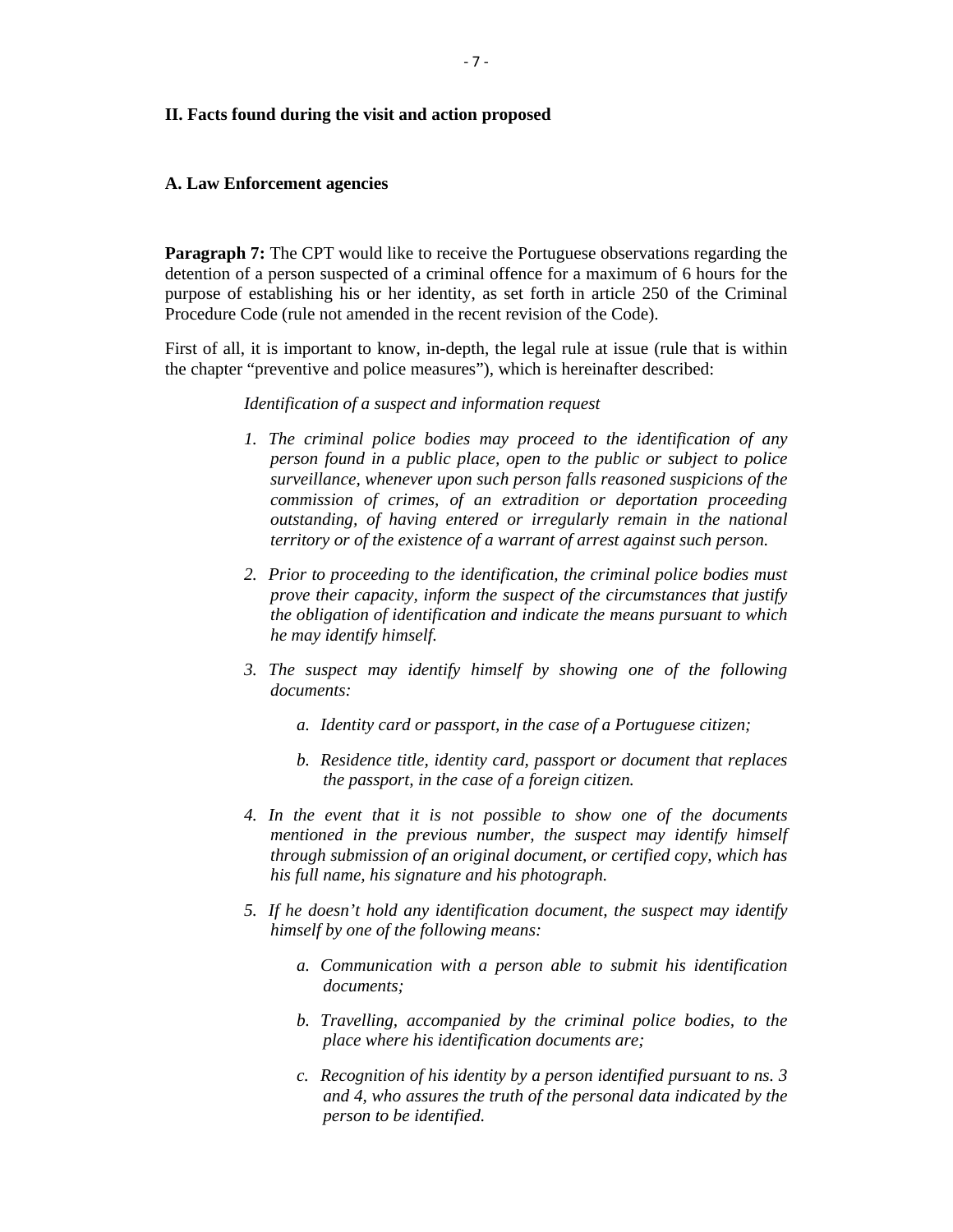- *6. If the identification pursuant to the terms set out in ns. 3, 4 and 5 is not possible, the criminal police bodies may take the suspect to the closest police station and force him to remain therein for the time strictly necessary for the identification, in no event exceeding six hours, carrying out, if needed, fingerprints, photographic or similar evidences and requesting the person to be identified to indicate residence where he may be found and receive communications.*
- *7. The identification acts carried pursuant to the previous number are always set down in a record and the identification evidences thereof are destroyed in the presence of the person being identified, at his request, if the suspicion is not confirmed.*
- *8. The criminal police bodies may request the suspect, as well as any persons capable of providing useful information, and receive from them, without prejudice of article 59 in relation to the suspect, information concerning a crime and, namely, to the discovery and to the preservation of the means of evidence which could be lost before intervention of the judicial authority.*
- *9. The person to be identified will always have the possibility to contact a person of his confidence.*

As one may conclude, from the reading of the whole article, the conduct of a suspect to a police station is a last resort measure: such only applies whenever there is strong evidence that a person has committed a crime or if that person is within the conditions set forth in n. 1; it may only be applied if the suspect cannot identify himself through the documents foreseen in n. 3 or by any other document specified in n. 4; even when the suspect does not submit any of these documents, he may not be taken to a police station if he can ask another person to show the documents or if he can go and get them himself or if someone else can recognise him. Only when all these means fail, the suspect may be taken to a police station.

As regards the maximum period of permanence at the police station, the law is clear when it sets up the principle of precariousness: the suspect may only stay there "for the time strictly indispensable for identification purposes" – time that cannot, in any case, exceed 6 hours.

Therefore, the law does not legitimise the use of the 6 hours in every case. The 6 hours may only be entirely used when it is not possible to make the identification in a shorter time. This is a consequence of what the Constitution of the Portuguese Republic sets forth in article 27, n. 3 g): "*detention of suspects for identification purposes occur, in such cases and for such time as may be strictly necessary*"; it then refers to the law for the definition of time and of detention conditions. Such also derives from the principle of "Prohibition of excess" to which the application of police measures is subject, namely as regards the criteria of *necessity*, *adequacy* and p*roportionality* (article 272, n. 2 of the Constitution).

It must also be pointed out that this measure is subject to the judicial authorities' control: within the meaning of article 253 of the Criminal Procedure Code, *the criminal police bodies that carry out the actions referred to in the previous articles draw up a*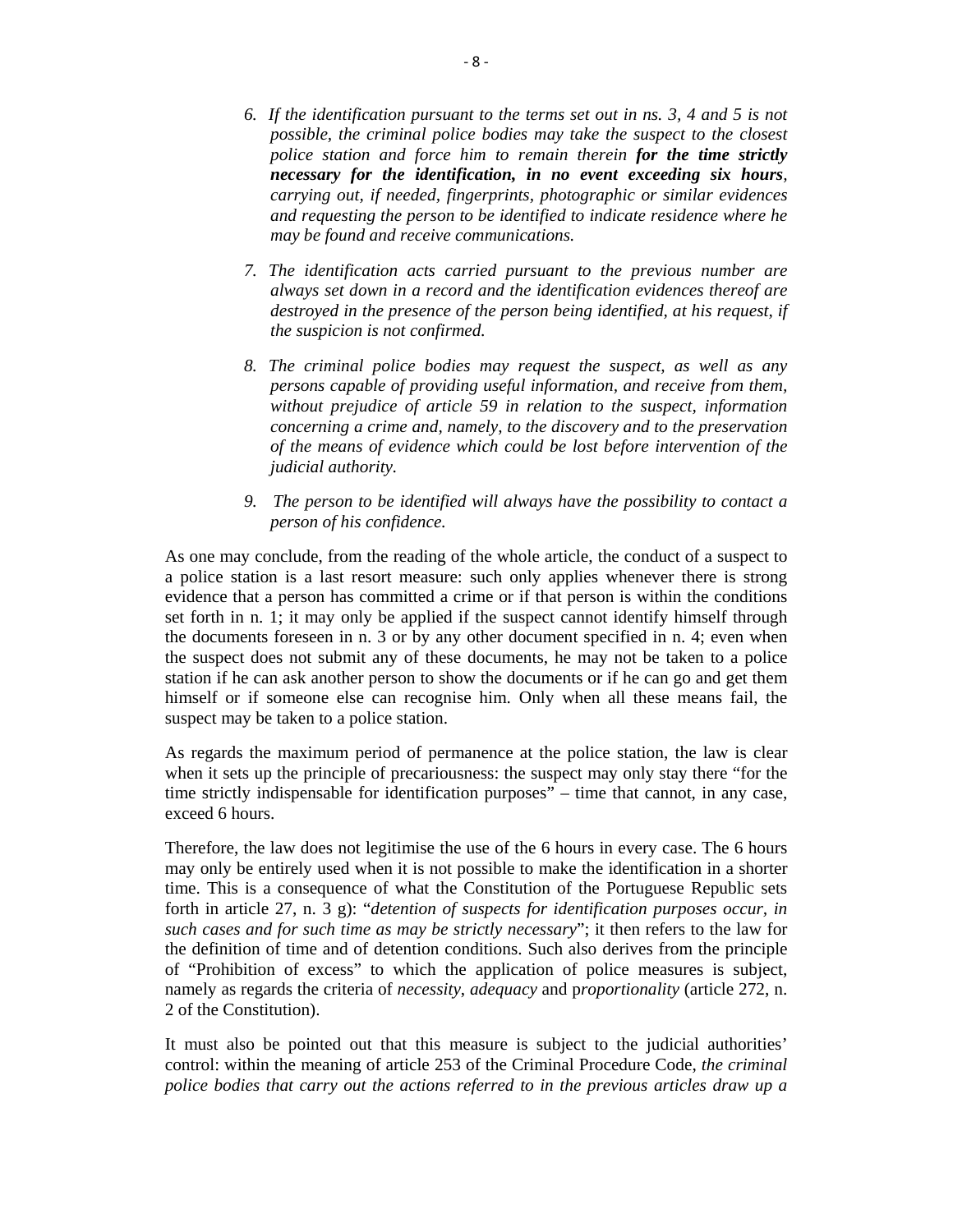*report which is sent to the Public Prosecution or to the investigating judge, as applicable (…)*.

It should be mentioned that, in accordance with item 11.8 of the Regulation on the Material Detention Conditions at Police Premises (Order n. 8684/99 (II series) of the Minister of Interior, referred to in paragraph 16 of the CPT's report), *the persons taken to a police station for identification purposes (…) cannot be held in cells but must remain in the public service area or in a room designed for that end, without prejudice to the security measures that the circumstances may impose. After the legal detention period expires, the person must be informed that he/she is free to leave the police station*.

On this matter, a recent development has occurred.

As referred to in the Portuguese answer to the CPT's report regarding its visit in November 2003, the Minister of Interior decided to request an opinion on this subject to the Consultative Board of the Attorney-General's Office (*Conselho Consultivo da Procuradoria-Geral da República*) – the Government's highest legal advice instance.

The Opinion of the Consultative Board of the Attorney-General's Office, ratified by order of the Minister of the Interior of 13 December 2007, was published in the Official Journal on 11 January 2008 (appendix 2).

Hereunder, we transcribe some passages of that Opinion:

"The legislator [of the 1998 revision of the Criminal Procedure Code], while affirming that the detention time shall be "such time as may be strictly necessary for identification purposes", has maintained the maximum period [of 6 hours] as set forth in the code, most likely because he has considered it more consistent with the need to collect evidence. Nevertheless, the criminal police bodies should always *reduce to the minimum the period of detention in a police station*. That duty is, given the compulsory documentation of the acts and investigations carried out (see article 250, n. 7 and article 253, n. 1 of the CPP), supervised by both the judicial authorities and the internal police control bodies".

Among the conclusions of the Opinion, we highlight the following:

"3 – The compulsory identification before a competent authority is a police measure and its application is subject to the purposes and limits to which the police activity is conditioned and, in particular, to the principle of prohibition of excess.

4 – In compliance with this principle, the time of permanence of a suspect in a police station for identification purposes must, on the terms of the law (article 250, n. 6 of the Criminal Procedure Code), be reduced to the «time strictly necessary for the identification and, in no event, shall exceed six hours»".

It is important to note that the Opinions of the Consultative Board, *when ratified by the entities that request them* (in this case, the Minister of Interior), *are published in the Official Journal and take effect as the official interpretation, within the respective*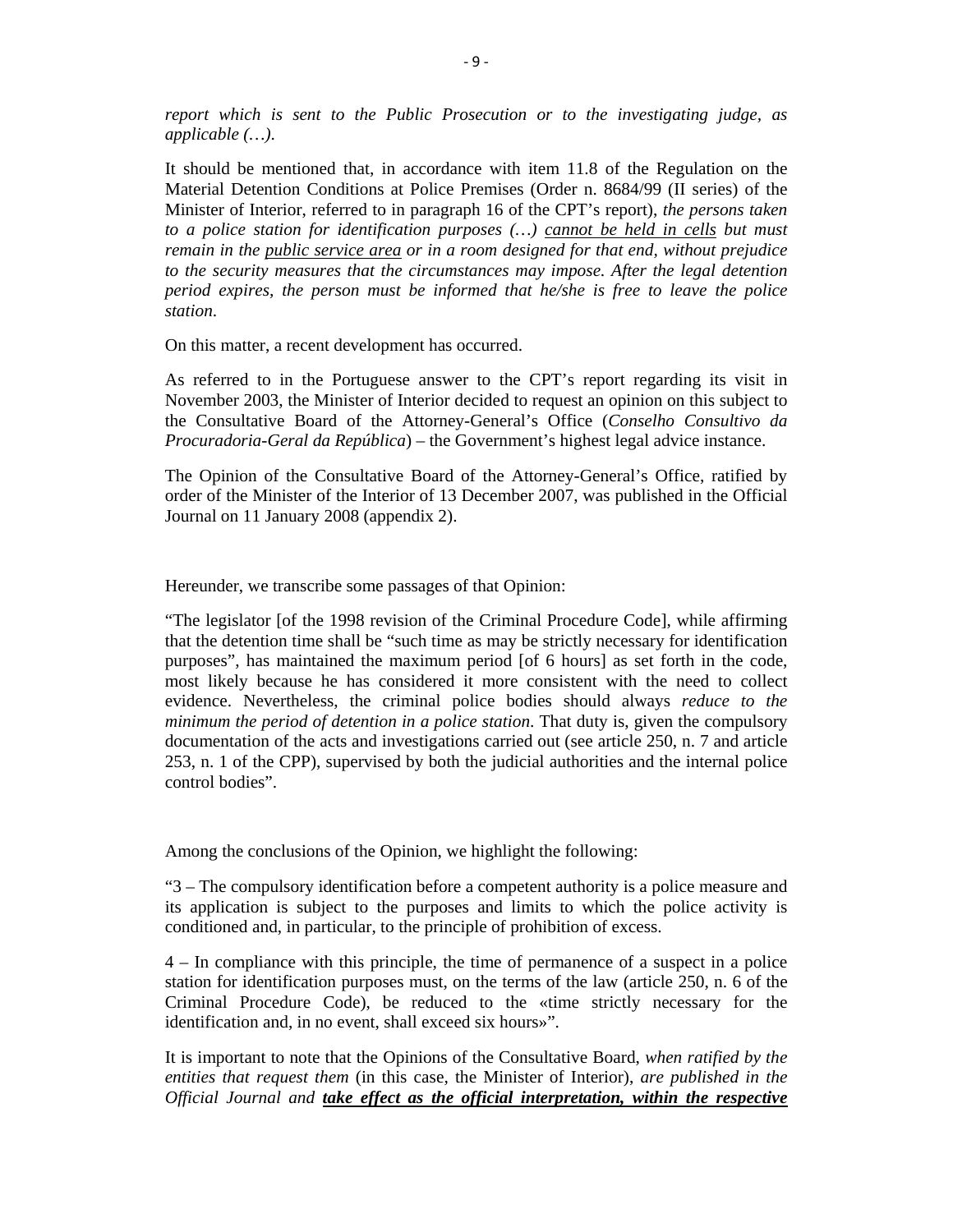*services, of the matters that they are intended to clarify* (article 43 of the Public Prosecution Statute – Law n. 60/98, of 28 August).

**Paragraph 10:** The CPT wishes to be informed about the outcome of the IGAI investigation concerning a case of alleged ill-treatment which has occurred at the PSP station of Cacém, during its visit to Portugal.

On this case, the Portuguese authorities clarify the following. After the meeting held at the Ministry of Justice, on 25 January, where the CPT's delegation has summarised its visit and referred the alleged ill-treatment that it has encountered when visiting the PSP station of Cacém, the Minister of Interior (by order of 15 February 2008) has requested IGAI to open an inquiry; this inquiry (which has run as PND, n. 11/2008) was concluded on 6 June of the same year.

As referred to by IGAI, the investigating officer did not hear the two detainees (foreign citizens who, on the basis of the information provided by the Aliens and Borders Service, left the country immediately after the trial and are in an unknown part) nor the interpreter of the CPT's delegation (for reasons of professional immunity).

From the outcome of this investigation the following evidence was found: one of the detainees already showed injuries when he entered the cell; nonetheless, the police officer in charge did not inquire about such wounds nor has reported them in the "detention report" and in the "detainee's personal file", as is laid down by law; after the CPT's delegation has left the police station, the police urged the detainee to receive medical assistance, which he has denied; the following day, the two detainees were tried and convicted for libel by final decision of the County Court of Sintra.

By order of the Minister of Interior, of 6 June 2008, a disciplinary procedure was initiated, by IGAI, against the police officer in charge, as the omission of inspection and recording of injuries is in clear breach of the law, and as such violates the duties of zeal and obedience. The case (running as PND n. 42/2008) is still ongoing.

The CPT requests information on the investigation carried out, in 2007, by IGAI concerning a case of alleged ill-treatment of adolescents, by four GNR officers, reported to the CPT during its visit to the GNR Headquarters in Aveiro.

Unfortunately, the elements referred to by the CPT's report were not sufficient to identify the alleged incident; moreover, there is not - according to the information provided by IGAI and by GNR within the scope of this response - any notice nor any record of these facts. The Portuguese authorities are however willing to provide the CPT with all the information needed on this particular case, if more detailed elements, able to identify this incident, are given.

**Paragraph 11:** As informed (and as already included in the CPT's report), regarding the objects found at the Judicial Police premises, the Minister of Justice, as soon as he knew of the CPT's preliminary conclusions, has ordered the storing and labeling of all unauthorized objects in every Judicial Police station, within a month (appendix 3).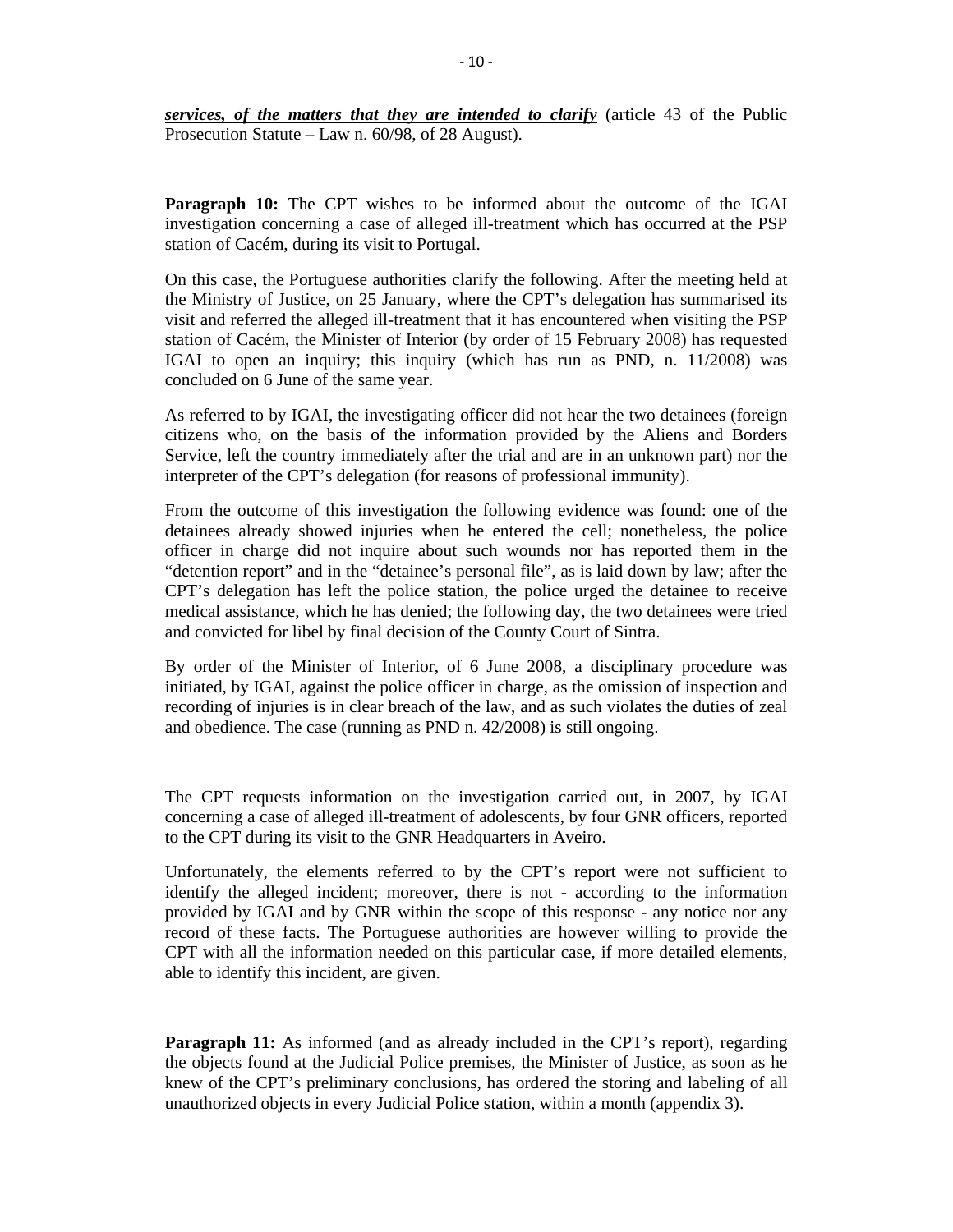The order was complied with and the National Director of the Judicial Police has instructed all those responsible for criminal investigation units or departments to label, record and store the objects in proper places, in line with the rules laid down by the Order n. 12/2007, of 11 December 2007 (order of the National Director of PJ containing instructions regarding the seizure of drugs, money and other values, as well as the keeping and storage of assets and their security mechanisms – see appendix 4. There, it is expressly forbidden the keeping of objects, money and other seized assets in lockers or individual drawers).

As concerns the PSP, following the CPT's preliminary conclusions, the National Director of PSP has immediately issued (on 20 February 2008) a circular-letter determining that all objects, seized or gathered, be labeled and stored in proper rooms and, in no event, left at sight next or in the interrogation rooms of police stations.

On the other hand, there already are rules and procedures on storage, safekeeping and custody of objects and weapons at GNR police stations. Such rules also require that seized or collected objects be stored in specific places and labeled. Hence, for example: Order n. 366 of 16 January 1986, on storage of objects at GNR stations, Note 11621 of 21 December 1990, on safekeeping of arms and Order n. 734, of 26 January 1995 on the storage of objects and arms at such stations. Besides the above-mentioned rules, there are clear guidelines on storage, stowing, identification, labeling and on what documents must be filled for keeping such objects safe.

In short, both PSP and GNR already follow procedures aimed at ensuring that seized or collected objects be stored in appropriate locations, duly labelled and in no circumstance be exposed next to rooms where suspects or witnesses are heard.

**Paragraph 12:** The CPT recommends that a thorough, comprehensive and independent study into the prevalence of ill-treatment by law enforcement officials be carried out.

It should be noted that the IGSJ, within the scope of its intervention, has requested the services subject to the Ministry of Justice to provide it knowledge of all the internal disciplinary procedures and of all the investigations carried out as well as its conclusions. Hence, on 28 July 2008, the Directorate-General for the Prison Services was requested to always forward these data to IGSJ. The Judicial Police shall also be requested to adopt a similar proceeding. (This is a proceeding already implemented, as regards the supervision and disciplinary procedures carried out by the Inspection and Disciplinary Sector of the Registry and Notary Institute).

As concerns the comprehensive and independent study into the prevalence of illtreatment of detainees, and with respect to the Judicial Police intervention, the IGSJ is planning an inspection<sup>1</sup> for 2009, which (together with the procedure regarding the communication of the data above referred to) shall provide information able to better quantify the trend that the CPT refers to in this last visit to Portugal.

As soon as the data obtained through these procedures are analysed, the IGSJ shall decide on the need of a more in-depth study.

<sup>&</sup>lt;sup>1</sup> See the reply given in paragraphs 28 to 30.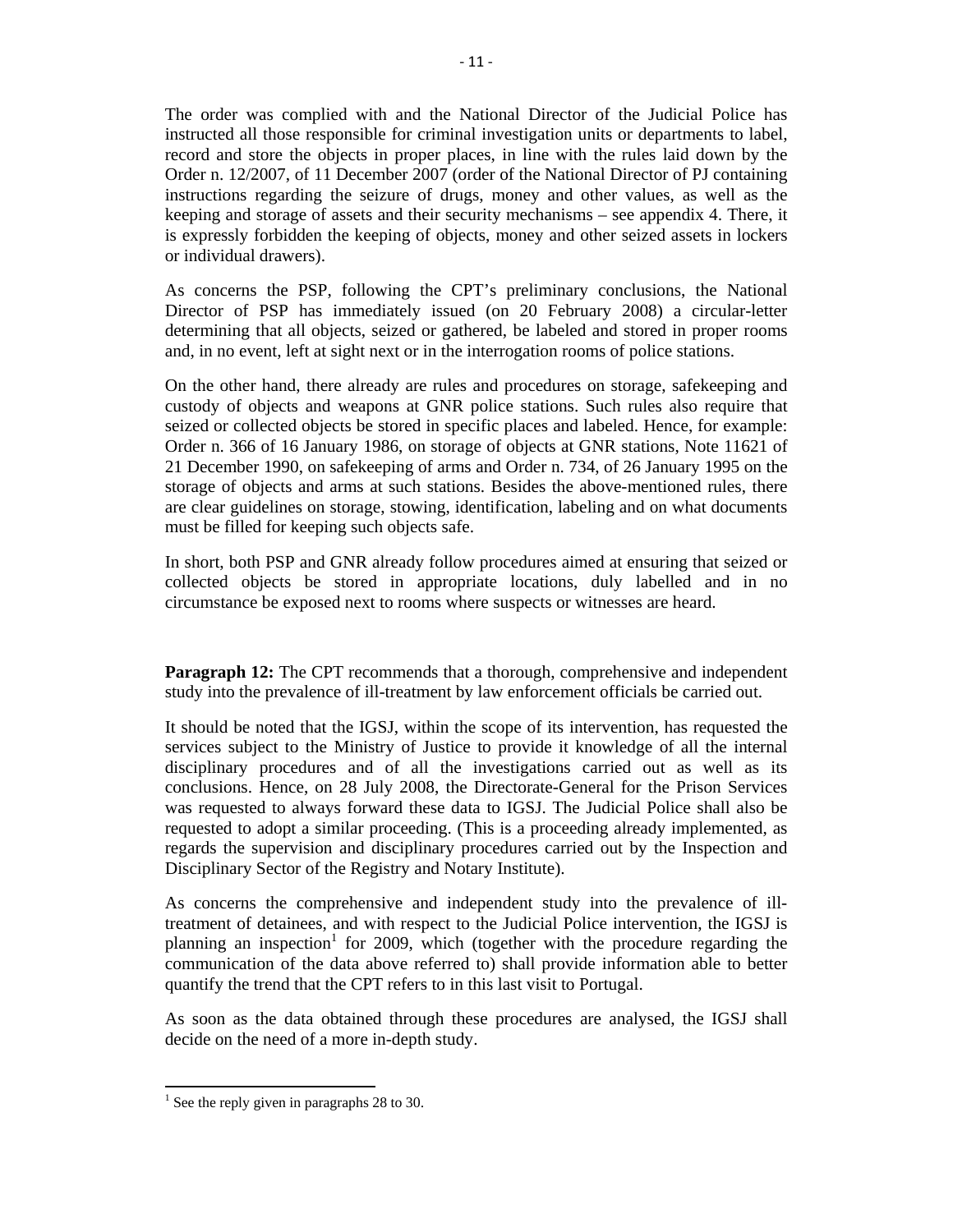Among the Law Enforcement Agencies and Services that are supervised by the Ministry of Interior, the Inspectorate-General of Home Affairs has played a particularly noteworthy role ever since 1995. The Inspectorate–General of Home Affairs is independent at technical and administrative level and its mission is to audit, inspect and supervise at a high level in the sphere of home affairs so as to ensure effective compliance with the law, the protection of lawful and legitimate interests of citizens and that any breaches to the law are repaired.

In fact, a body already exists that is responsible for "studies" - the Inspectorate-General of Home Affairs, whose powers are laid down in Article 3 of Law-Decree No. 227/95 of 11 September as modified by Law Decrees No. 154/96 and No. 3/99, of 31 August and 4 January, respectively, which include the production of studies and opinions on any matters within its remit.

Hence, while carrying out its mission, the Inspectorate-General of Home Affairs performs studies – that sometimes may have public access – on how its services operate so as to prevent abuse or ill-treatment in units or stations and to ensure the detainees' dignity, and prevent (by means of recommendations or opinions) any unlawful actions or actions against the citizens' basic rights by the Law Enforcement Forces and Services.

Besides, the independence of Inspectorate-General of Home Affairs as set out in the law is reinforced by the legal requirement under which Inspectorate-General of Home Affairs must be headed by a senior magistrate – the minimum requirement being a Judge of Appeal or a Chief Public Prosecutor.

Furthermore, the Inspectorate-General of Home Affairs has the power to submit proposals that must be sanctioned by an order of the Minister of Interior.

**Paragraph 13:** The CPT recommends that the Portuguese authorities install a closecircuit television (*CCTV*) in the public area, cell blocks and interrogation rooms of police stations.

As the Portuguese authorities have informed the CPT's Delegation – during the meeting held in Lisbon on 25 January 2008 –, the installation of close-circuit television cameras in the detention premises of police stations is a quite complex matter, bearing in mind the Portuguese legal framework on data protection and taking into account the restrictions on the rights, freedoms and guarantees that the general principle of videosurveillance entails. On this matter and, in the absence of specific legislation on videosurveillance (there is a specific law for the activity of private security or for the organization of sport competitions), the Law n. 67/98, of 26 October, on data protection applies.

As such, the Portuguese authorities shall consider and evaluate the introduction of video-surveillance devices, taking into account the adequate and necessary balance between private issues and other measures that involve the treatment of personal data. Any action taken thereupon necessarily entails the opinion and inquiry of the Portuguese Data Protection Authority that shall consider the legal conditions and stipulate the rules and requirements related to the use of such devices.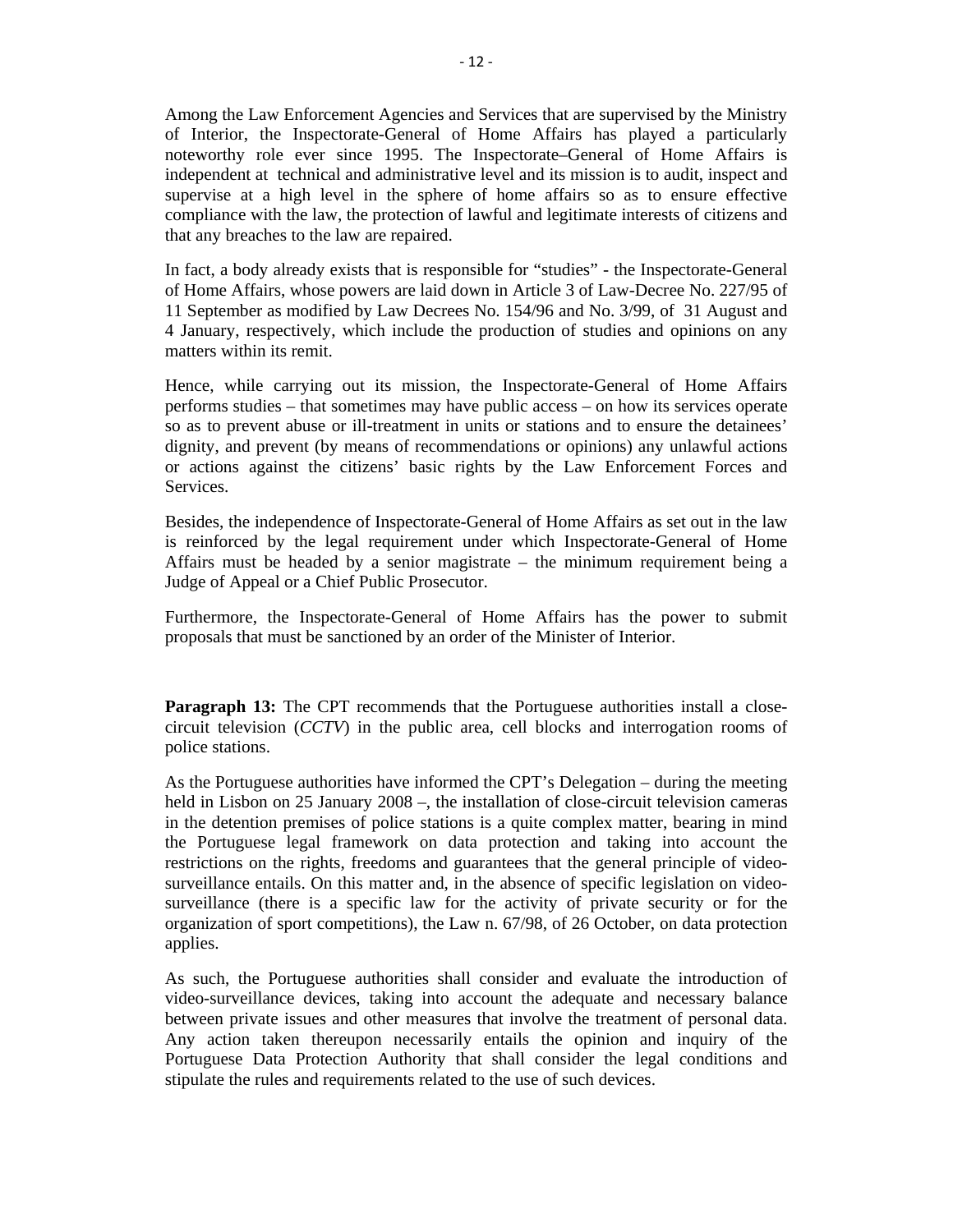It should be noted that IGSJ is closely following this matter, and has been carrying out inspections in the prison system. Following these inspections, proposals on good practices regarding the viewing, keeping and erasing of the images taken, on the control of these operations and on the protection of personal data have been drafted.

**Paragraph 14:** The police forces are permanently made aware of the use of force and of the constitutional and legal principles of necessity, adequacy and proportionality.

In what concerns the Ministry of Justice, these matters are comprised, on a regular basis, in the training curricula ministered by the High Institute of the Judicial Police and Criminal Sciences (either in the initial course for the trainees-officers, or in the upgrading courses of the criminal investigation career, or even in the continuous training of the PJ inspectors). Human rights matters are an integral part of the evaluation of candidates within the recruitment for the PJ. In the last recruitment, these matters were part of the written exam and of the candidates' interview.

The programs on the seminar "Criminal Investigation and Human Rights" are enclosed (appendix 5). These programs are part of the initial and continuous training of police officers and are usually held on a yearly basis. The Portuguese Judge of the European Court of Human Rights and the Agent of the Portuguese Government next to the ECHR are, as one can see, among the instructors.

The training of the police forces of the Ministry of Interior has always focused on human rights issues and in particular on the rights, freedoms and guarantees. This may be ascertained by the subjects and courses given, and is always present in the initial and continuous training courses, in the upgrading and expertise actions as well as in certain pinpointed activities, like seminars (appendix 6 and 7, where a list of training courses for the GNR and PSP officers may be consulted). One example was the seminar that took place on the 10th December, to commemorate the 60.th anniversary of the Universal Declaration of Human Rights, concerning "Human Rights and Police Practices" (appendix 8).

It should also be noted that the police forces of the Ministry of Interior have their own vocational training schools.

Thus, at the PSP there is a Superior Institute of Police Sciences and Internal Security (ISCPSI), a Superior Teaching Police Institute which has the purpose to train police officers and promote their continuous improvement, able to confer academic degrees within its scientific scope, and the Police Practical School (EPP), which is a police teaching establishment that offers professional training courses on the upgrading and updating of police officers and on expertise to all PSP personnel (articles 50 and 51 of the Law n. 53/2007, of 31 August).

 At GNR, the Police School, *Escola Prática da Guarda* (EG) is a unit specially designed to train the GNR forces and to also promote the updating, expertise and valuation of their knowledge (article 45 of Law 63/2007, of 6 November). It should also be referred that, within the context of the GNR training, the first four years of the officials' training course are taught by the Military Academy and the upgrading course for the senior officers is provided by the Military Institute of High Studies, both subject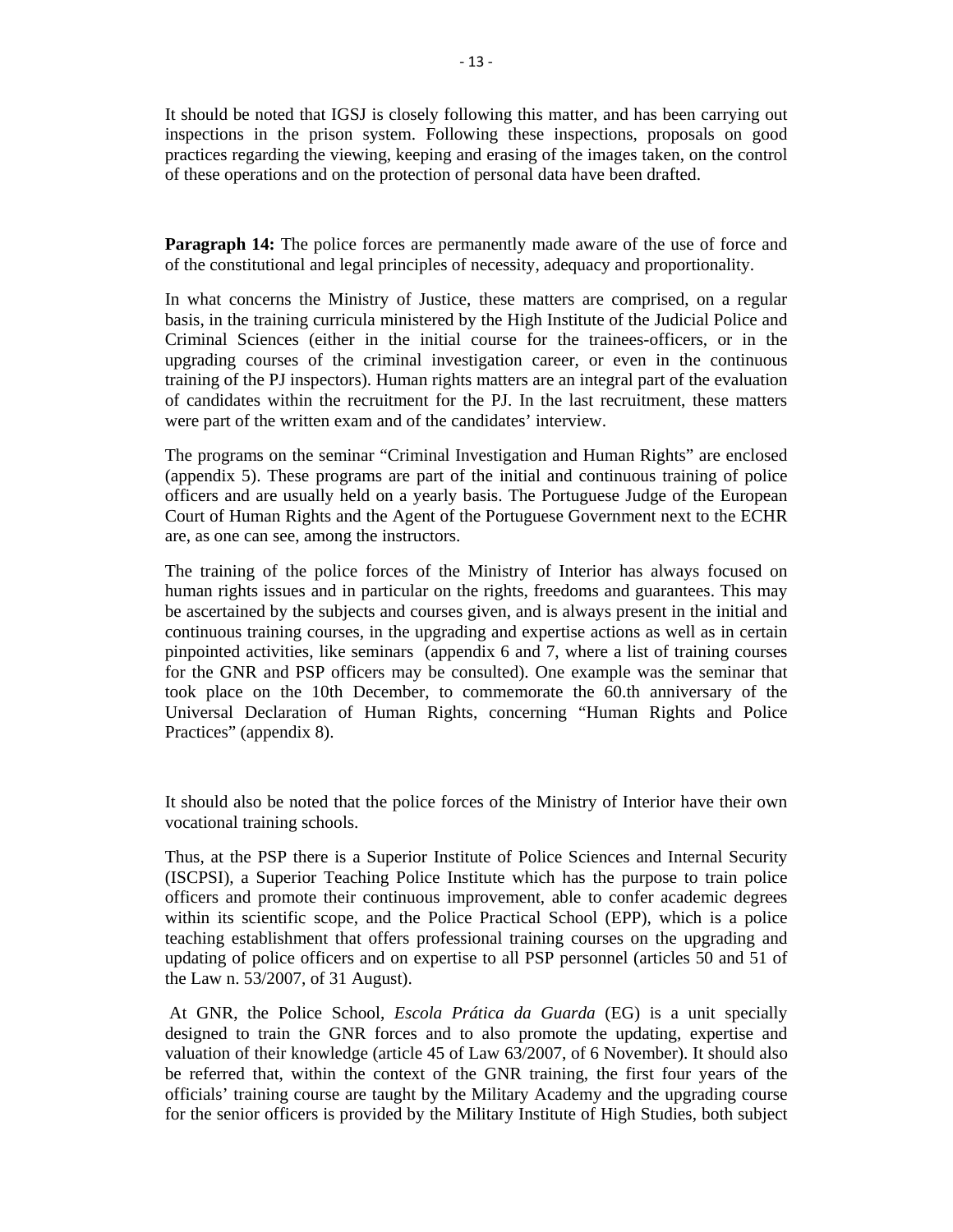to the Ministry of National Defence. It must be highlighted that this training, which has the purpose to guarantee the respect for the fundamental rights, is in line with the CPT's recommendations, abides by the legal rules and practical orders conveyed at all levels, and is based on the principle of proportionality, adequacy and necessity that must preside over any police activity.

Nevertheless, the curricula of these Schools are permanently updated and improved: as such, the CPT's recommendations shall be deemed to be considered by the police forces in future training programs.

**Paragraph 16:** The CPT recommends that a formal regulation be adopted governing conditions in detention facilities run by the Judicial Police and in holding facilities at criminal courts.

The Portuguese authorities agree with the need to adopt such a formal regulation. Thus, the Minister of Justice has decided to set up a work-group to prepare the formal regulation on detention conditions at the Judicial Police and court premises, drawn upon the Regulation of the PSP and GNR and encompassing the CPT's recommendations (appendix 9).

**Paragraph 17:** As regards the incident occurred at Brandoa PSP Police Station: this police station was visited on 17 July 2008 by a team of IGAI inspectors "without prenotice". On that date, the deficiencies mentioned had already been set right (the detention area had good artificial lightening and call-bells in good condition).

It must be noted that, in general, both the internal inspection services of the police forces and the IGAI carry out inspections and have developed the mechanisms considered necessary to prevent and repair the deficiencies as those verified or even to close places that do not have proper required conditions. With respect to the use of cells at the Judicial Police: in general, the several criminal investigation units of PJ do not have holding cells in their premises. As such, whenever necessary, the detainees are held in the PSP and GNR cells or in prison establishments. Only in exceptional cases, when it is not possible the immediate appearance of the detainee before the competent court, does he remain in those cells for a period longer than 24 hours (in any case, it must never exceed 48 hours). The Prison Establishment next to the PJ of Lisbon (at Rua Gomes Freire) has a courtyard that may be used by the detainee to exercise and stay outdoors. The future formal regulation on detention conditions in the Judicial Police and court premises (as referred to in paragraph 16) shall also cover this matter.

It should be referred that a study carried out together with the National Laboratory for Civil Engineering (LNEC) issued Technical Recommendations for the police forces' facilities (RTIF) that shall be taken into account in 2009, in line with the Law on the Program establishing the facilities and equipment of the police forces. Such reveals the effort that has been made regarding the planning and improvement of facilities, with specific budgets allocated, with the purpose to set up the new model of the "21.st Century police station".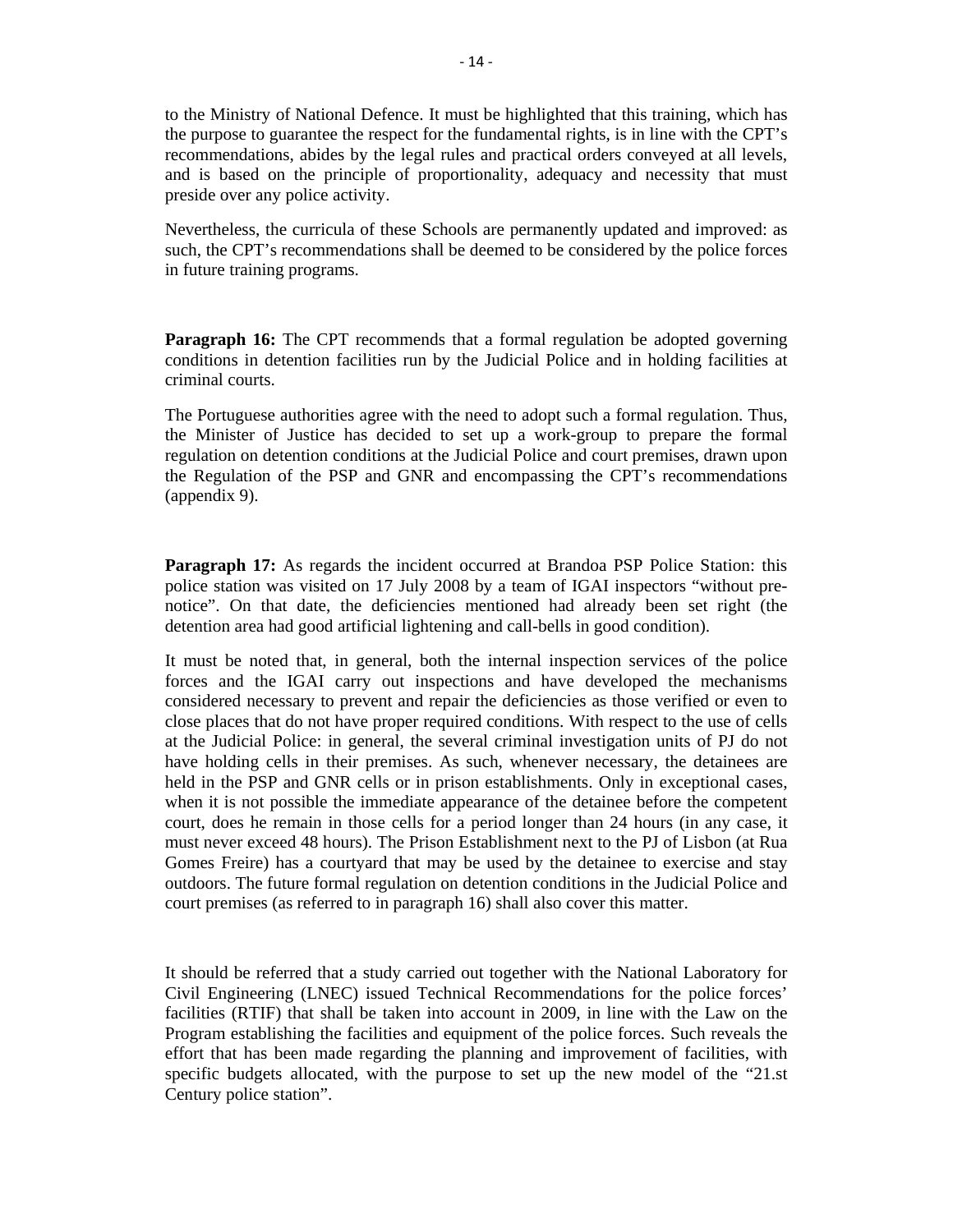The objectives of such model are:

- To modernise the police forces' facilities, in order to guarantee high levels of daily working conditions as well as the conditions regarding situations of catastrophe or calamity which require a public response.
- To rationalise the costs of the design and building projects, through the construction of modular-structures able to be adapted to specific grounds or plots of land.
- To incorporate new services which accrue to the new challenges the police forces face, and to prepare for the future bearing in mind the improvement of the building in accordance with a change of functions.
- To include working devices with resort to the intensive use of information technologies.
- To establish friendly environment facilities, by implementing mechanisms of energy preservation, resorting, whenever possible, to alternative means of energy.
- To establish a logotype easily identifiable by the citizen.
- To humanise the public service areas (hall), by making them cosy and inviting, with a common design as regards the material, the furniture and equipment used.
- To guarantee the access to persons with reduced mobility.

**Paragraphs 19 to 24:** The CPT places particular emphasis on the right of detained persons to inform a close relative or another third party of their choice and on the right of access to a lawyer.

The Portuguese Constitution lays down (in article 27, n. 4) that *every person who is deprived of his liberty shall immediately be informed in an understandable manner of the reasons for his arrest, imprisonment or detention and of his rights*.

The Criminal Procedure Code sets forth, in article 61, the procedural rights of the defendants. They are, among others:

- *e) To constitute a defence attorney or to request the appointment of a defence counsel;*
- *f) To be assisted by a defence counsel in all procedural acts in which he participates and, when arrested, to communicate, even privately, with such counsel.*

*2 – The communication in private mentioned in paragraph f) of the previous number occurs in sight when safety reasons so justifies, but in conditions where such communication may not be heard by the person in charge of surveillance.*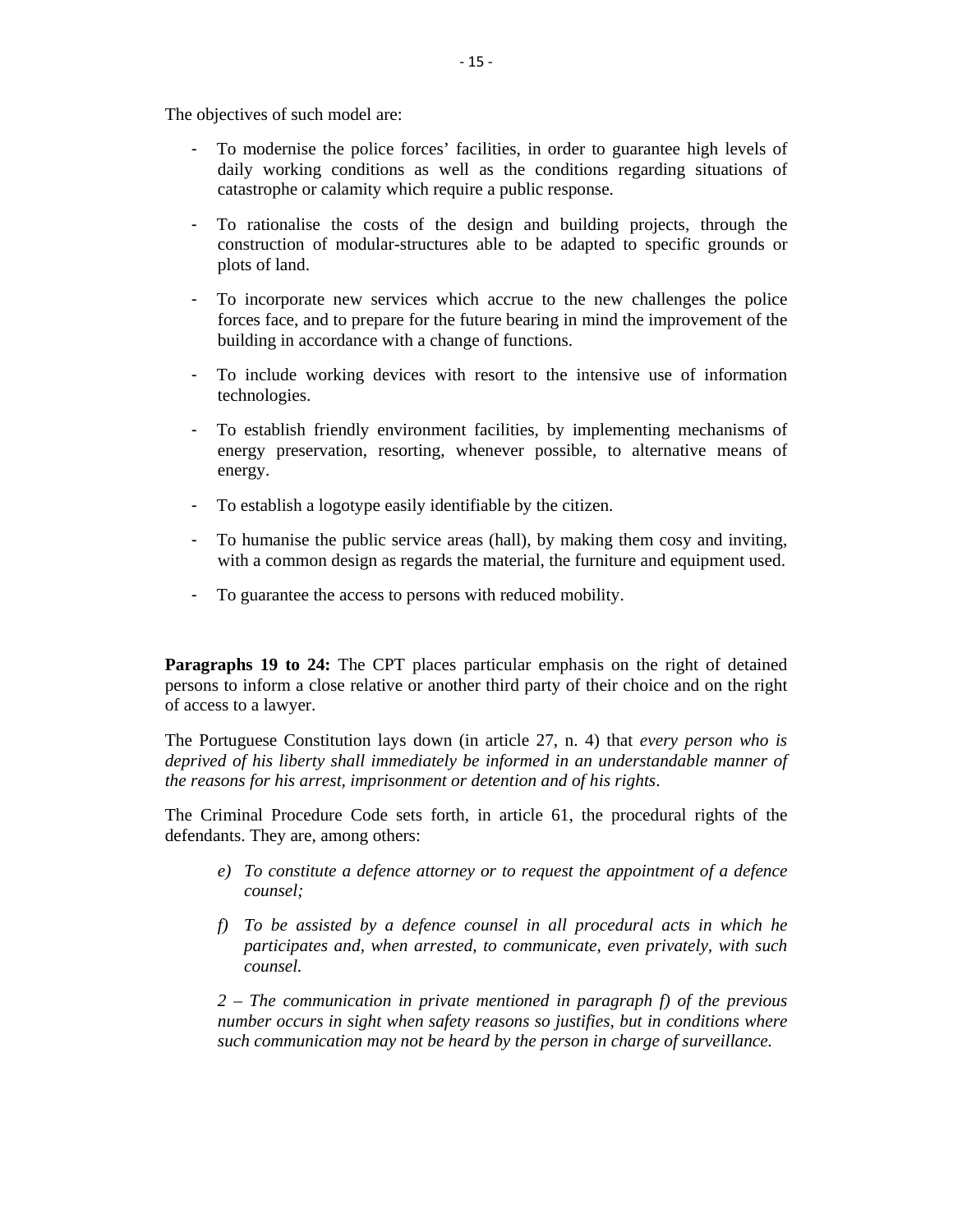Article 194, n. 8 (on provisional custody) states that:

*In the event of provisional custody, the order* [to apply provisional custody] *is immediately communicated to the defence counsel and, whenever the defendant so wishes, to a relative or person of his confidence.* 

These rules of the Criminal Procedure Code are applicable to defendants, but relating it to article 27 of the Constitution, it is considered to apply to everyone who is arrested or detained.

On this matter, it should also be mentioned that the recent review of the Criminal Procedure Code has extended the obligation to be assisted by a defence counsel: in effect, the previous Code only set forth such obligation in the "first judicial examination of the person detained"; that obligation has now been extended to all the defendant's examinations carried out at the inquest phase, by the Public Prosecution, and in all the remaining phases of the procedure, by the judge (see articles 64, n. 1, a) and 144, n. 3 and 4).

**Paragraph 20:** The IGAI reports do not mention that the inspection activity specifically concerns "the information about access to rights from the moment of the formal detention (i. e. once a person has been declared an "*arguido*")". For instance, the IGAI report of 2006 specifically refers to the situation of the detainees, stating as follows:

*" 9. Panel containing the rights of the detainee – In the majority of the facilities that were visited these panels are affixed in the detention or public service areas, in a way visible to the public;* 

*10. Document containing the rights and duties of the "arguidos" in a foreign language – In all the inspected places there was a document containing the rights of the "arguido"/detainee in a foreign language, usually in three different languages – Spanish, French and English – and in some cases also in Russian and/or German".* 

In this regard, one must stress out that Regulation 8684/99, of the Ministry of Interior, approving the Regulation on the Material Detention Conditions in Police Premises and which applies to the PSP and to the GNR (RCMDEP), and to all the detention places of the police forces, applies **to all the detained persons** and not only to the *"arguidos"*, namely to persons undergoing an identification procedure.

We call the attention not only to the Regulation on the Material Detention Conditions in Police Premises but also to article 4 of the Deontological Code of the Police Service, approved by Resolution of the Council of Ministers n. 37/2002 (published in the Official Journal, I series B, n. 50, of 28 February 2002), on fundamental rights of the detained person, which foresees that: *"the members of the police forces have the special duty of insuring the respect for the life, the physical and psychological integrity, the honour and the dignity of persons under their custody; the members of the police forces*  must watch over the health of the persons at their guard and must take immediate *measures to insure that they be given the necessary medical care".*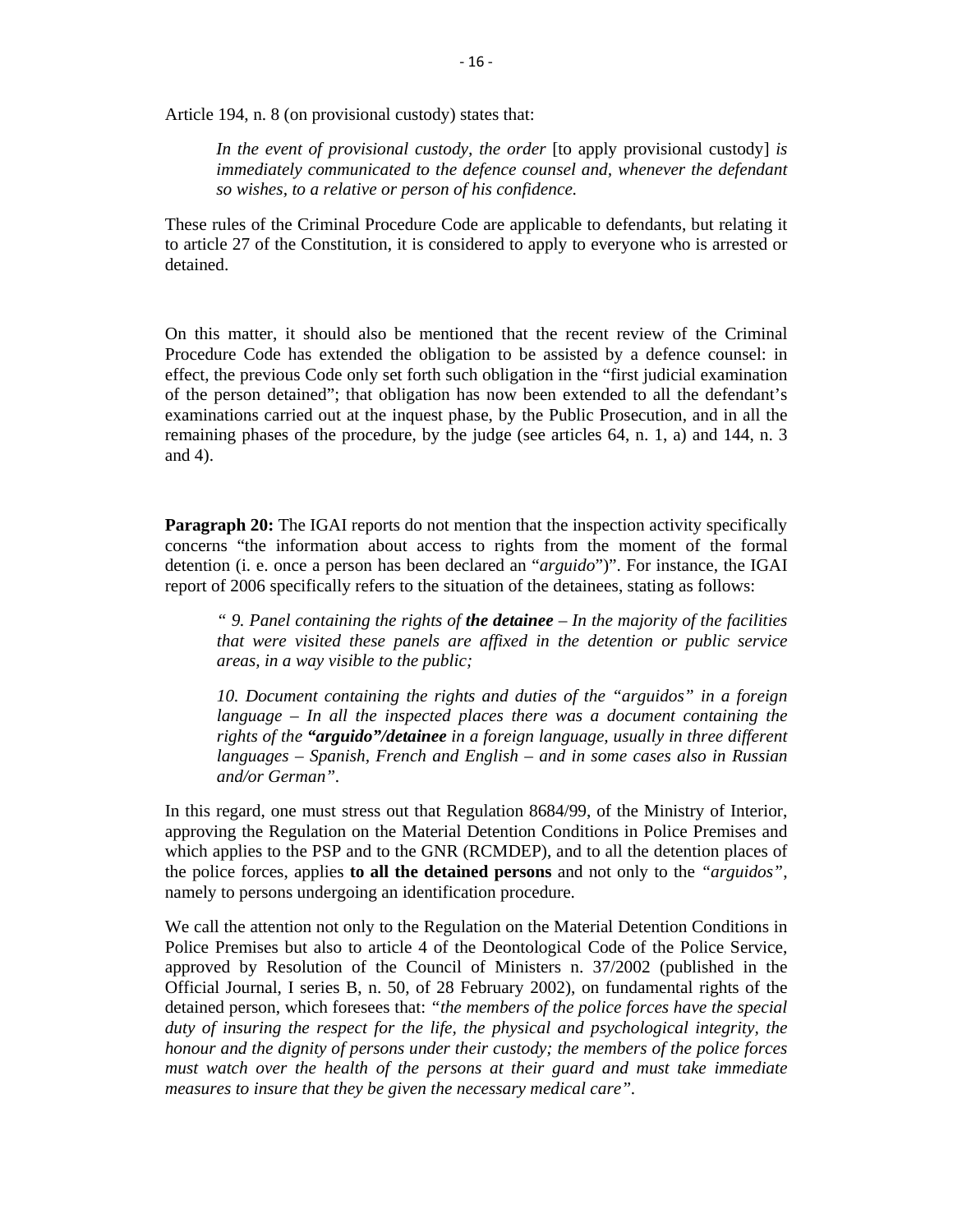Regarding the above mentioned we clarify as follows:

• The deprivation of liberty and subsequent conduct to a police station may be made for identification purposes (art. 250 of the CPP) or in case of "detention" (articles 254 and forth of the CPP);

Under the Portuguese Criminal Procedure Code (CPP), the first case is not considered as "detention" but an application of a "police measure"; in the second case there is in fact a "detention". Hence, only regarding the second case can a person be considered as an *"arguido"*; as a rule the identified person is not "detained" nor is considered as an *"arguido":* he is identified and is released;

• To the effects of the RCMDEP, a "detained person" is both the person undergoing identification (article 250 of the CPP) and the "detained person" himself (article 254 and forth of the CPP); thus, the identified person has all the rights set forth under the Regulation, although he is never considered as an *"arguido"* – as is the rule. The Regulation is a "plus".

• The rights of the *"arguido"*, as defined by the CPP, are of a procedural nature and are not related to his well-being; for detention conditions purposes, the difference between "detained person" and *"arguido"* is not relevant;

The inspection carried out without previous warning of the IGAI focuses on the enforcement of the RCMDEP by the police forces, that is, on the "detainees" condition, in the sense given by the Regulation, which includes all citizens conducted to a police station for identification purposes.

**Paragraphs 21 and 22:** The Regulation on the Material Detention Conditions in Police Premises (RCMDEP), applicable to PSP and to GNR, lays down specific rules on this subject. We must stress out that these rules are also applicable to any person under detention, and not only to *"arguidos"* as well as to persons undergoing an identification process.

Concerning the contacts with persons of the detainee's confidence, the RCMDEP specifically establishes that the detainee must be allowed to inform his family of his situation and shall be given reasonable conditions to do so, such as access to the police station's telephone whenever a public telephone is not available. Contact with family members shall be recorded in the detainee's individual file.

We confirm that, in cases of detention by the Judicial Police, any person who is deprived of liberty has the right to notify a person of confidence immediately after being detained (*"arguido"* or not); such contacts are eased. Such matter is to be ruled under the new formal regulation on the detention conditions in the Judicial Police Premises (see reply to paragraph 16).

**Paragraphs 23 and 24:** Concerning access to a lawyer, which is a right protected under the Portuguese Constitution, we must refer, regarding detention facilities run by the Ministry of Interior, not only the Regulation (RCMDEP), but also the Decision n.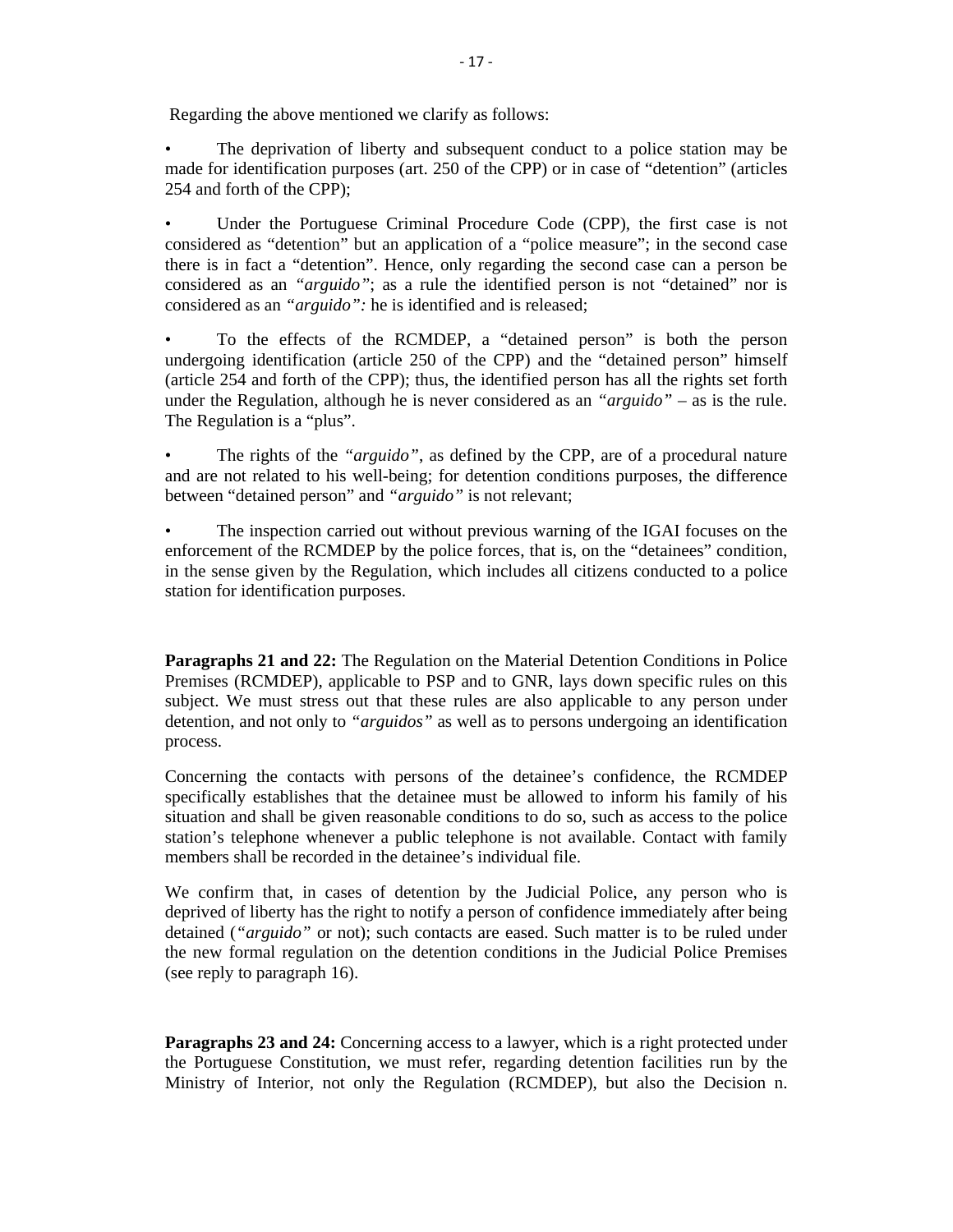10717/2000 of the Minister of Interior (published in the Official Journal, II series, n. 121, of 25 May 2000):

*"Rules to observe by the police forces concerning the contacts within police stations:* 

*1. The "arguido" detained in a police station by a police force has the right to communicate, orally or in writing, with his lawyer, such contact being eased by the use of the police station's telephone whenever there is no public telephone available at the station.* 

*2. The visitation permits may be requested and granted orally, without prejudice to the necessary recordings.* 

*3. The lawyers' visit shall be authorized by the senior police officer present at the station and it may take place at any time of the day or night, immediately after the carrying out of the required measures and the drafting of the necessary papers.* 

*4. While the police stations are not endowed with specific rooms to that effect,*  lawyers shall be given all the necessary conditions to meet with their *constituents, with dignity and in safety. In exceptional circumstances, namely due to the great number of detainees and to the lack of material conditions, measures shall be adopted in accordance with the cases at stake, without prejudice to safety rules and order in the police station.* 

*5. No control shall be made as to the contents of the written texts and documents the lawyer carries with him.* 

*6. The lawyers' visit shall take place in such manner as to avoid that the conversations be heard by the surveillance officer.* 

*7. The visits may be discontinued by obvious safety reasons.* 

Regarding the detentions made by the Judicial Police, we confirm that any person deprived of liberty has the right to contact a lawyer as from the outset of the deprivation of liberty (being or not an *"arguido"*); such contacts shall be eased. This matter shall be ruled under the new formal regulation on the detention conditions in the Judicial Police Premises (see reply to paragraph 16).

**Paragraph 25:** Concerning the right of access to a doctor, the RCMDEP stipulates as follows: measures shall be taken to protect the life and health of the detained person; at his expenses, the detained person may always consult a doctor; even if there are no signs of disease, the detainee must be submitted to a medical examination, as soon as possible, should he exhibit injuries or should his medical condition so require, in order to diagnose any possible disease or so that he can be transferred to a health facility, if necessary.

As regards the Judicial Police, whenever the detained persons are ill or by any motive need medical care they shall be immediately transported to a hospital or health unit, for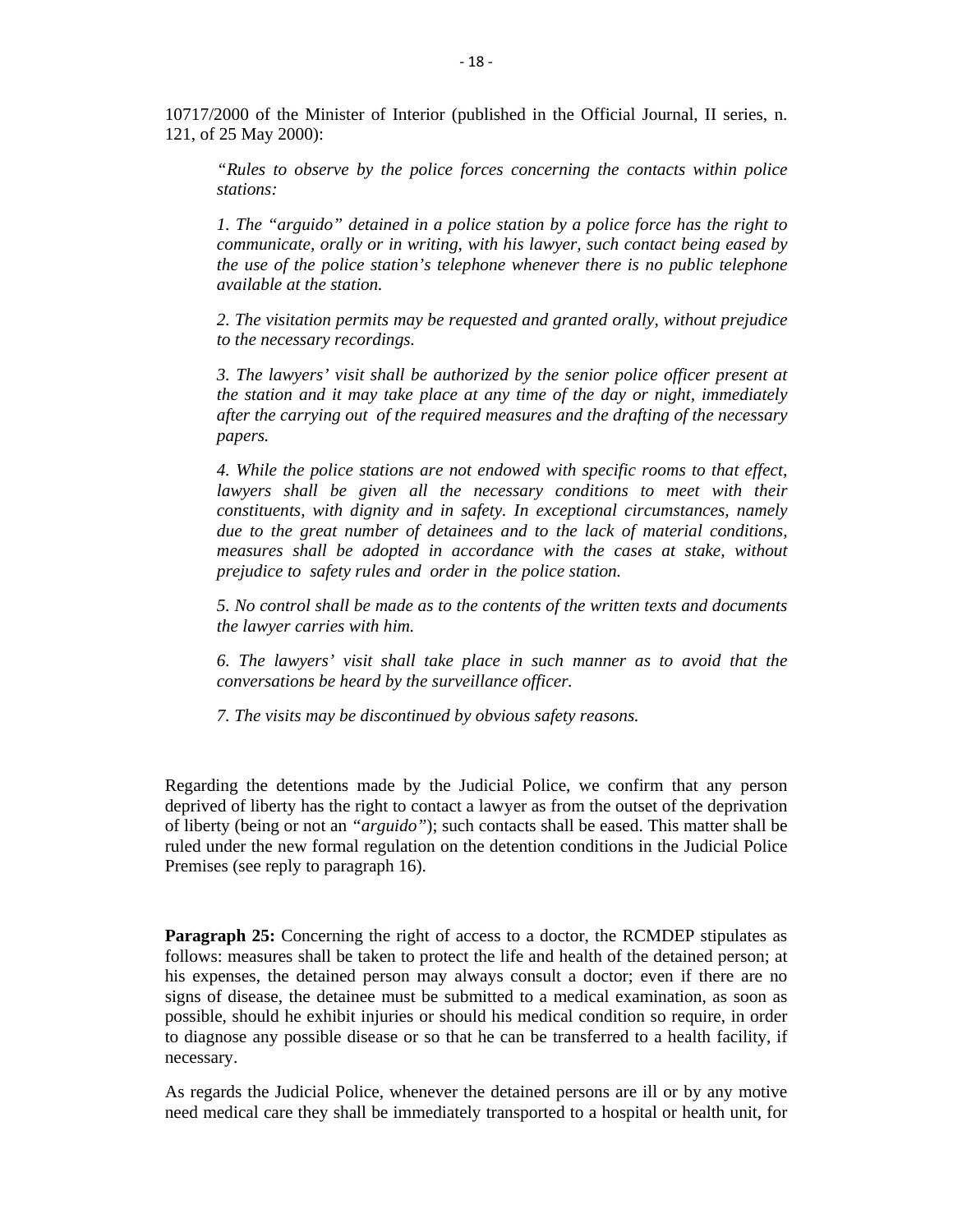assistance. The regulation on the detention conditions in the Judicial Police premises (which shall be drafted shortly, as mentioned in the answer to paragraph 16) shall address this mater in a clear way, according to the CPT's recommendations.

A note on the practical enforcement of the RCMDEP. Paragraph 22 of the Regulation stipulates that detention locations shall be object of systematic supervision by IGAI, unannounced visits at any time of the day or night, and inspectors must be able to communicate freely, and in absolute confidentiality, with the detained persons.

On the other hand, the inspection services of the police forces are watchful and, in case they know of any situation that does not comply with the law, they shall immediately initiate a disciplinary proceeding or any other procedure to that effect.

According to IGAI's information, during last year's and this year's visits to PSP and GNR stations, when asked about these subjects, the stations' officers in charge always stated:

- The station has got a telephone;

- The telephone is always made available to the detained person thus allowing free contact, when desired, with family members, a third party, a lawyer or a doctor;

- The detained person doesn't always, by choice, use such possibility;

- The detained person may talk in private, inside the police station, with family members, a third party, a lawyer or a doctor (without prejudice of being under surveillance, for security reasons).

On the other hand, in order to ascertain as to the complaints made on the access to medical care, the Portuguese Medical Association (*Ordem dos Médicos*) has informed IGAI (in July 2008) that it has not received any complaints regarding such matter.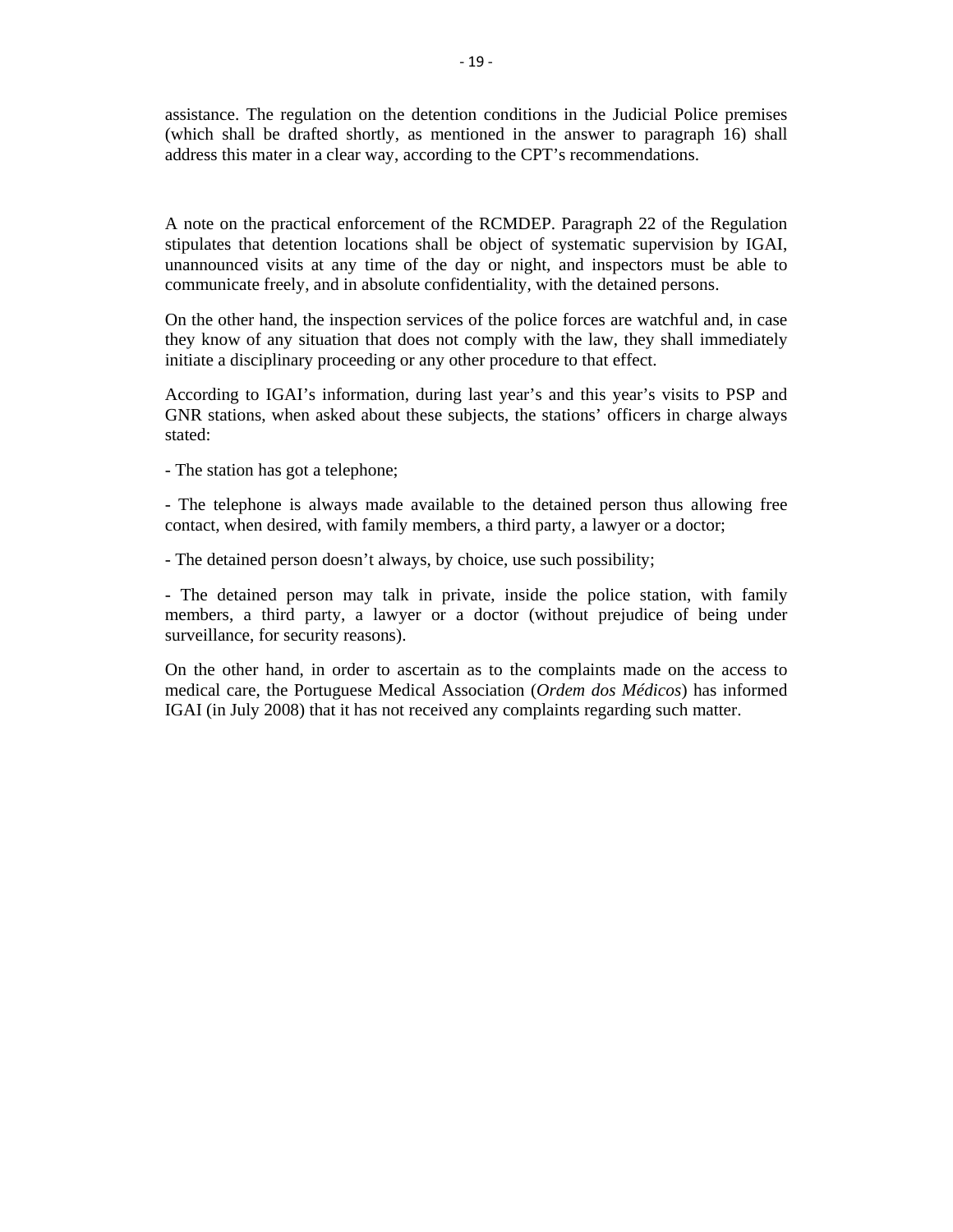**Paragraphs 26 and 27:** As to the information of a person deprived of liberty on his rights, the Constitution of the Portuguese Republic sets forth, in article 27 (4), that *any person deprived of liberty must immediately and clearly be informed of the reason of the arrest or detention and of their rights.* 

Further to the provisions of the Constitution and of the Criminal Procedure Code on the information of the *"arguidos"*' rights, we draw the attention to paragraph 14 of the RCMDEP, on the information of the *"arguidos"* rights:

Hence, every police station shall possess a notice board, in a visible place and at the detention areas, containing information on the rights and duties of the *detained persons*, with the full transcription of article 61 of the CPP. There shall also be a leaflet containing concise information on the rights and duties of the detained person, in several languages (appendix 10). According to paragraph 14.2 of the Regulation, this information, as well as the delivery of the leaflet, shall be duly documented. There is also the detainee's file where all circumstances and measures concerning the detainee are to be registered, namely the time in which he was informed of his rights, which must be signed by the police officers involved in the detention and by the detainee. As verified by the CPT, the detention areas of the PSP and GNR stations posted leaflets with information on the rights of the detainees (and not only of the *"arguido"*). The leaflets are distributed to the detained persons.

It should be pointed out that paragraph 1 of the Regulation defines the concept of detention, for the purposes of its application, detention being all the deprivation of liberty for a period of less than 48 hours, as well as the condition of the person subject to a compulsory identification. The definition is broad and includes *"arguidos"* and persons subject to "detention".

This matter shall also be addressed in the future regulation of the detention conditions in Judicial Police premises (referred to in the reply to paragraph 16).

**Paragraph 30:** The CPT recommends that the Inspectorate-General of the Justice Services focuses its activity on the visits – frequent and unannounced – to Judicial Police premises.

Similarly to the remaining areas reserved to the deprivation of liberty in charge of the Ministry of Justice, also those located in the Judicial Police facilities and on the Departments of Investigation and Penal Action (Public Prosecution's premises) are also concerns of the IGSJ. If, until now, the performance of the Inspectorate-General has focused mainly on the services under the jurisdiction of the Directorate-General for the Prison Services, the activities plan for 2009 foresees an analysis of the detention conditions in other places, such as the special establishments located near the Judicial Police.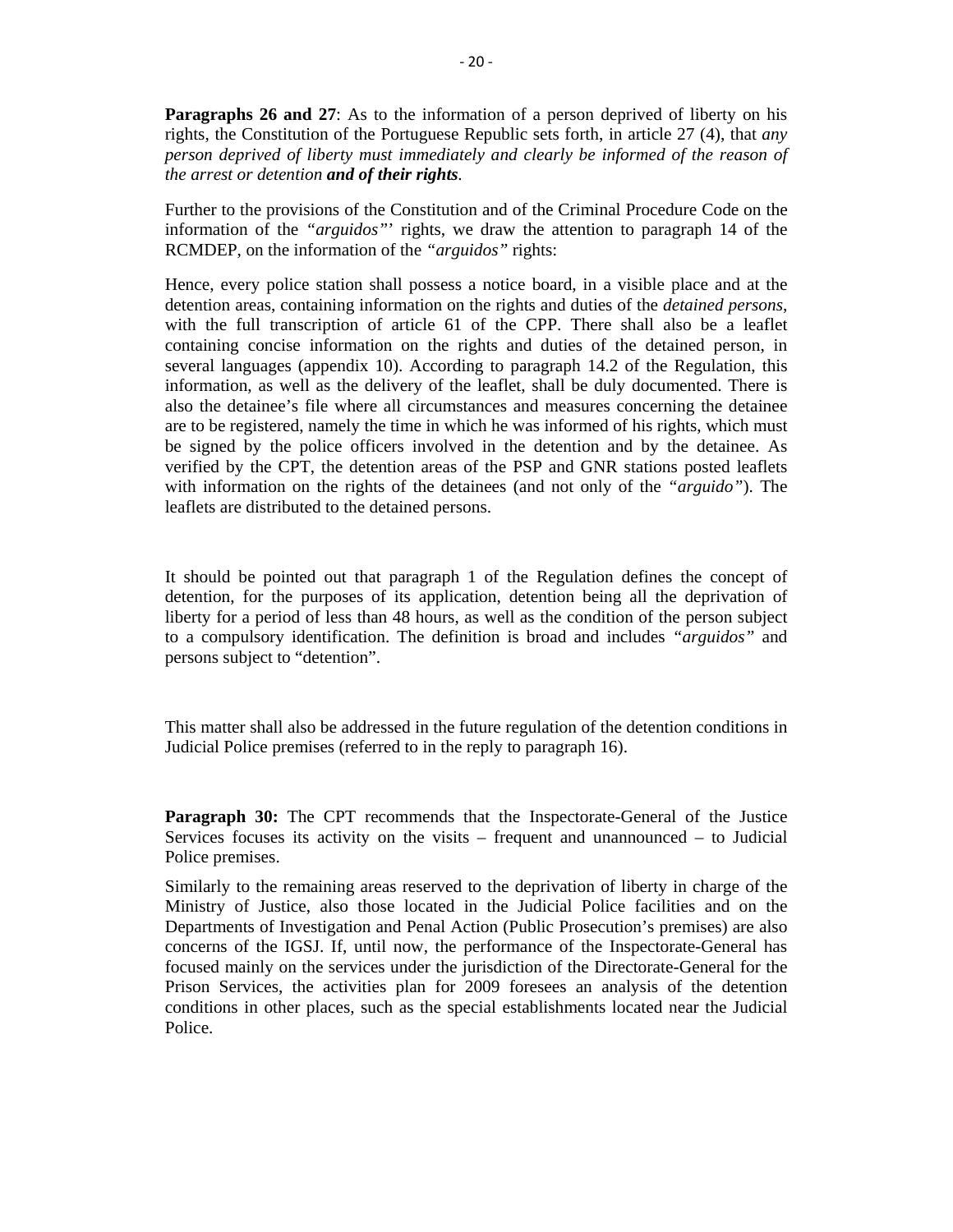**Paragraph 31:** The CPT wants to understand the division of tasks between the IGSJ and the DDI, the internal investigation service of the Judicial Police (now Unit of Discipline and Inspection).

The IGSJ' mission consists mainly of processing the complaints brought to its knowledge concerning the functioning of the services under the jurisdiction of the MJ; performing audits and inspections to the services; and on initiating disciplinary procedures. Its conclusions are reported to the services (in some cases directly, in other cases after ratification by the Minister of Justice) with the proposals that the IGSJ sees fit (e.g., to improve proceedings, to initiate disciplinary cases, or even to apply disciplinary measures).

Hence, its intervention occurs either case by case (according to the citizens' needs – the complaints – or the requests of the Ministry of Justice), or by following up on actions previously defined on the annual plan of activities (proposed by the IGSJ and approved by the Ministry of Justice).

In any case, the IGSJ is not competent to determine the opening of any disciplinary case concerning other services (only the IGSJ hierarchy has jurisdiction on its subordinates). In other words, in the disciplinary scope, the IGSJ's intervention is only possible when determined by the Ministry of Justice<sup>2</sup>.

At the same time, each one of such entities has, as a rule, its own disciplinary body, or legal service, qualified to watch over the legality, regularity and adequacy of the conduct of its officials. Thus, the first intervention at the service level usually occurs internally, but there are especially complex situations sent to the IGSJ by the MJ, and occasionally even at the request of the service itself.

On the other hand, the IGSJ' action may be exercised (and it frequently is) *on* the internal inspection services of the different entities. The measures carried out by such services may be followed up or questioned and additional measures may even be requested.

One may say that, the IGSJ' performance is often ruled by the principle of subsidiarity.

Schematically, we shall have:

 $2$  This was so both under the former regime, Decree-Law 24/84, of 16 January, and under the current regime, approved by Law 58/2008, of 9 September.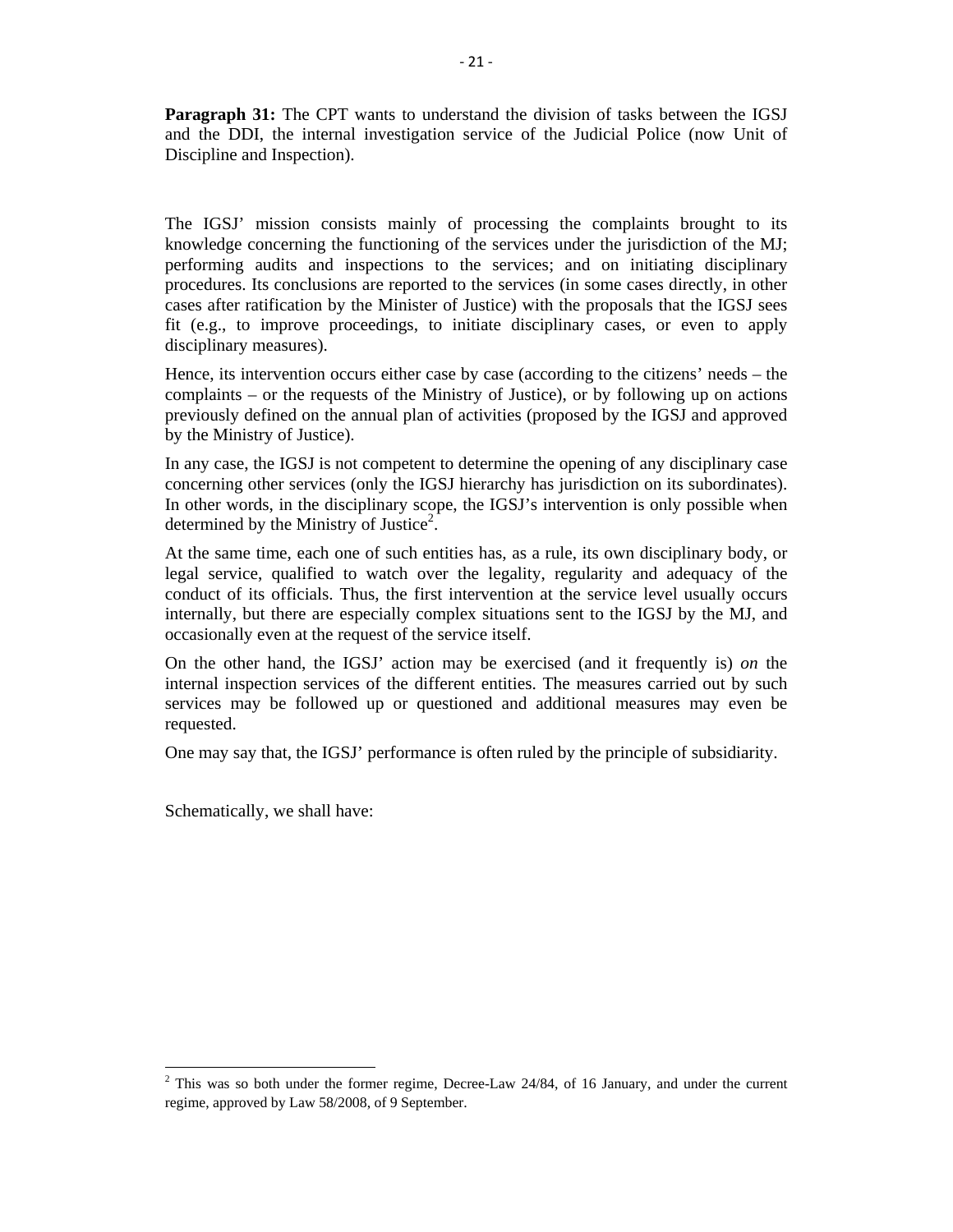

As regards the relationship between the Department of Discipline and Inspection of the Judicial Police (DDI) and the IGSJ, they correspond to what was described.

We recall that the performance of the IGSJ covers all services of the Ministry of Justice, with premises all over the national territory and which, in 2007, had a total of 17.259 effective officials (this figure excludes all personnel related to the judicial system, who have their own disciplinary statute). A permanent request of the IGSJ's intervention, namely on disciplinary cases, would overflow its services rendering them inoperative and incapable of complying with their duties in a strategic and planned manner.

**Paragraph 33:** The CPT wants to understand the division of tasks between the internal investigation services of the GNR and PSP and the Inspectorate-General of Home Affairs (IGAI).

Decree-Law 276/2007, of 31 July, has established the legal regime of the inspection, audit and supervision services, with the duty of insuring the exercise of internal or external control, among others the Inspectorate-General of Home Affairs (IGAI), by approving a regime common to all those services that establishes the general guarantees of the exercise of the inspection activities.

The Inspectorate-General of Home Affairs is a central high level body of audit, inspection and supervision of all the forces and entities of the Ministry of Interior, which covers all the national territory. It has the power to control the legality and to defend the citizens' rights and to investigate all reports brought to its knowledge on serious violation of the citizens' rights by the services or their agents. In addition it shall analyse all complaints, claims and denunciations reported concerning violations of legality, as well as to carry out inquiries and investigations and disciplinary cases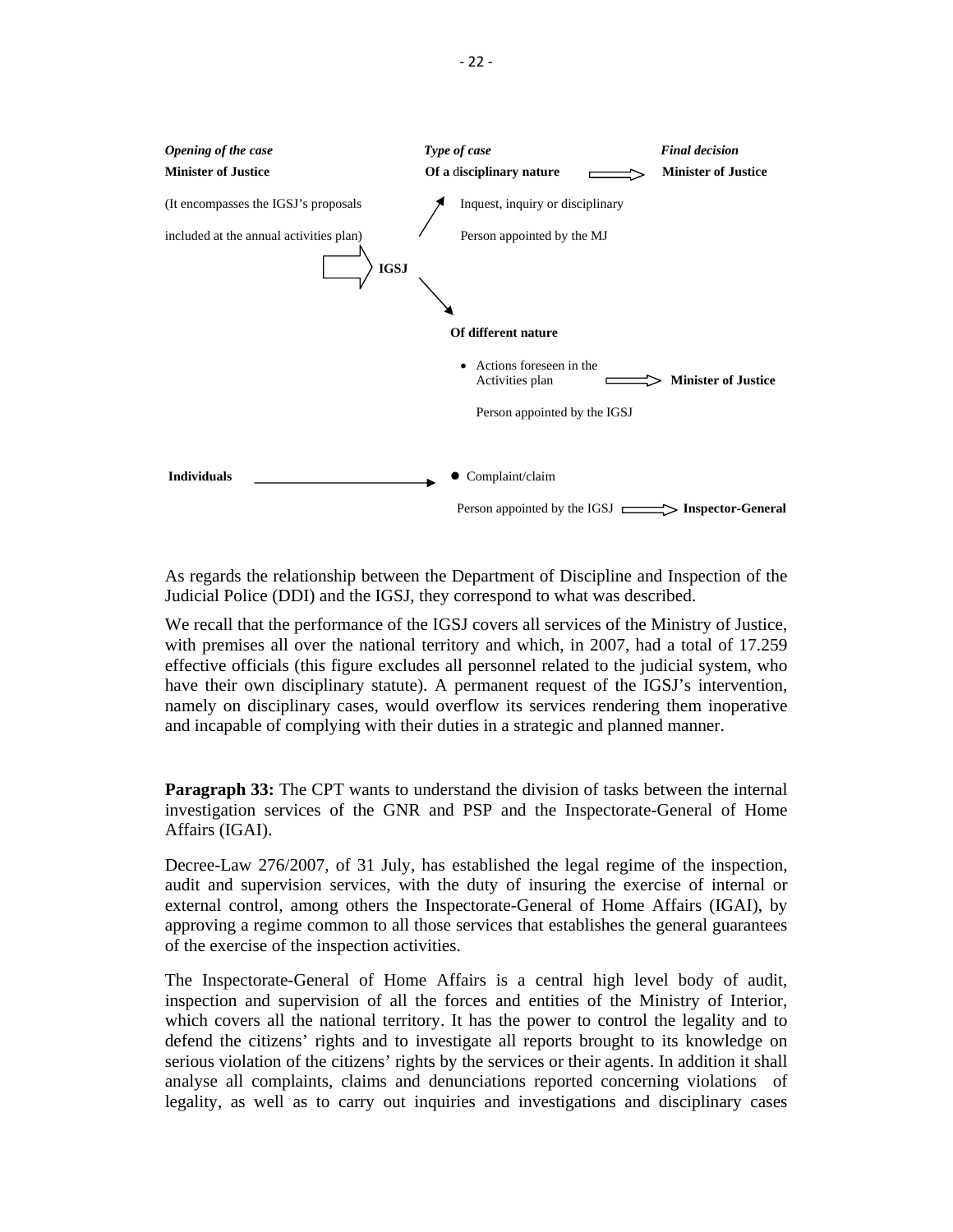decided by the Inspector-General, and to initiate and help initiate cases within the scope of action of the services involved. Moreover, the Inspectorate-General of Home Affairs shall report to the competent criminal investigation bodies the facts with criminally relevant and shall cooperate with them, whenever requested, to obtain evidence (Decree-Law 203/2006, of 27 October, and Decree-Law 227/95, of 11 September, amended by Decree-Law 154/96, of 31 August and Decree-Law 3/99, of 4 January). In order to insure the necessary independence while carrying out their duties, the law stipulates that the positions of Inspector-General and of Deputy Inspector-General shall be filled by a senior judge (*Juiz Desembargador*) or prosecutor (*Procurador-Geral Adjunto*). Inspectors shall also be recruited from judges and public prosecutors.

. The IGAI can obtain this information by means of denouncement (by a Public Prosecution' certificate or by communication of the interested person or of a third person) or unofficially (by the media, etc).

However, according to circular-letter 4/98, issued by the Public Prosecutor, the prosecutors "communicate directly to the Inspectorate-General of Home Affairs the opening of an inquiry in which the *"arguido"* is a GNR or PSP agent, providing them with a copy of the denouncement or of the police report, or specific information on the identity and rank of the agents and of the type of crime under investigation" and, lastly, they shall send to the IGAI the "information on the reason and grounds for the decision to close the case".

The Regulation on Inspections and Supervision of the Inspectorate-General of Home Affairs (RAIF), approved by decision of the Ministry of Interior, which develops legislation issued by the IGAI (decision 10/99 of 29 April, published in the Official Journal n. 106, II Series, of 7 May) sets forth the rules of procedure in inspections and supervisions (appendix 11). The investigations carried out by the IGAI regarding disciplinary justice are initiated unofficially or by ministerial decision. According to article 2 of the RAIF, whenever law enforcement actions and omissions result in violation of personal rights, death, or grievous bodily injury, these facts must be communicated to the Minister, that shall decide on the procedure to follow, namely ask IGAI to initiate an inspection". Unofficially, upon notice of the facts, the Inspectorate-General determines that an investigation procedure be opened according to the legal criteria. In other words, whenever the facts pertaining to disciplinary matters concern "situations of greater social relevancy", namely "whenever the police officers' actions or omissions (…) result in the violation of personal assets, death or grievous bodily injury or whenever there are indications of aggravated abuse of authority or serious property damages" (article 2 RAIF).

The inspection services of the police forces are internal control entities and, therefore, have specific tasks in the administrative, financial and technical areas and report to the senior directors of the respective services (article 25 of Law 53/2007, of 31 August (PSP), and article 27 of Law 63/2007, of 6 November (GNR)).

 Whenever the internal inspection services spot any situation of breach of disciplinary rules they shall forward them to the IGAI or to the relevant Deontological and Ethical Councils (article 27 of Law 53/2007, of 31 August (PSP), and article 29 of Law 63/2007, of 6 November). These Councils are the consultative bodies of the senior directors of the police forces, which are empowered to issue opinions on ethics and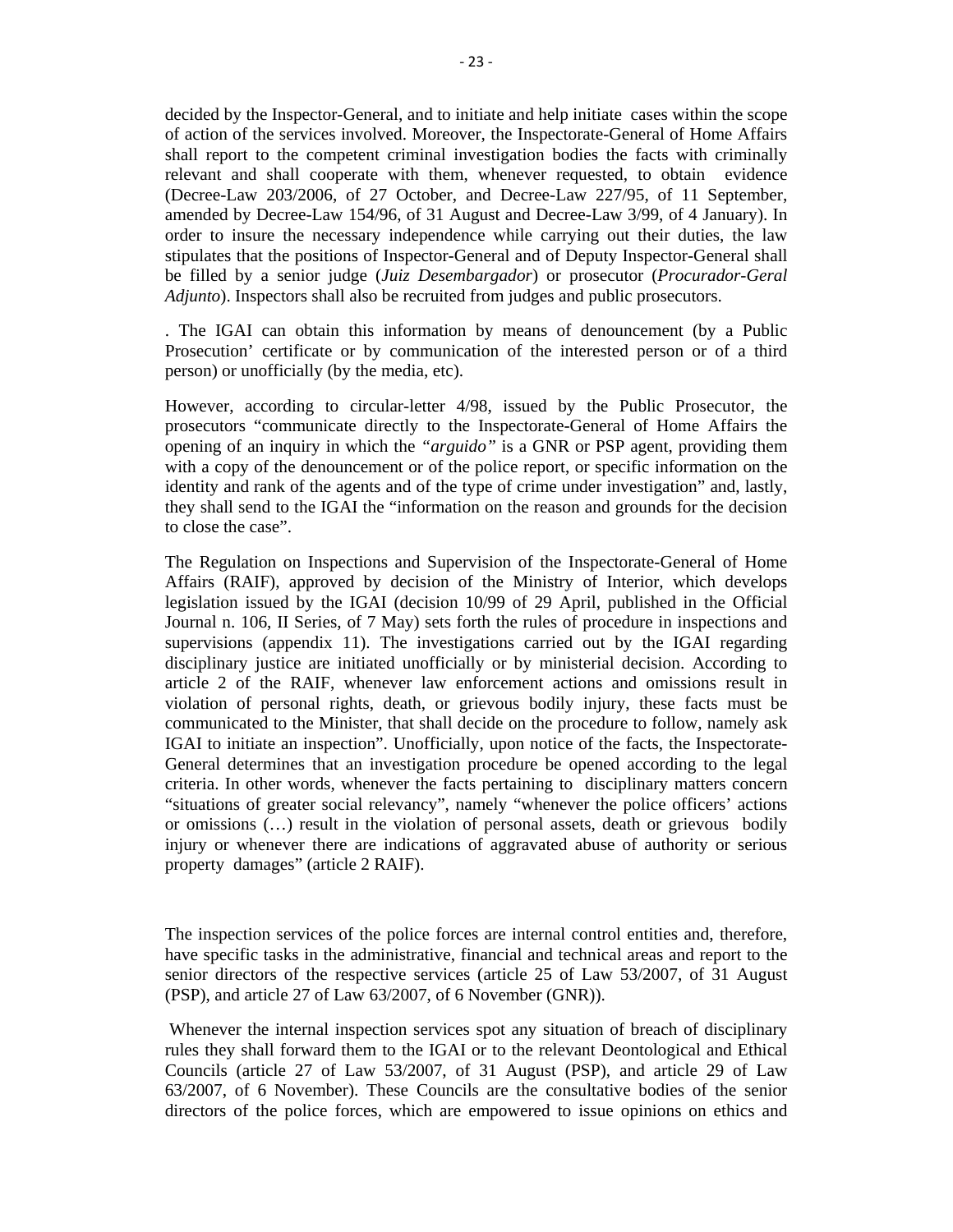disciplinary matters. Regarding criminal liability, the cases are sent to the Public Prosecution, in charge of the penal action.

 It is important to underline that the Portuguese system applies the principle of autonomy of disciplinary proceedings *vis à vis* criminal proceedings.

**Paragraph 34:** To enforce its new powers of auditing the management of projects subsidized by external funds, IGAI will benefit of a improvement of humans resources, with specific qualifications; there will be no relocation of personnel, namely of inspectors working in the investigation of violation of fundamental rights, that are usually judges seconded to IGAI.

**Paragraph 35:** The CPT would like to receive statistical data regarding the whole of 2007 and the first half of 2008 on: the number of complaints of ill-treatment; which entity is responsible for the investigation; disciplinary and/or criminal proceedings initiated against law enforcement officials, in respect of allegations of ill-treatment; disciplinary and/or criminal sanctions imposed in such cases.

In what concerns the Judicial Police, there were 10 disciplinary proceedings for alleged ill-treatment in 2007 and 6 in 2008 (from January until the end of August). Out of these 10 cases, 7 were filed and 3 are still pending. Out of those 10 cases, 5 resulted in criminal proceedings. The 6 cases initiated in 2008 are all still pending. Until 30 June 2008, one case resulted in a criminal proceeding.

As regards complaints presented to IGSJ (or investigated by it), no complaints were filled in 2007 on ill-treatment by the Judicial Police officials and in 2008 there was one complaint on those very same grounds concerning facts occurred in 2004; the case resulted in criminal proceedings.

In what concerns the Public Security Police, a total amount of 332 disciplinary procedures on the grounds of assault were initiated in 2007. Of the 332 proceedings started in 2007, 196 were shelved with no penalty being imposed, 135 are at the enquiry stage and one resulted in a penalty (a five-day fine in accordance with the Disciplinary Regulation of PSP). During 2007, there were 76 criminal lawsuits, of which 32 were shelved and 44 are at the enquiry stage.

In the first semester of 2008, 169 disciplinary proceedings were open, out of which 37 were shelved with no penalty being imposed, 132 are at the preparatory inquiries stage. In the first semester of 2008, there were 19 criminal lawsuits, of which 5 were shelved and 14 are at the enquiry stage.

Regarding the National Republican Guard, a total amount of 304 disciplinary proceedings for assault were started from 1 January 2007 to 30 June 2008, out of which 192 were shelved, 73 are ongoing or were stayed, 14 were punished. There were 153 criminal lawsuits.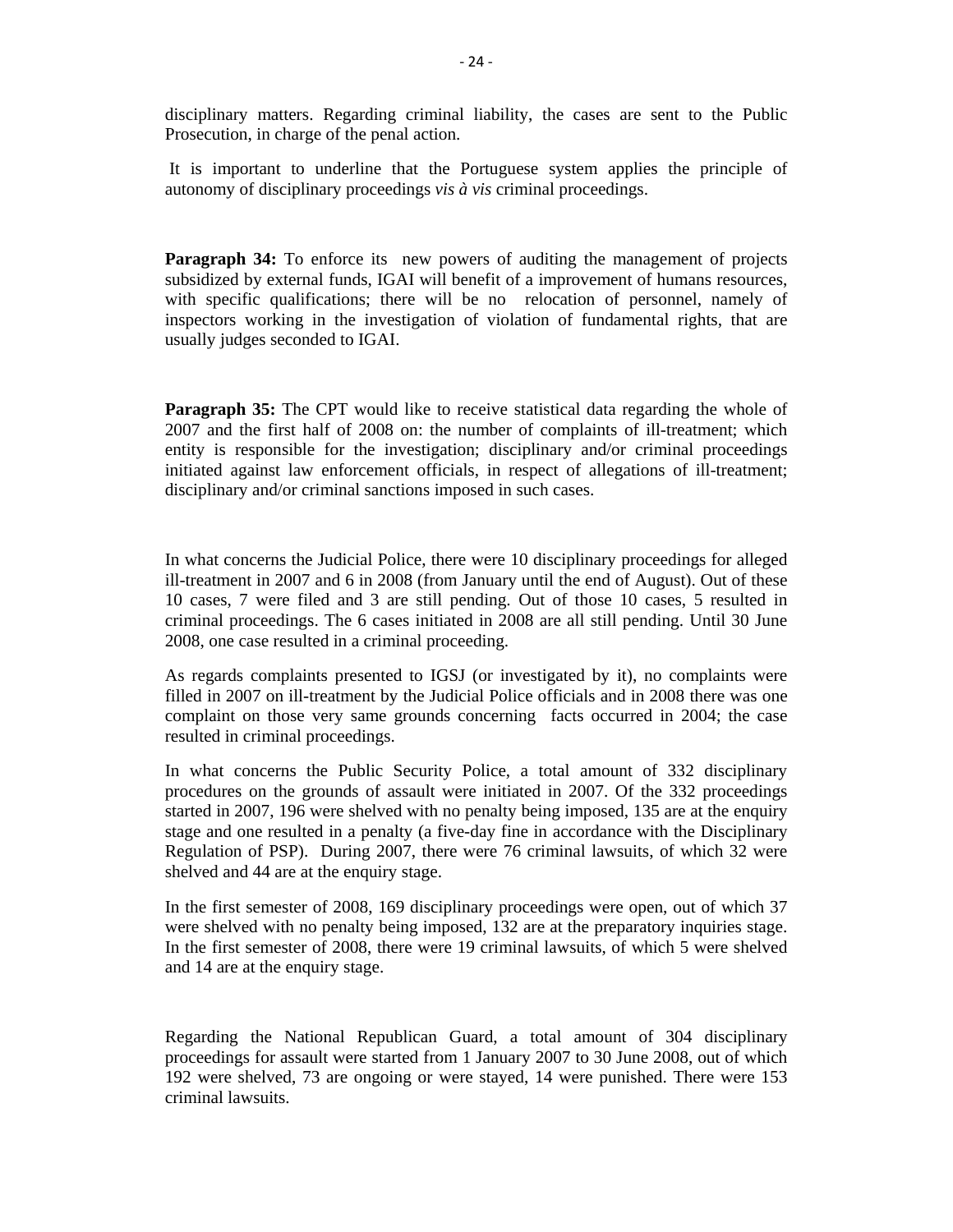In what concerns complaints lodged at the Inspectorate General of Home Affairs a total amount of 16 enquiry proceedings on the grounds of assault were started in 2007, out of which 7 gave rise to criminal investigation and 10 to disciplinary proceedings. Of the 16 proceedings that have been initiated, 11 are now shelved and 3 are ongoing. Of the disciplinary proceedings, one resulted in a penalty (severe written reprimand). In the first semester of 2008, a total amount of 6 enquiry proceedings on the grounds of assault was started, out of which 2 gave rise to criminal investigations and 2 to disciplinary proceedings. Of the 6 enquiry proceeding, 1 is with the Cabinet of the Minister of Interior, 4 have been shelved and 1 is ongoing. During this time a criminal investigation and a disciplinary proceeding were also started.

According to IGAI statistics on assault, injury and death, in 2007, there were 19 cases of assault, 6 cases of injuries caused by firearms and one case of death. The 19 cases of assault gave rise to 13 enquiry proceedings, 13 criminal investigations and 9 disciplinary proceedings. Of the 19 cases, 14 were shelved and 5 are pending. The 6 cases of injuries caused by firearms gave rise to 6 criminal investigations, 4 disciplinary proceedings, one penalty, 5 have been shelved and 2 are pending. The death case gave rise to a criminal investigation that is pending under a court ruling.

As to the 2008 statistics concerning assault, injury and death, there were 8 cases of assault, 2 cases of injury caused by firearms and 5 deaths. Of the assault cases, there were 7 inquiry proceedings and 3 disciplinary proceedings. Dos casos por agressão houve 7 processos de averiguação, 5 processos de inquérito e 3 processos disciplinares. Also, as regards assault, 4 cases are pending and 4 have been shelved. Of the cases of injury with firearms there were 2 inquiry proceedings and an enquiry; one is pending and the other has been shelved. In what concerns the 5 cases that resulted in death, there was and inquiry proceeding, 4 inquiries, two disciplinary proceeding and 5 cases are pending.

As regards the punishment orders, issued by the Minister of Interior in 2007 and in the first semester of 2008, 16 orders were issued, ordering days of suspension, fines, verbal admonitions and severe written reprimand.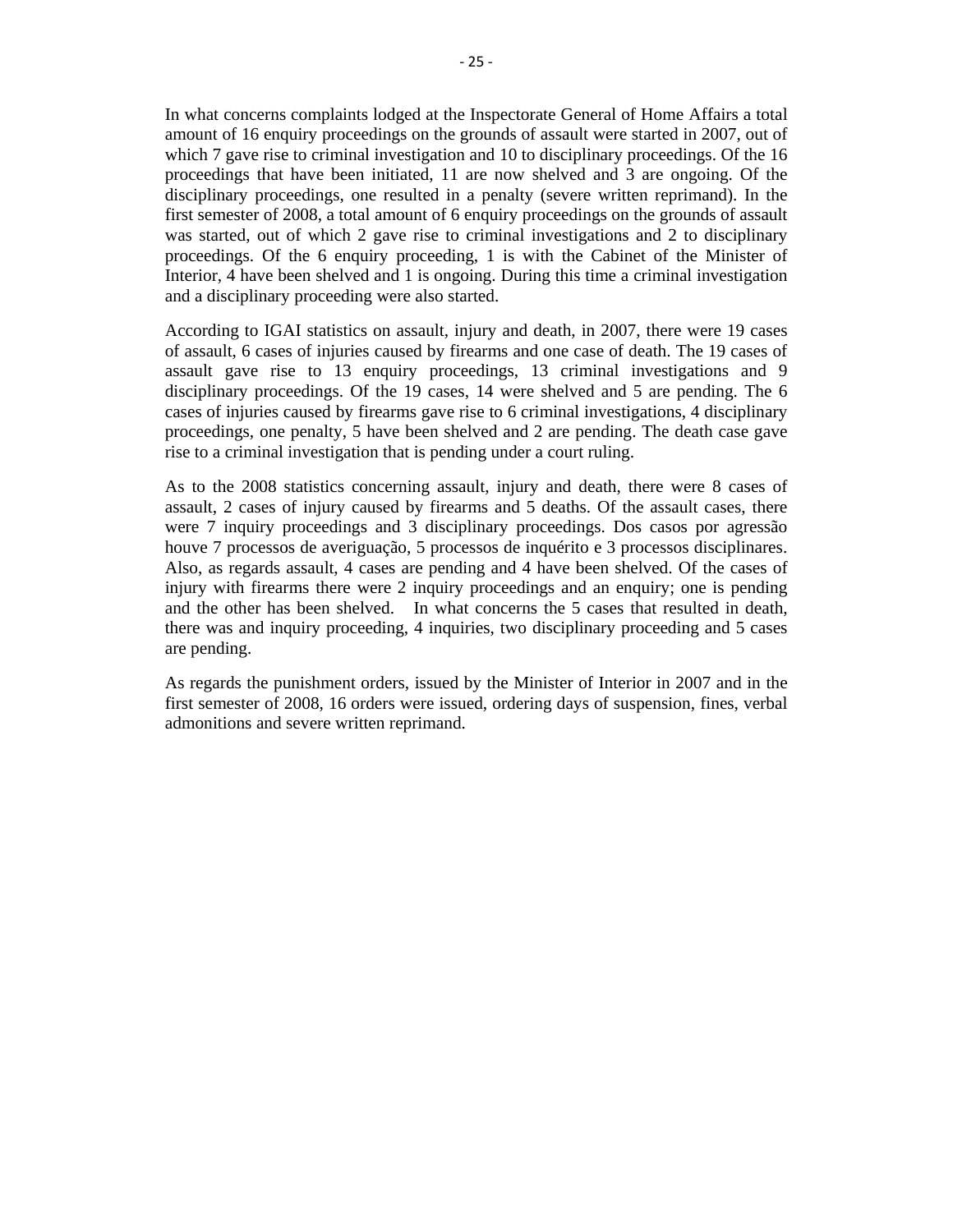#### **B. Establishments under the authority of the Ministry of Justice**

#### **1. Preliminary remarks**

**Paragraph 41:** The Portuguese authorities are also pleased with the decrease in the imprisonment rate in Portugal. In fact, the 2007 reform of the Criminal Code and the Criminal Procedure Code (by increasing the scope of application of alternative measures to imprisonment, by setting up the in-house electronic surveillance, by reducing the possibilities to apply the pre-trial detention as well as by reducing its maximum duration and by streamlining the system on conditional release) has humanized the system, reinforcing the *ultima ratio* regarding the privation of liberty.

By the time of the visit of the CPT's delegation, in January 2008, there were 11 675 inmates in the prison system; on 31 December 2008, that number was 10 648.

Nowadays, there is no overcrowding in the prison system (considered as a whole), given that the full occupancy rate is 87,1 %. However, albeit this total rate, there are some pinpointed situations of overcrowding, namely in the regional prison establishments at the Autonomous Regions. These situations occur, often because the relationship with the detainees' family is favoured. They are also justified because some of the prison premises are undergoing improvements. With the conclusion of these renovations, (namely, the renovations at Paços de Ferreira prison were concluded at the end of 2008; and the renovations at Linhó prison are soon to be concluded), the situation shall be significantly improved. As concerns the problem of overcrowding at the Prison Establishment of Angra do Heroísmo (Azores), referred to by the CPT, it has already been launched a tender notice for the construction of a new prison. A new prison at Ponta Delgada is also foreseen.

**Paragraph 42:** The situation identified by the CPT at the Regional Prison Establishment of Funchal regards a minor of 17 years old, under a pre-trial custody. Given the absence of a proper space for juvenile at the Autonomous Region of Madeira, the youth, at his own request, has been accommodated in a dormitory, together with a relative of his. Given the situation, it was deemed more adequate that he be accommodated together with a relative instead of transferring him to another prison establishment in the Mainland.

The guidelines of the Directorate-General for the Prison Services are to accommodate the minors in an establishment or section especially designed for holding youngsters – as recommended by the CPT. As such, besides the Prison Establishment of Leiria – which is a Special Establishment for young adults – other establishments are being adapted, as is the case of the prison of Lisbon, with proper wings exclusively designed for holding youngsters.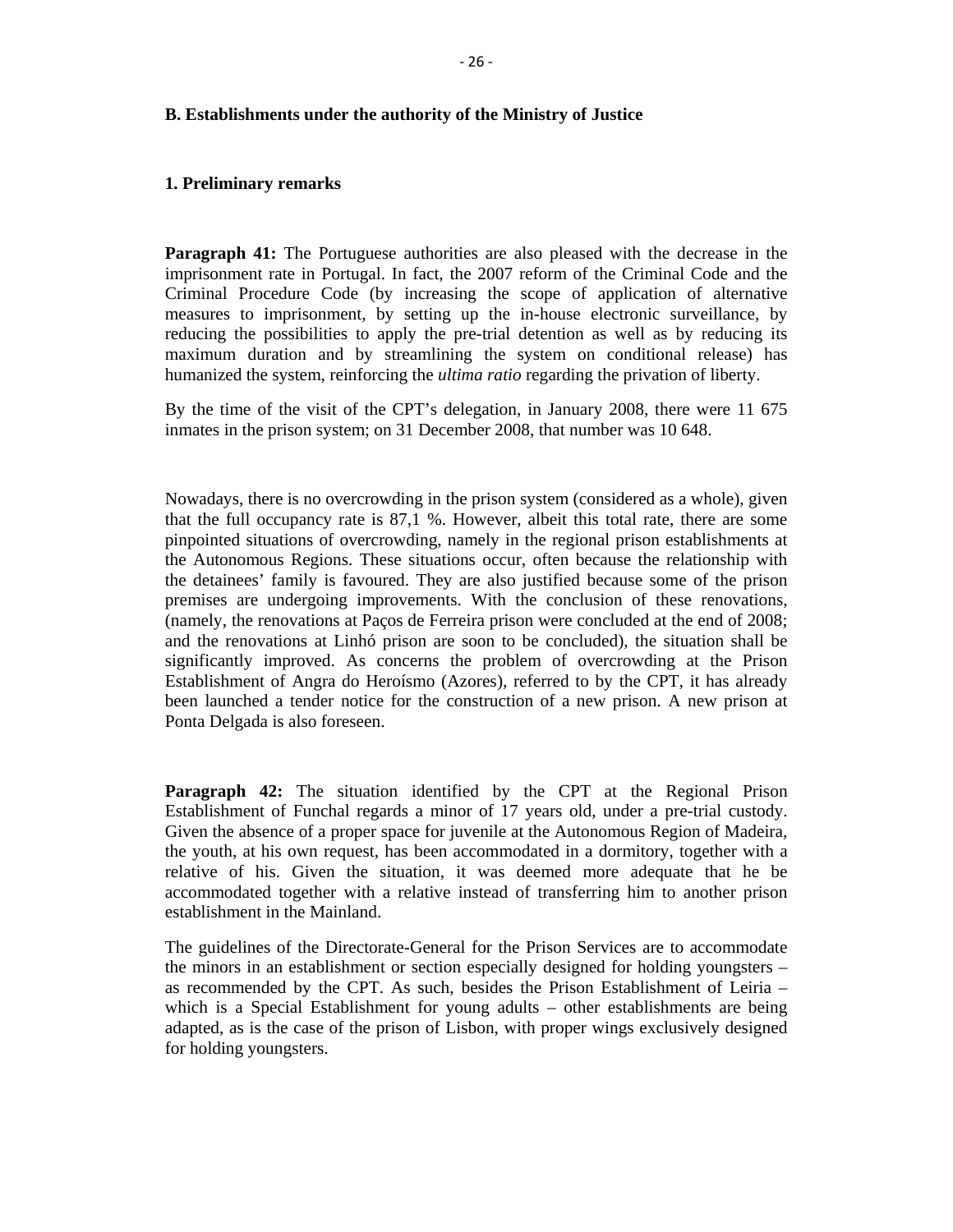In the draft-law regarding the review of legislation on enforcement of sanctions (which is expected to be approved by the Government in January 2009 and submitted to the Assembly of the Republic), the instructions related to the separation of detainees shall be enhanced. In effect, in the chapter related to the organization of the prison establishments, it is foreseen that these "*may consist on one or several units, differentiated by the following factors: (…) criminal-legal situation, sex, age, physical and mental health and other specialized and individualised custody plans regarding the detainees' treatment; enforcement regimes; available programs*". Another precept even refers that "*it should exist prison establishments or units specially devised for the enforcement of sanctions and other deprivation measures applied (…) to detainees in pre-trial custody; to the detainees that are held in custody for the first time; to youngsters up to 21 years of age or up to 25 years of age, whenever such is considered more adequate to their treatment*".

 The compliance with these rules shall be enhanced through the Project "Model of Prison Establishment", conceived within the scope of the Reform of the Penitentiary Setting. It is a project-model that shall manage the construction of new Prison Establishments, and which foresees a modular-structure, in which each unit encompasses an autonomous accommodation unit for certain category of prisoners (taking into account namely the age issue).

# **2. Ill-treatment**

**Paragraphs 43-44:** The Portuguese authorities are pleased with the CPT's observations as regards the identified good level of relationship between the prison staff and the inmates. Such derives from the efforts which, throughout these last years, have been developed and of which the CPT has been informed in previous reports.

Nonetheless, and as it was previously referred to, all the ill-treatment allegations are investigated and, being the case, those responsible are punished.

Thus, as concerns the case referred to in paragraph 44 of the Report, it must be informed that the Inspectorate-General for Judicial Services has made a comprehensive analysis of the complaints of alleged ill-treatment of prisoners by the prison staff at the Monsanto Prison. It has however concluded that most of the complaints were manifestly unfounded. In accordance with the report of the Inspectorate-General, one may not conclude that any ill-treatment, offence or abuse of authority has been committed, the truth of these complaints pointing to alleged violation of the prisoners' rights has not been confirmed and it is reported that the Prison Establishment comprises the minimum functioning conditions compatible with a dignified penitentiary treatment.

Only one suspected case has been identified – the one reported by the CPT: this case has been initially filed in the Prison Establishment; later on, the case was transferred to the DGSP Audit and Inspection Service ("S.A.I."), in order to carry out a better analysis of the situation. The investigation is still ongoing. As concerns this case, the criminal procedure n.  $6059/07.2TDLSB04$  running at the  $4<sup>th</sup>$  section of the Criminal Investigation Department, at the Lisbon Public Prosecution, is still underway.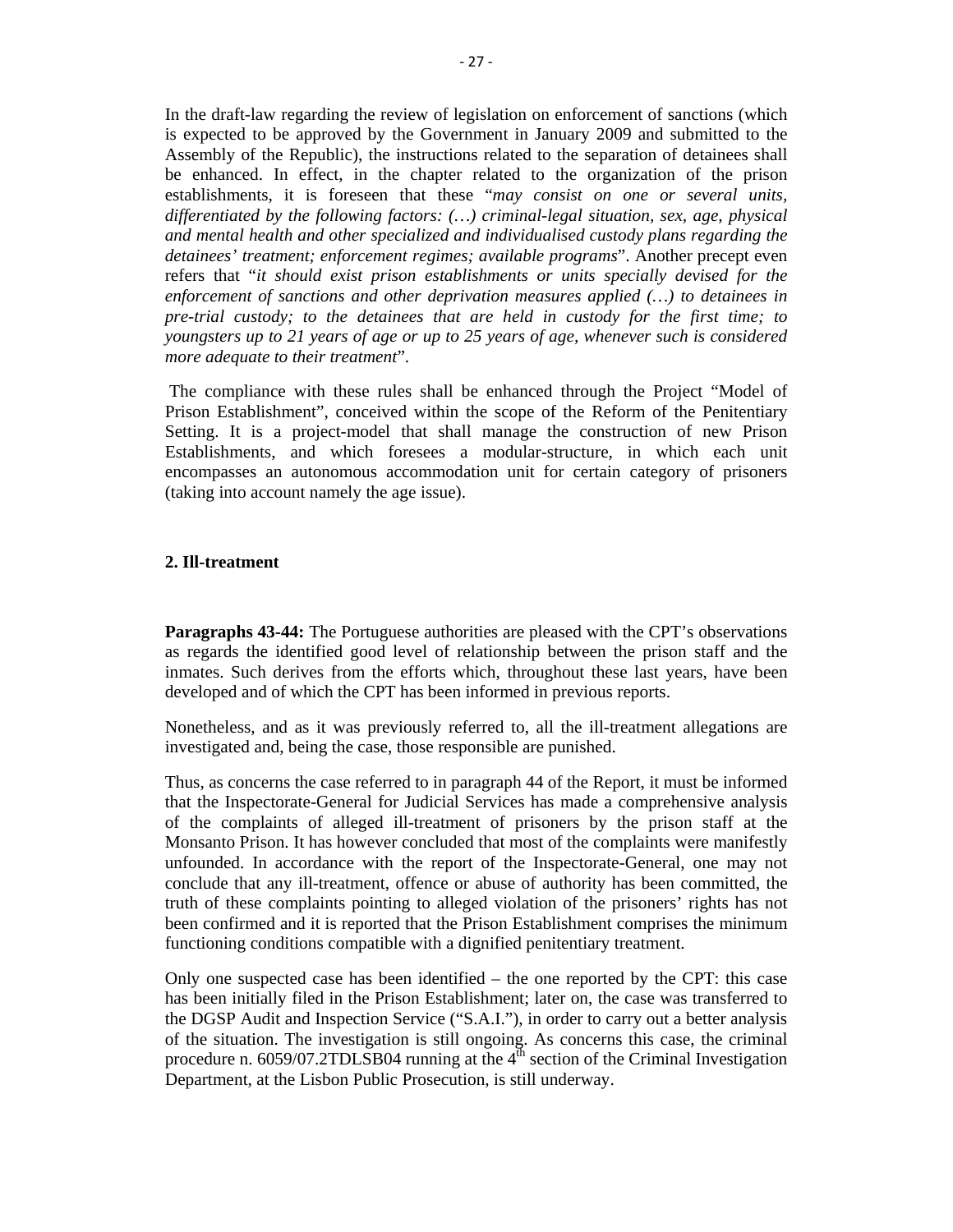It must be referred that, besides the investigation and the punishment of those responsible for acts of ill-treatment, the DGSP still continues to give the utmost consideration to the training of personnel.

Hence, in all the initial and continuous training courses of the prison staff, subjects related to the enforcement of imprisonment measures and human rights, to the main national and international mechanisms to protect the rights of the persons deprived of liberty, as well as the behavioural issues are included, namely those related to conflict management and interpersonal relationship.

**Paragraph 45:** The Monsanto Prison was the first Prison Establishment in Portugal classified as of maximum security. After 2 or 3 months of being operational, it was inspected several times either by the Inspectorate-General of the Judicial Services or by the Audit and Inspection Services ("S.A.I.") of DGSP. Such visits show the national authorities' concern as regards the monitoring of proceedings in the prison as well as the concern with its functioning.

Strip-searching was, effectively, considered excessive. Currently, such only occurs when the inmates go outside, when they return from intimate visits, whenever they have contact with third parties or whenever there is strong evidence that the inmates have on them illicit objects or objects which may be deemed dangerous.

In all the prison establishments, the strip searches are carried out in a reserved place, by an element of the surveillance staff of the same gender than that of the inmate, and are compulsory communicated to the Central Services of DGSP for control and supervision.

**Paragraph 46:** As concerns the CPT's recommendation regarding the need to eradicate, as soon as possible, the use of buckets for discharging human waste: the Portuguese authorities have conveyed, in previous reports, the measures designed to improve the hygienic conditions, namely through in-cell sanitation.

Presently, the plan to eradicate the "bucket" is under conclusion, with the interventions at the prison premises Paços de Ferreira (intervention concluded in December 2008) and Linhó (under conclusion – the inmates correspondent to the remaining cells being temporarily installed in other cells or other prisons, with in-cell sanitation).

At the moment, it can be affirmed that there are no inmates without in-cell sanitation, except for the Pinheiro da Cruz Prison. Respect to Pinheiro da Cruz, although this prison is going to be closed, it was decided to carry out repairs to install in-cell sanitation. The proceedings have started and the repairs shall be concluded by the end of the first semester of 2009.

The situation referred to by the CPT at the Central Prison of Coimbra has been surpassed: since July 2008, the facilities of the old psychiatric wing do not hold any prisoners and the basement was closed by order of the Director-General for the Prison Services, dated 19 March 2008, following an order issued by the Minister of Justice on 18 February 2008 (Appendix 3 and 12).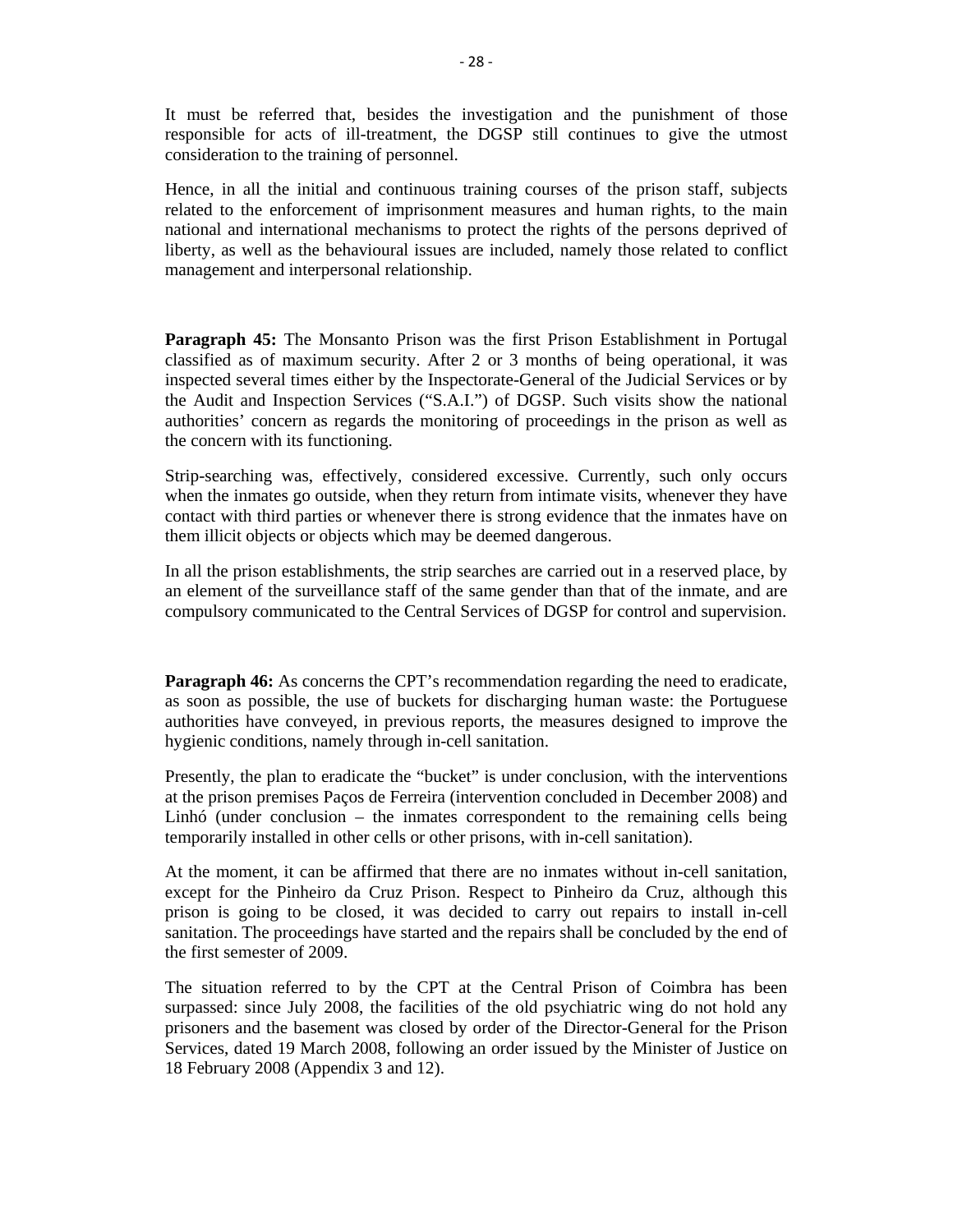#### **3. The management of drug-related problems in prison**

**Paragraph 49:** As regards the three custodial staff members at Funchal recently convicted of introducing drugs into the establishments: effectively, those two custodial staff members, following judicial conviction of drug trafficking, were recently dismissed by order issued by the Minister of Justice. The reference to a third prison guard may be due to the fact that a co-defendant in that criminal proceeding was an exprison guard, previously withdrawn from the service for that very same reason.

The Portuguese authorities, and in special the Directorate-General for the Prison Services, make permanent efforts to fight against the entering and circulation of drugs in the prison premises. Thus, in order to reinforce what has already been done, the following objectives of DGSP, for the year 2008, were established:

*a)* To increase by 10% the number of inspections and searches in all the prison establishments; *b)* to set up in each Prison Establishment a minimum of 1 training session in order to improve the prison staff intervention in the fight against the entering and circulation of drugs and other illicit goods; *c)* To draw up an updated report on the occurrence and features of the drug phenomenon and other illicit goods in the Prison System; *d*) To approve the "Integrated Plan on the Fight against the Entering and Circulation of Drugs and Other Illicit Goods in the Prison Premises".

At the end of September 2008, a very significant increase of inspections and searches had taken place, and the above mentioned report in *c)* has been drawn up.

Presently, and following the mentioned report, it is also being prepared the Integrated Plan of Intervention for 2009, which shall enhance the measures to fight the entering and circulation of drugs as well as the measures designed to increase the offer of treatment programs.

**Paragraphs 50-51:** The CPT's recommendation is within the concerns and courses of actions that have been developed by the Prison Services. On this matter, it should be referred that offers on treatment have increased and that the number of inmates who are benefiting from these programs were, at the end of 2005, 1116; at the end of 2007 they were already 1398.

As regards the Drug-Free Therapy Units, and as recommended by the CPT, it is foreseen, in a short time, such a Unit at the Coimbra Prison.

It is also foreseen that conditions be developed so as to render more useful the already existent Units, in order to increase the prison system capacity to answer in this scope.

**Paragraph 52:** The CPT requests updated information on the plan to combat infectious diseases in the prison premises and in special on the implementation of the pilotprogram regarding "needle exchange".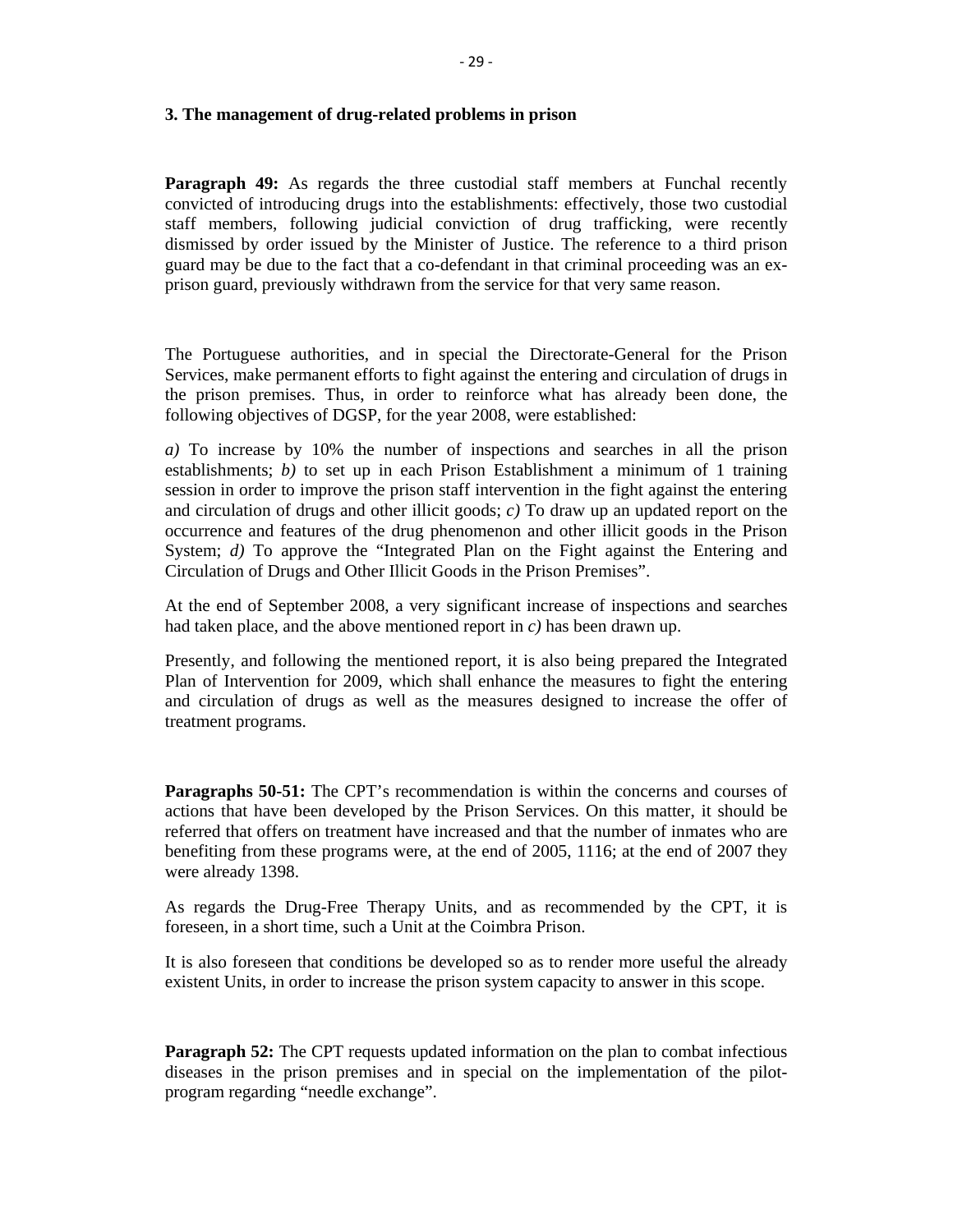The implementation of the Pilot-Program on Needle Exchange has occurred, on the whole, as programmed: it has included the disclosure and dissemination of information and enlightenment sessions directed to prison staff and prisoners. The Regulation of the Program was approved and, in each Prison Establishment involved, the respective Internal Rules of Procedure were endorsed.

The monitoring and evaluation proceedings are being ensured, encompassing the drafting of questionnaires to prisoners and prison staff.

The main evaluation indicator to bear in mind is that no prisoner has adhered to the program, despite its implementation, within the framework of the Plan to Fight against Infectious Diseases in the Prison Premises, being recognised as representing a substantial investment that basically brings closer the prisoners to the health services.

The program shall be maintained until the end of this experimental period and the actions considered most important and necessary to its continuity shall be developed, in an articulated and integrated form.

After the end of this experimental period, the results obtained shall be evaluated, and a decision will be reached on whether to end, continue, extend or re-adjust this program.

In the meantime, the application of Opinion Questionnaires shall be reformulated, so as to get to the root of the reasons and the circumstances why prisoners do not request or exchange injection material.

# **4. Material conditions**

**Paragraph 53:** As the CPT Report already refers, the Minister of Justice, following the CPT preliminary conclusions conveyed on the last day of its visit, has issued an order stating that "the DGSP has to ensure that the wings of the Central Prison of Coimbra that were referred by the CPT as having unacceptable living conditions be closed within a month and that all the inmates be transferred to other wings in that or another prison establishment once, if possible, the prisoners to be relocated are heard" (see appendix 3).

The basement was in fact closed in March.

As concerns the Coimbra Regional Prison, such shall be possible once all the repair works actually occurring at Central Prison are concluded, which is foreseen in a brief delay. The present facilities of the Regional Prison shall be reconverted into occupational spaces to develop educational and professional programs that may better serve all the prison population at the Central Prison. A new Drug-Free Therapy Unit shall also be provided.

Most of the inmates shall be transferred to the Central Prison. However, in order to comply with the criteria to separate the pre-trial detainees from the convicted ones, some of those held in preventive custody may have to be relocated in the Regional Prisons geographically closer – Aveiro, Leiria and Viseu. If this situation occurs, it shall be a temporary one, given the fact that the construction of a new Prison for the Coimbra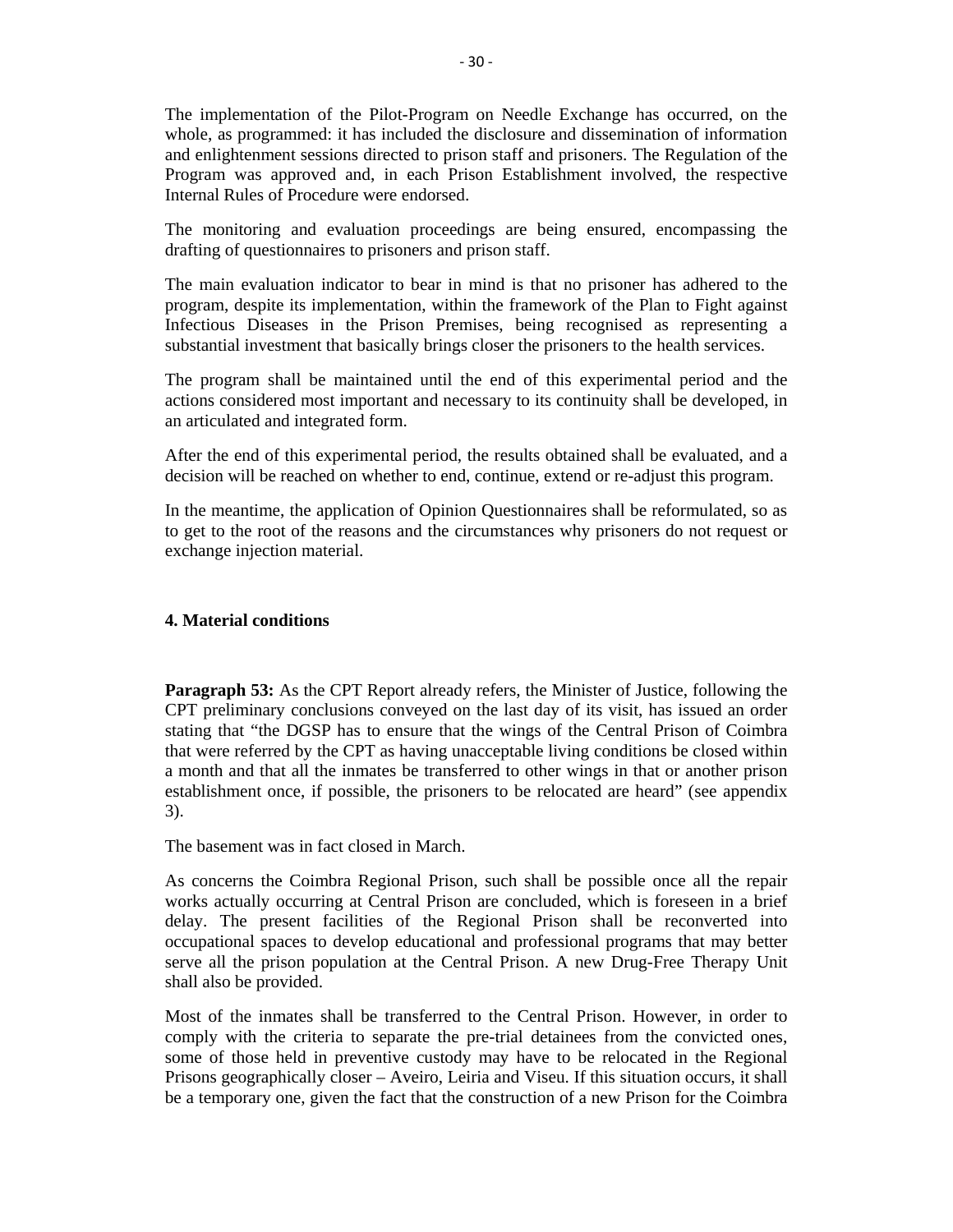area is foreseen; such is already programmed within the scope of the Reform of the Prison Setting (2008-2013).

**Paragraph 54-58:** The CPT makes several observations and recommendations on the material conditions found in certain Prison Establishments.

The Portuguese authorities agree with the observations made by the CPT regarding the living conditions in the cells at the Coimbra Judicial Police premises. These are, in effect, facilities which, by their own nature, should only be used for short periods of time.

The presence of prisoners in these premises occurs, as a rule, for criminal investigation purposes.

However, given the proximity of the Coimbra Prison, instructions shall be given in order to comply with the CPT's recommendation.

As concerns the defects of Monsanto prison, identified in paragraph 55, it should be referred that the repair works done at that Prison Establishment are still under warranty and as such the construction company has been carrying out the necessary reparations. At the moment, there are no problems of in-cell plumbing that may cause showers or toilets to overflow.

As regards the Oporto Judicial Police prison, shelters in the recreation yard have been installed, allowing thus the inmates to remain outdoors, protected from bad weather.

Whenever defects in the call-bells or in the showers are detected, they are repaired, insofar as the budget allows it.

With regard to the recommendation stated in paragraph 57, related to the Oporto Central Prison, repair works have been carried out to improve the living, sanitary and security conditions. As such, the showers facilities and the cells at Pavilion A have been remodelled in all floors and, in Pavilion B, the repair works are being concluded. This renovation encompasses the replacement of existing materials and their painting, as well as the implementation of the "model-cell", with a table, shelves and coat-hangers. Within the scope of this project regarding the renovation of the cells, it was also implemented a collective antenna system in the 4 prison pavilions, providing access to the 4 national television channels on open signal. As regards the prison's observation unit, it should be referred that the space has already been increased and that it may now hold 22 prisoners; it is equipped with 2 televisions, DVD and music equipment. The prisoners may also benefit from other types of activities, namely yoga.

The question raised in paragraph 58, regarding the absence of pyjamas in the Monsanto prison, is not correct. The pyjamas are part of the set of clothes distributed to all the inmates in that Prison.

As concerns the gloves or hats, those are not allowed for security reasons. Nonetheless, it should be referred that this Prison has recently acquired more winter clothing, of a warmer fabric, to distribute among the prisoners.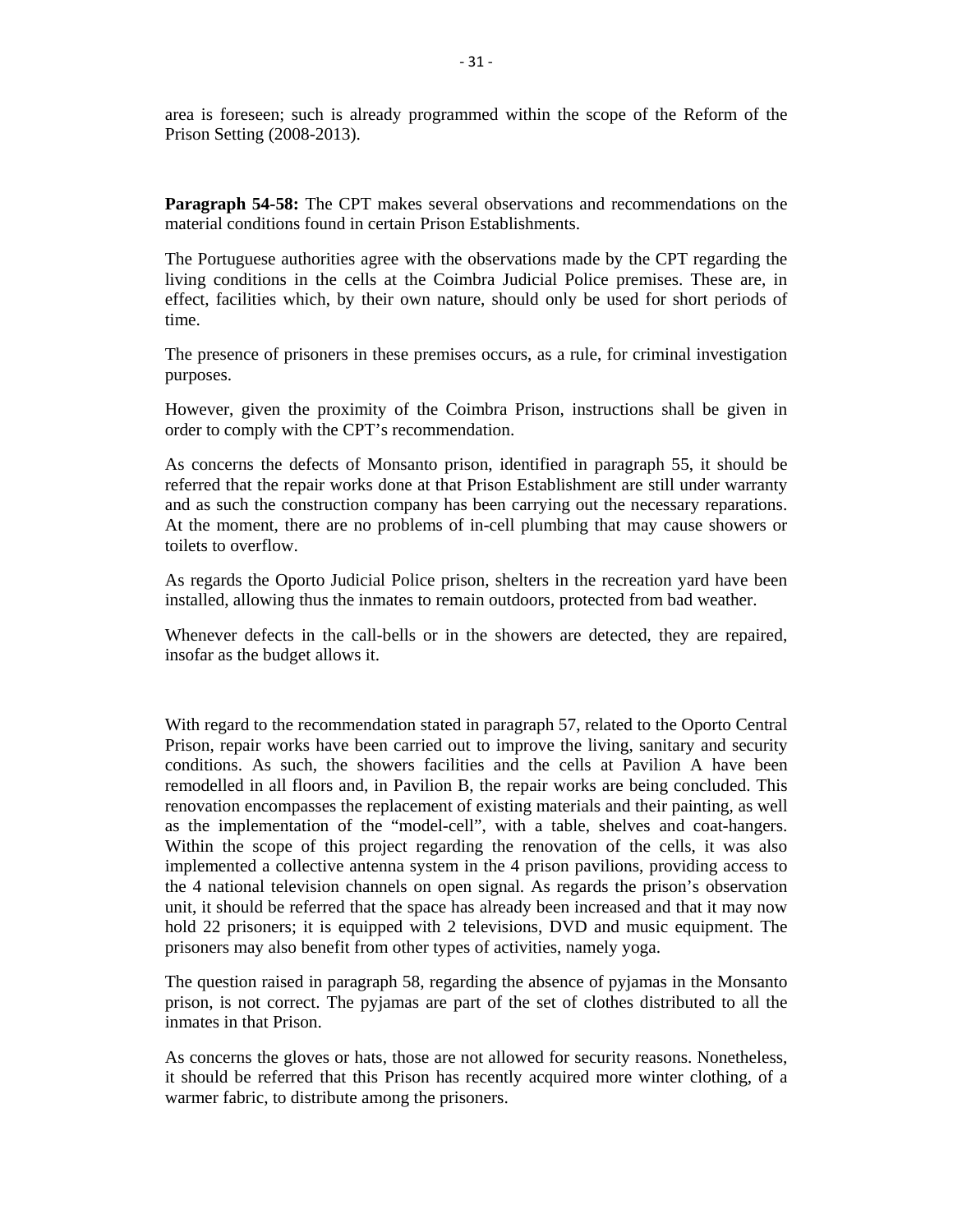# **5. Regime**

#### **Paragraphs 59-63:**

Since the visit of the CPT, the offer of activities at Monsanto Prison has considerably increased. In the sport activities, volleyball and squash were introduced, the period in the gymnasium was extended from 2 to 3 times per week, for 50 minutes a period, for those prisoners who do not work, and the use of the play field was allowed 2 times per week to groups of 5 or 6 inmates or even 8 prisoners whenever a football game occurs.

With respect to cultural activities and besides those already mentioned by the CPT, it was introduced a special training within the scope of the program "New opportunities" (program set up by the Government, so that adults may complete their school studies); the library has gained a new dynamic and the books and the editorials (newspapers and magazines) can now be consulted *in loco* by a maximum of three prisoners simultaneously for an hour – they may also request books and other editorials to read in their cells; the installation of video collection is also foreseen.

In addition, activities such as painting souvenir toys, cutting of towels and labelling have been implemented, increasing thus the range of work offers.

At the Coimbra Prison the situation has also improved since the CPT's visit. Throughout the year, professional training courses have occurred in the painting, construction, computer installation and repair areas, as well as in the scope of special decoration systems, pavements and alignment of streets, public works carpentry and the recognition and validation of knowledge and skills, involving a total of 49 inmates. Up to the end of the year 2008, courses on electricity, mechanics and installation of computer networks were foreseen; the first one had already 13 inmates inscribed by October 2008. At the same time, 263 inmates have remunerated activities at the Prison. With respect to education, 129 are enrolled in the school year 2008/2009.

In general, and bearing in mind the whole of the prison system, it must be highlighted that around 8200 inmates (which corresponds to 75% of the prison population) are within school and professional training programs (3100 inmates) and in work programs (5100 inmates).

In addition, there are also organised and regular sport activities in most of the Prison Establishments. In 2007, about 43,5% of the inmates were involved, on a regular basis, in sport activities (in 2006, that proportion was only 34,9%).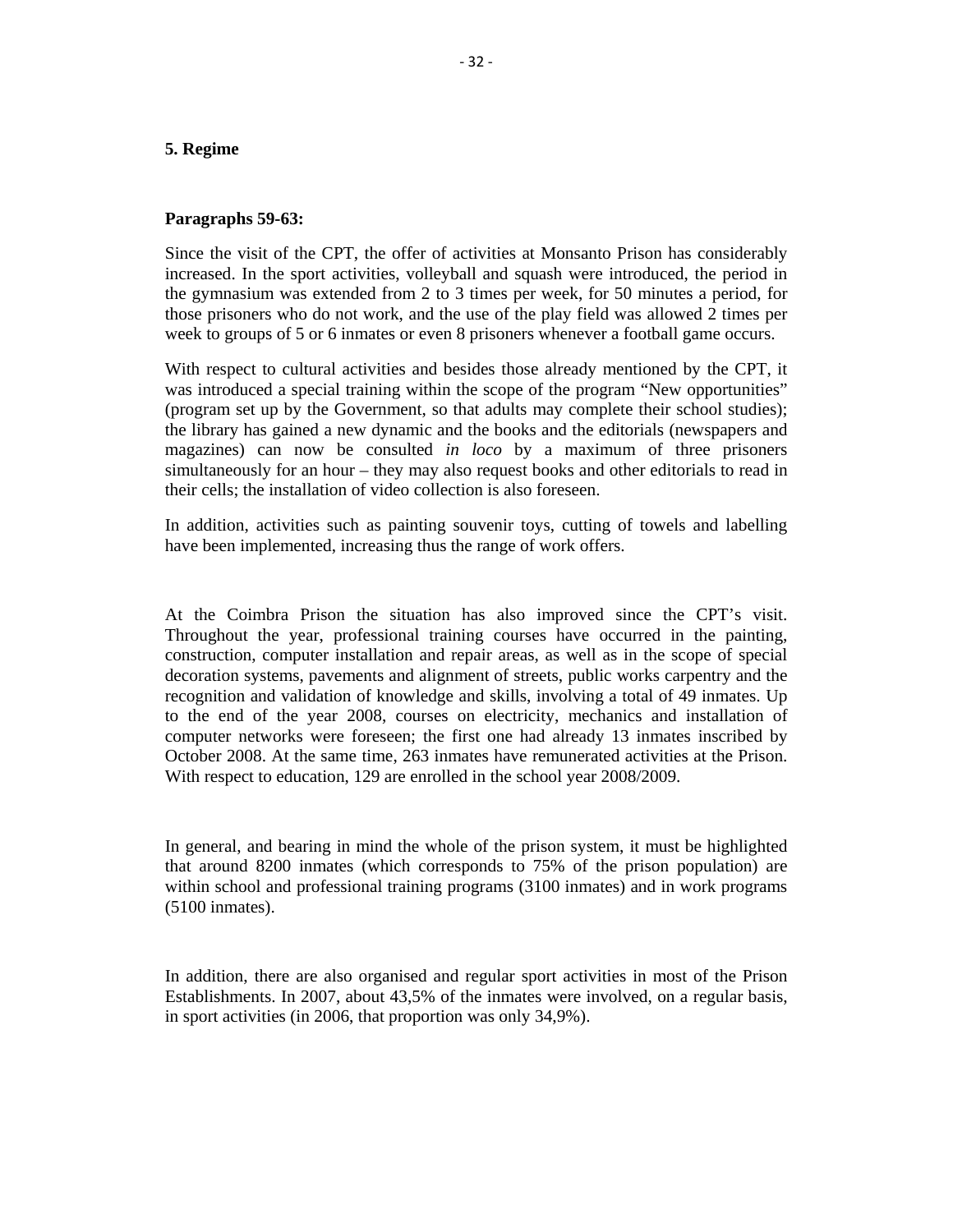In some of the Prison Establishments, regular activities within the field of music, theatre, plastic or manual arts take place. There are also numerous socio-cultural initiatives, such as theatre and musical shows, literary programs and so on.

One of the strategies that have been carried out in order to increase the offer of jobs is the signing of protocols with private companies. Among the Prison Services' objectives for 2008, was the signing of 37 new protocols; this objective was exceeded, 42 protocols having been signed.

In addition, it shall be launched, in a short term, a project to set up a new dynamic as regards voluntary work in the prison premises, with which we hope to increase the inmates' activity in purposeful projects aimed at their social rehabilitation.

It must also be referred that, within the above mentioned project of new legislation on enforcement of sanctions, amendments in the enforcement regime for the pre-trial prisoners are foreseen. For example: the evaluation of a pre-trial prisoner is made not only to decide which prison establishment and which enforcement regime is more adequate to him but also to bring about his adhesion  $-$  always voluntary  $-$  to activities and programs; the outcome of this evaluation is conveyed to the court that has delivered the decision, bearing in mind the likely alteration of the pre-trial measure; the pre-trial prisoner shall be able to receive visits, everyday if possible, except if the court has otherwise imposed restriction measures.

The same project shall also foresee, among the criteria of prisoner allocation, the need to participate in certain programs and activities.

**Paragraph 64:** The Portuguese authorities are investing in individualised custody plans of re-adaption, considered as a very useful device for the re-socialization of the prisoners, especially those serving long sentences.

As a result, in the Coimbra Prison, 121 prisoners actually serve their sentences within the framework of an Individual Plan for Re-adaptation (which corresponds to around 32% of the prison population in that Establishment).

As regards the whole prison system, on 31 December 2007, there were 577 prisoners serving their sentences in accordance with this Individual Plan for Re-adaptation.

To increase by 5% this number was an objective of the Prison Services for the year 2008, which was attained and went beyond.

As concerns long-term prisoners, the Portuguese authorities welcome the CPT's recommendation and encompass it in the above mentioned effort to develop the planning of enforcement of sanctions and the increase in regime activities referred to in the previous paragraph.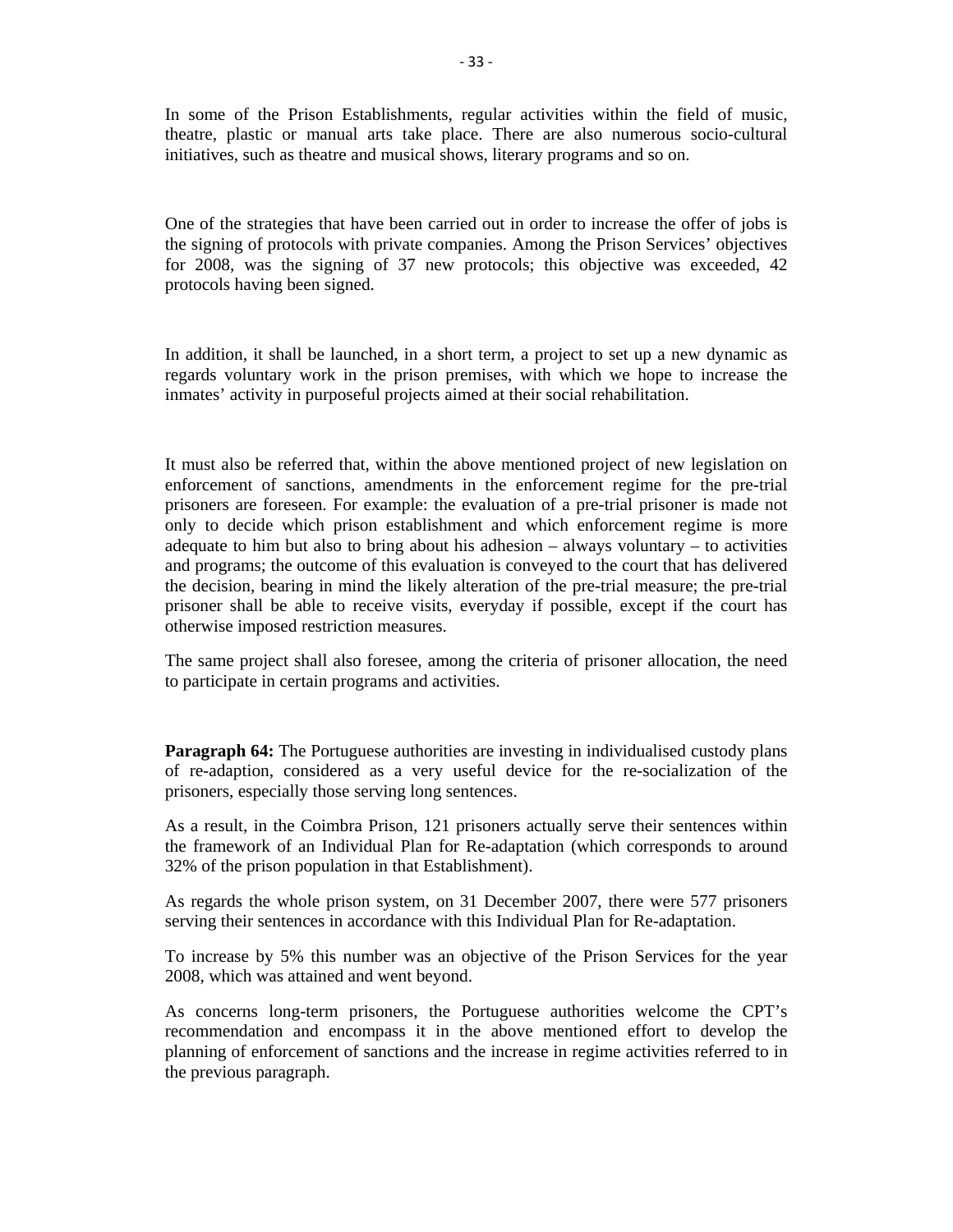It must be referred that the Portuguese authorities are engaged in the implementation of specific programs addressed to certain groups of prisoners or to specific criminal problems. In effect, it is already being implemented, at an experimental level, programs regarding sexual crimes and road crimes. An intervention bearing mainly in mind the long-term sentences shall also occur.

**Paragraph 65:** Over the last years, the Portuguese prison system has registered quite a significant increase of foreign inmates.

Thus, in order to prevent the exclusion of these prisoners, it is underway a Project to Support Foreign Inmates, carried out in close articulation with the diplomatic and consular entities of the countries which, in the prison system, have the greatest number of persons detained (Cape Verde, Brazil, Spain, Venezuela, Netherlands, Guinea-Bissau, Romania, Ukraine and Mozambique); the aim is to help them during their term of imprisonment and after they are released, mainly by making books available, by the occurrence of socio-cultural events and by individual support.

In addition, it is being prepared a protocol with the Aliens and Borders Service ("*Serviço de Estrangeiros e Fronteiras*"), which aims to streamline procedures bearing in mind the legalisation of their stay in Portugal after they have been released.

The concern with the language barrier has enabled, in the last school-term, 17 Portuguese language courses for foreign prisoners to be ministered, which has involved around 250 prisoners.

# **6. Health-care services**

**Paragraph 66:** The CPT requests information on the timing of the transfer of health care services from the Ministry of Justice to the Ministry of Health; it also asks for detailed information on the manner in which the provision of health care in prisons will be organised.

It is premature, at the moment, to give an exact date for the transfer of health care in prisons from the Ministry of Justice to the Ministry of Health.

Nonetheless, the following provision of health-care services to the prisoners is foreseen:

a) All the prison population has access to health-care services through the National Health Service (according to the Constitution of the Portuguese Republic, "everyone shall possess the right to health protection" and "by means of a national health service that shall be universal and general and, with particular regard to the economic and social conditions of the citizens who use it, shall tend to be free of charge"). The foreign inmates, including those in an irregular situation in the light of the Portuguese legislation, are also considered as being part of the National Health Service.

b) All the prison establishments must have basic health-care services (doctors and nurses); these are ensured by the national health unit belonging to the area. The time of permanence of this staff shall depend upon the dimension of the prison establishment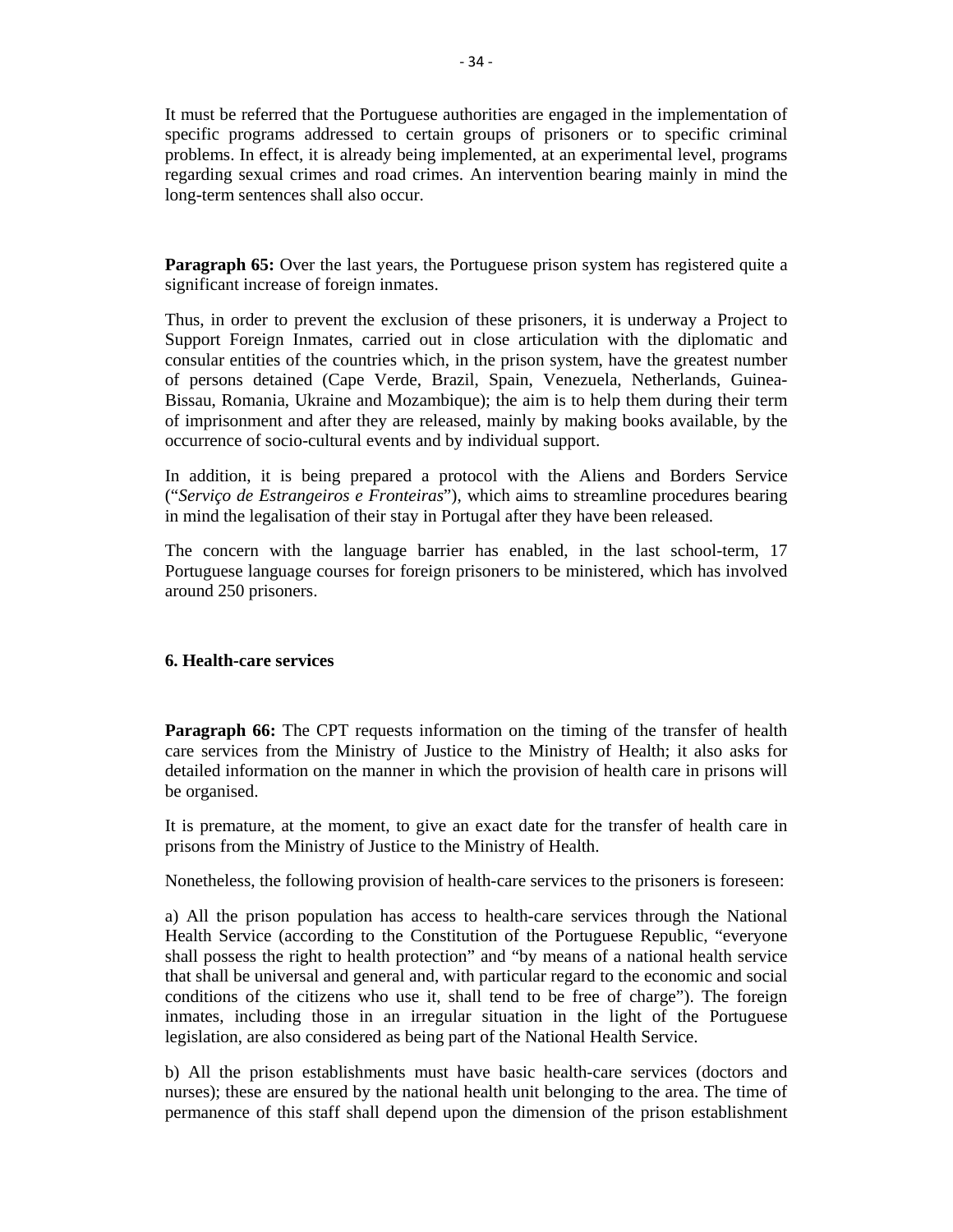and on the evaluation of the local reality made by the prison's Board of Directors and by the respective Regional Health Administration.

c) The team that ensures basic health care is responsible for all the tasks related to it and is especially entrusted to:

- Make the first medical screening on admission to new prisoners in the 72 hours following their entry in the prison establishment;

- Visit the prisoners detained in a special regime of imprisonment and those who are on a food or drink strike;

- Coordinate and articulate services such as those related to Contagious Diseases, to Psychiatric and Mental Health, Drug Dependence, Gynaecologic/Obstetrician Services, Dental Health and others;

- Define the organisation of health-care services, in close articulation with the prison's Board of Directors;

- Set up proceedings for urgent/emergency cases.

d) In order to ensure that convalescent or chronic health situations be properly taken care of, there shall exist a Unit for continuous health-care in the prison context, by Region (North, Centre, Lisbon and Vale do Tejo) and one unit for Alentejo and Algarve. In these units, permanent nursing shall be provided, and the 110 beds available will be distributed in the following way:

- North: 30 beds at the Oporto Prison Establishment;

- Centre: 20 beds at Leiria Prison Establishment;

 - Lisbon and Vale do Tejo: 50 beds, being 30 in the New Lisbon and Vale do Tejo Prison Establishment and 20 at the Alcoentre Prison;

- Alentejo/Algarve: 10 beds.

e) Mainly in the biggest prison establishments, there is the need to ensure medical and nursing support, from 8 p.m. to 8 a.m., for urgent but non emergent situations.

In order to make this instruction effective and efficient, some prison establishments have to be grouped together, so as to ensure, at least, one team for each group of prison establishments; the team will be preferably installed in those prisons with continuous care accommodation.

f) To respond to the inmates' acute/emergent situations, the country shall be equipped with security wards in hospitals adequately differentiated. These clinical situations are partially taken care of, today, at the Prison Hospital São João de Deus. There are however many situations which require that prisoners be transferred to other general hospitals of the Ministry of Health; such means quite an overburden for the prison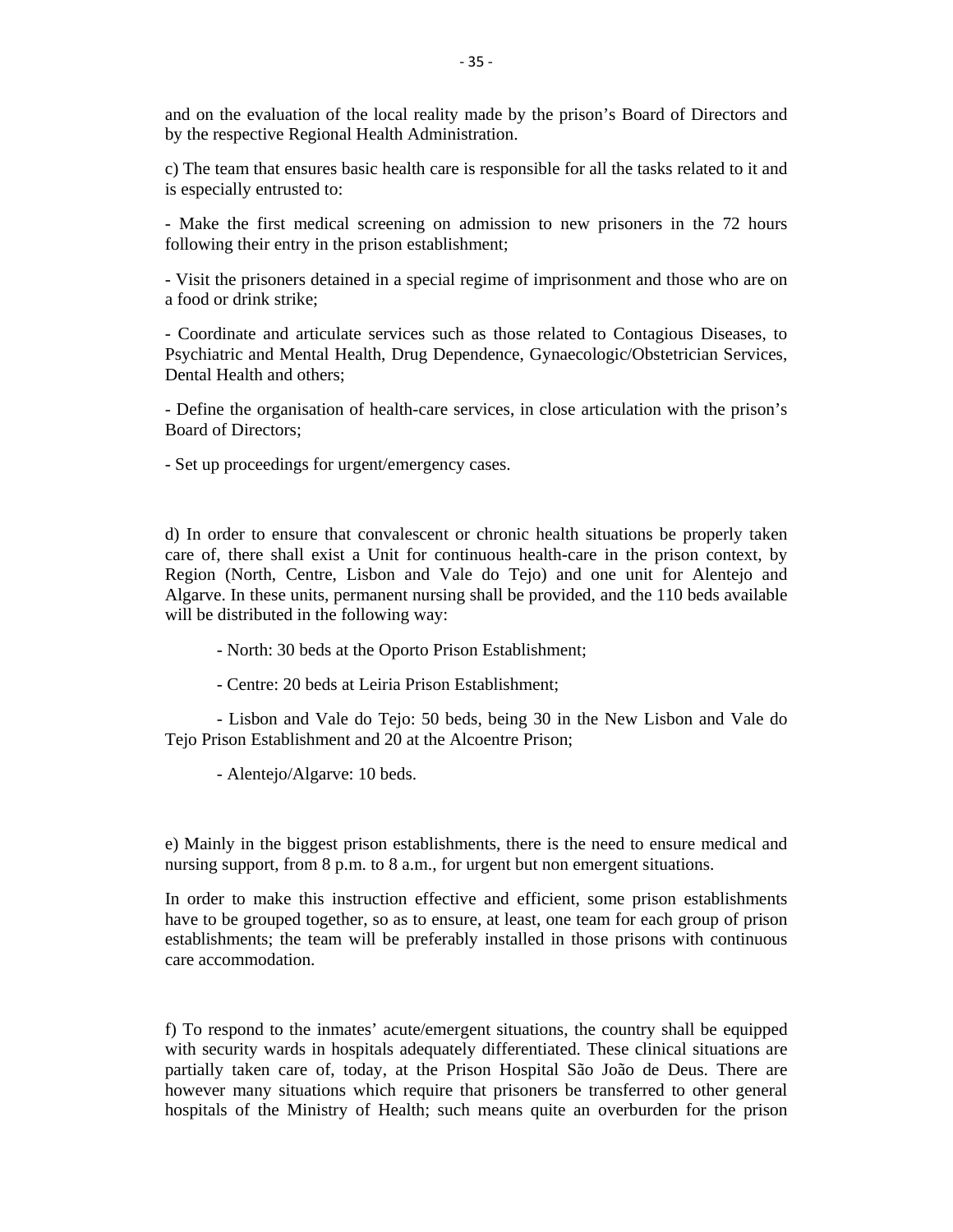services in view of the fact that each prisoner that is sent to hospital has to be kept under custody 24 hours per day.

We reckon that 42 beds, distributed by 4 Units (North – 12, Centre – 5, Lisbon and V. Tejo – 20 and Alentejo/Algarve – 5) shall be needed. These wards shall have their own security, within the remit of the Ministry of Justice, and, from a clinical point of view, shall be managed as normal hospital beds.

Until such time as the country does have these security wards, and in order to enhance the ability to respond to acute situations, the Prison Hospital of São João de Deus shall, in articulation with the Central Hospital of West Lisbon, answer, at least, to those needs.

The implementation of these Units shall help define the fate of the Prison Hospital of São João de Deus; for now, all points to its inclusion in the National Health Service.

g) Those considered mentally impaired, including those at the Autonomous Regions, shall be, as of now, followed up in just three units in the Country (Coimbra, Lisbon and Oporto) – in line with the National Plan for Mental Health for 2007-2016, as approved by the Resolution of the Council of Ministers n. 645/2007, of 2 October.

**Paragraph 67:** The Portuguese authorities agree and welcome the CPT's Recommendation on this matter. The Directorate-General for the Prison Services shall soon approve the proceedings to be implemented in all prison establishments, so as to guarantee the access to the health professionals without any prior screening of the requests or evaluation of the reasons and complaints made by the prisoners.

**Paragraph 68-69:** The CPT recommends that health-care staffing levels be strengthened in the Prison Establishments. The Portuguese authorities agree with this need and all is and shall continue to be done in that way. Notwithstanding, this effort is strongly conditioned by budget restrictions, and all the situations described in the following paragraphs, regarding health-care, are able to be improved in direct proportion to a likely increase in the budget.

On the terms of the international public health-care tender to be awarded to the prison population, all Prison Establishments shall be provided with the minimum conditions, and the asymmetries registered in the various structures corrected; as such, a more accurate and fair redistribution of resources shall occur, being those, as a rule, more focused in the Prison Establishments with bigger dimension.

The means to allocate to each Prison Establishment, in accordance with the several fixed lots, depend upon the respective capacity and occupancy rate, bearing in mind a global management of a system with a high number of Prison Establishments with a reduced dimension, which in some cases, ends by making difficult a correct and complete allocation of resources.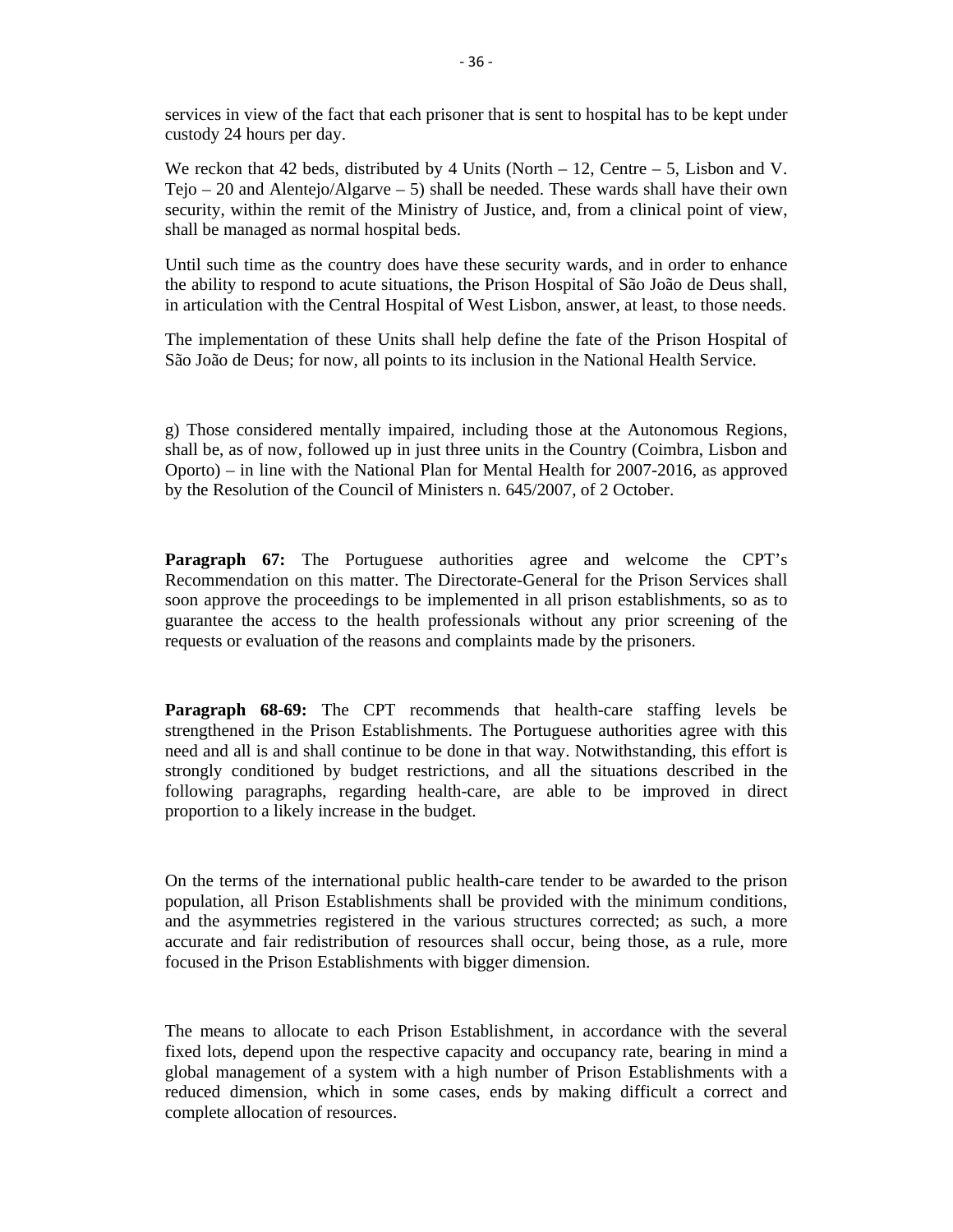In the smaller Prison Establishments it is only foreseen the presence of a doctor three times per week and of a nurse two hours per day, in order to ensure the care considered necessary as well as the preparation and distribution of medication.

In the bigger Prison Establishments, it is foreseen the daily presence of a doctor and of nursing care, from 8 a.m. to 10 p.m. and of doctors holding different specialities, such as dental care, infectious diseases, psychiatric or gynaecologic care (in the feminine establishments) and also psychological care in direct proportion to the number of inmates at stake.

The inmates of the Prison Establishments that do not have all these resources may be followed up in the Prison Establishments that have them.

As regards the situations verified by the CPT at the Funchal and Coimbra Prisons: the Coimbra Prison shall have daily nursing services from 8 a.m. to 1 p. m. and from 2 to 9 p.m., in a total of 193 hours per week. The Funchal Prison shall have 168 hours of nursing care per week, which allows the daily follow up of the inmates in similar conditions to those of a pattern-service provided in the entire prison system. The Funchal Prison shall have a general clinical doctor for 15 hours per week and a dentist 9 hours per week.

**Paragraph 71:** In what regards psychiatric and psychological care at the Oporto Judicial Police detention facilities, we inform that the psychiatric care to the prisoners at this establishment is provided by the Psychiatry and Mental Health Clinic of Santa Cruz do Bispo Central Prison.

**Paragraph 72:** At Funchal Central and Regional Prisons, the psychological follow-up shall be insured within the scope of the existing cooperation agreement with the Regional Government. The speciality of Psychiatry shall be reinforced by 6 hours per week, taking in consideration the above referred limitations.

**Paragraph 73:** The Portuguese authorities bear in mind the pertinence of this recommendation. However, the response regarding the psychological support, at the Coimbra Central Prison, shall only be given by one Psychologist, belonging to the staff board of the DGSP, for 35 hours per week, in accordance with the above mentioned rules on staff distribution. The budget available for health care does not allow further expenses in this field without penalizing other inmates at other Prisons.

**Paragraphs 74-75:** In accordance with the rules of the Portuguese Prison System, the time established for the first medical screening of an inmate is of 72 hours.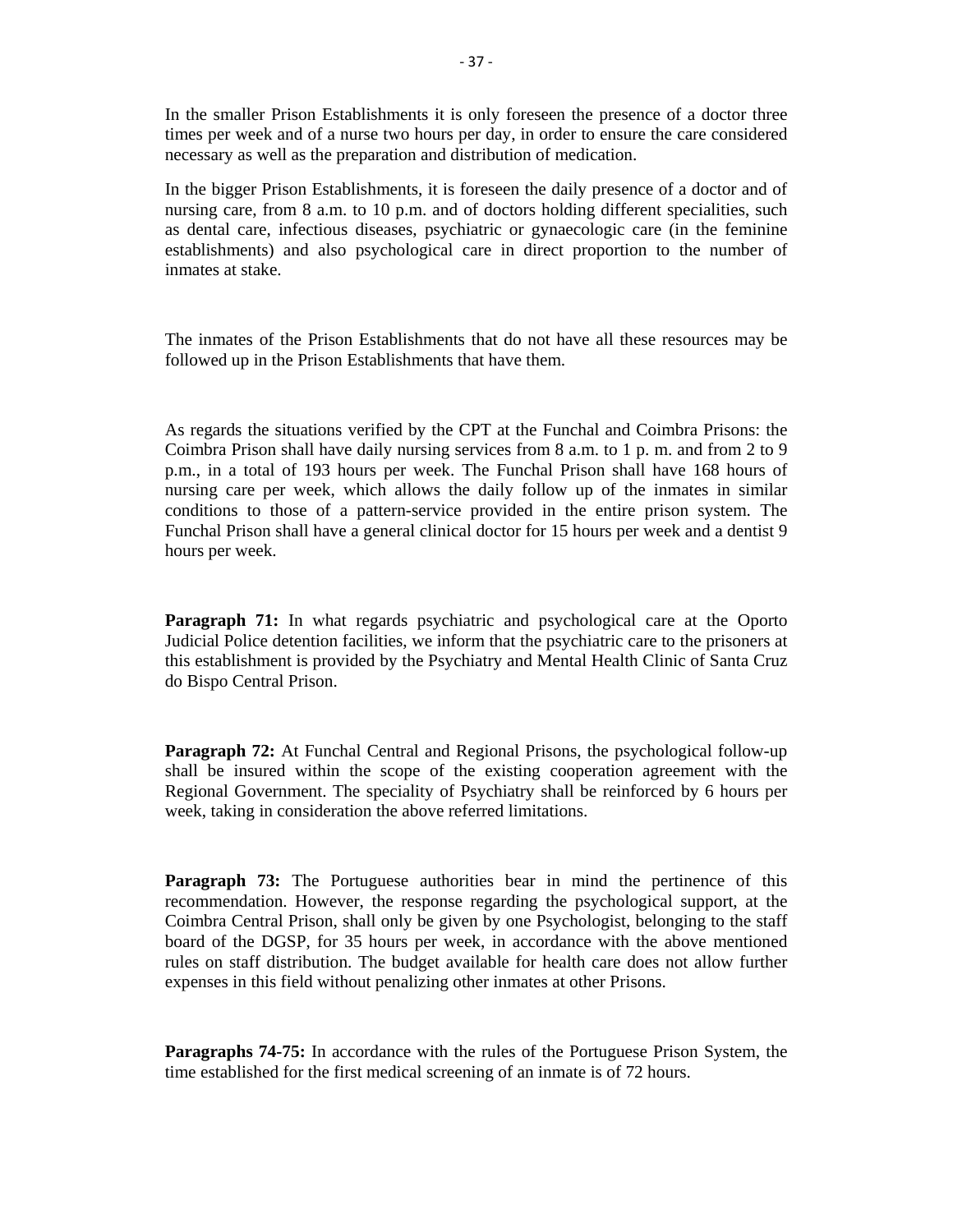Such does not, however, preclude other medical personnel from screening the inmates within a shorter time or in urgent circumstances. The questions concerning the attribution of means and resources, as well as the budget limitations, already referred to, impose such a solution.

However, taking into account the CPT's Recommendation and its intent – to do the medical screening as soon as possible after the inmates' admission – the Directorate-General for the Prison Services shall issue specific instructions to all Central and Regional Prisons that dispose of the means and resources to do so, in order that the first medical screening takes place in a shorter time.

**Paragraph 76:** The recording of injuries on an inmate or of his complaint on having sustained an aggression, when entering a Prison, after the compulsory medical screening, entails the recording of the inmate's statement, as stipulated by Internal Order n. 10, of 14 May 1992, in compliance with Internal Order n. 7/GDG/99, of 17 March 1999 (see Appendix 13).

On the other hand, under article 242, n. 1, b), of the Portuguese Criminal Procedure Code, the knowledge of situations of alleged assault, either with a public or semi-public nature (that is, whether the criminal procedure depends or not on a complaint from the victim), also leads to the compulsory communication to the Public Prosecution Services.

In any case, when the matter at stake is liable of constituting a semi-public offense (that is, an offence where a criminal procedure depends on a complaint from the victim), the Prison shall, at the time of recording the inmate's statement, ask him whether he wants to file a criminal procedure and, if so, a certificate with his declarations shall be issued and sent to the Public Prosecutor with territorial jurisdiction.

**Paragraph 77:** All incidents that feature violent situations are registered. Endorsing the Recommendation of the CPT and given that such situations aren't always communicated to the medical services, the Directorate-General for the Prison Services will issue guidelines to all the prison system in order to implement a systematic register by the medical services.

**Paragraph 78:** The Portuguese authorities agree with the Recommendation of the CPT. Furthermore, the distribution of medication has been made, in most cases, by healthcare staff, as observed by the CPT in some prison establishments.

We believe it is possible to definitely overcome the cases where that doesn't yet occur, by the reinforcement and better allocation of the means and resources in all the prison system (which is being prepared, as above mentioned). At the bigger prison establishments, Diagnosis and Therapeutic services are foreseen in order to prepare the medication for the inmates.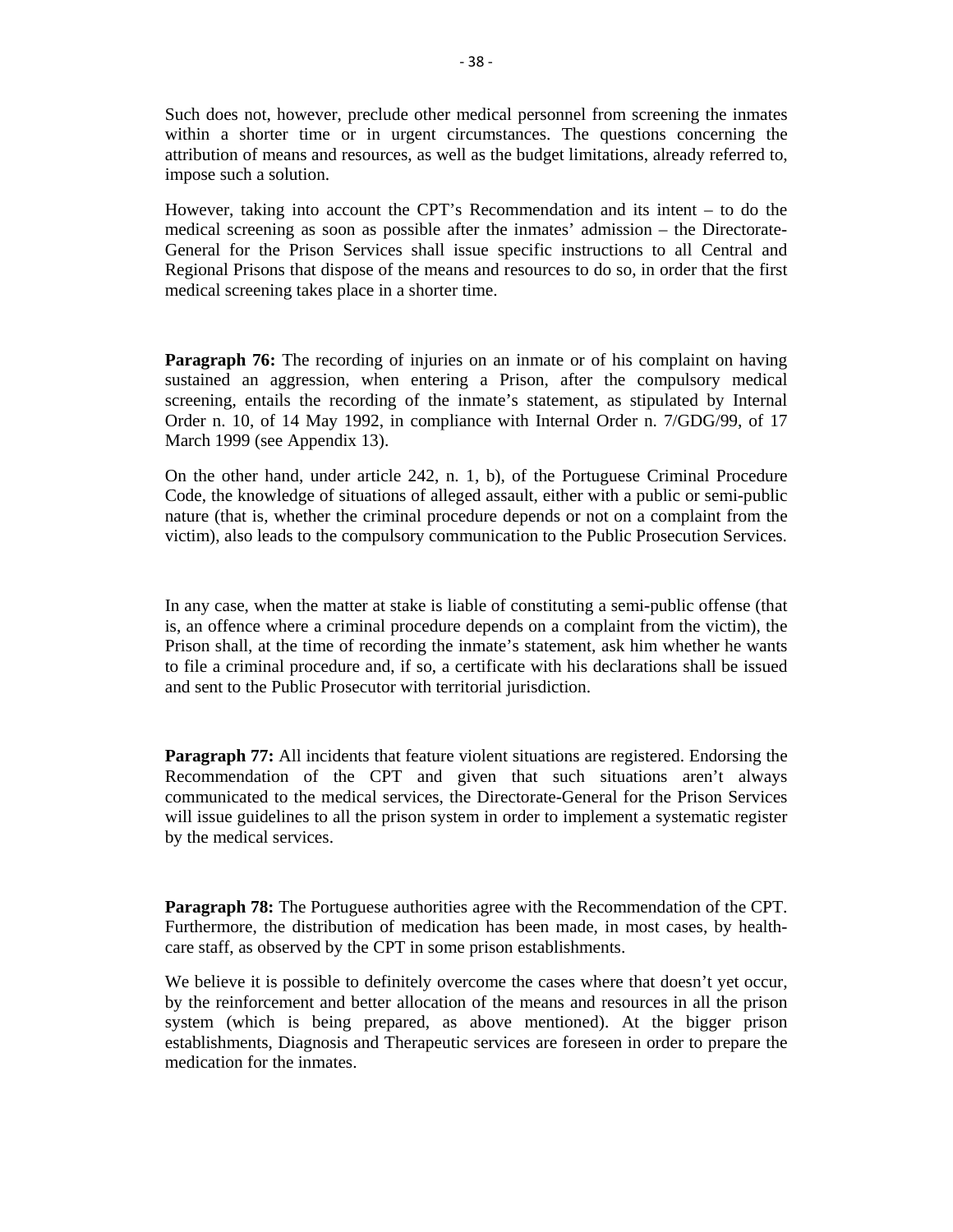**Paragraph 79:** Following this Recommendation from the CPT, instructions were given and it is foreseen that, in a brief delay, a single clinic file, stored in a single and adequate place, be set up.

**Paragraph 81:** The lack of hot water resulted from an occasional breakdown, resolved last March.

**Paragraph 82:** We inform that the occupational therapy activities were already resumed in the Psychiatric Clinic of the Prison Hospital. Regarding the remaining changes, we generally agree with the contents of the Recommendation of the CPT. However, some of these changes can only be implemented after the transfer of the health care services to the jurisdiction of the Ministry of Health, which shall define the future of the Prison Hospital itself.

**Paragraph 83:** First of all, regarding the number of weekly hours provided by the psychiatrists, we must note that there must have been some misunderstanding, since they work 35 hours per week, distributed by the emergency services, working days and weekends (and not 19 hours per week, as referred to in the report).

Nevertheless, the organization and work routines at the Prison Hospital shall be reviewed, so as to insure a longer presence of psychiatrists in the Psychiatric Clinic, as well as the activity of the psychologists, in view of the Recommendation of the CPT.

As to the occupational therapy: as previously mentioned, these activities were already resumed in the Psychiatric Clinic of the Prison Hospital. On the terms of the International Tender and bearing in mind the budget limitation previously mentioned, it can only be insured the full-time presence of one occupational therapist.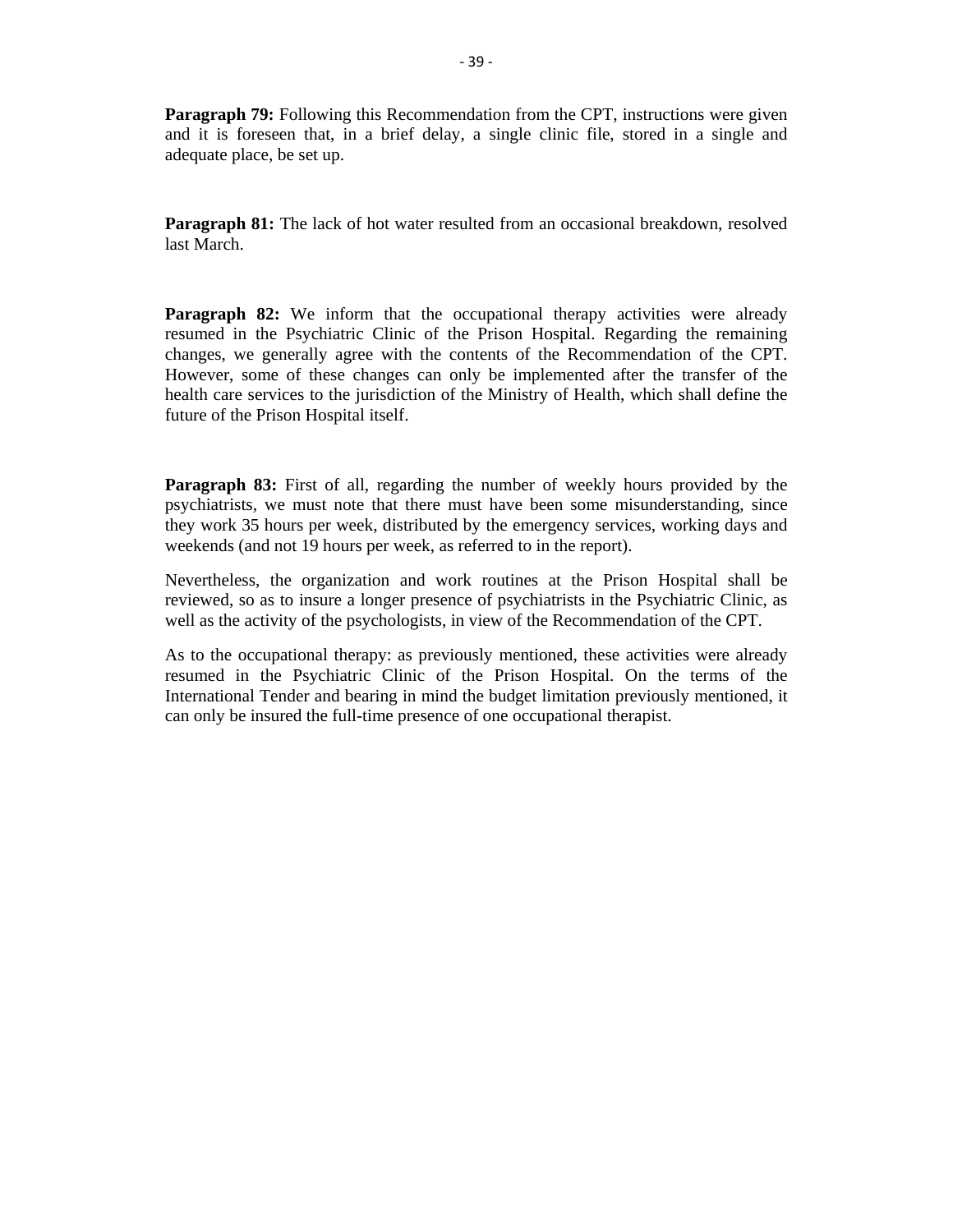**Paragraph 84:** Concerning the statement of paragraph 84, we inform that concealing medication in the patients' food is not allowed.

However, given the importance of the question at stake, and fully agreeing with the Report, the Directorate-General for the Prison Services shall formally establish the interdiction of such practices by the Prison Establishments and shall adopt the adequate mechanisms of surveillance and control.

**Paragraph 85:** At the Psychiatric Clinic of the Prison Hospital, the SOS medication is always prescribed by the doctors; the nurses are not allowed to administer any medication without medical prescription.

In any case, approving the CPT's Recommendation, and so that no doubts may subsist on the matters at stake, the current instructions shall be re-analysed and control mechanisms and procedures shall be adopted in order to insure their fulfilment.

**Paragraph 86:** We agree with the Recommendation as to the specific register regarding the seclusion of agitated patients, and in that sense, instructions and mechanisms shall be established to insure the effective recording, in a specific register - other than the medical file – of the placement of patients in seclusion.

**Paragraphs 87-88:** The use of means of restraint regarding psychiatric patients is always made with the doctor's knowledge and under the supervision of the medical staff.

In any case, orientations and procedures shall be adopted to regulate the use of means of restraint in psychiatric patients, in the light of the CPT's Recommendation.

#### **7. Other issues of relevance to the CPT's mandate**

**Paragraph 89:** The recommendation contained in this paragraph, concerning the callbells or the presence of prison officers in the unit housing prisoners at the Coimbra Central Prison does no longer apply since this part of the Prison Establishment was closed.

**Paragraph 90:** Concerning the coercive means used in the Prison System and the rules for their use, we inform that the use of guns and other coercive means is legally based on the Decree-Law n. 265/79, of 1 August ("Law on the Enforcement of Sanctions which involve deprivation of liberty"), establishing the general rules and principles on the use of coercive means (article 122 and followings).

The CPT also requests information on "Taser" equipments. The Directorate-General for the Prison Services acquired 26 "Taser" equipments on December 2006. However, they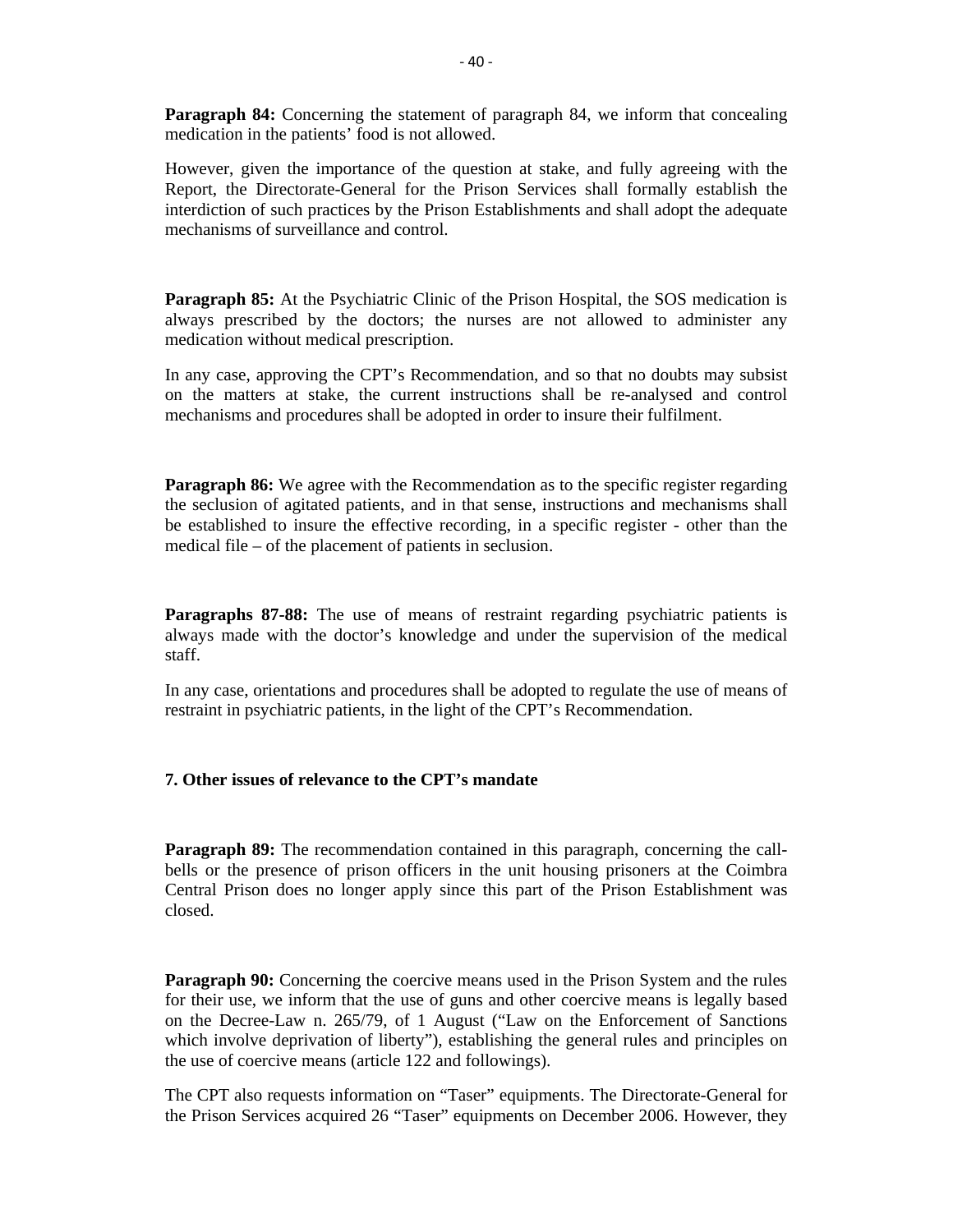were distributed to some Prison Establishments with the indication that they shouldn't be used until the criteria were defined and until the training of personnel took place. And, in fact, they were never used.

The CPT refers having received information on the use of non-authorized coercive means, such as "telescopic batons". We confirm that the existence of "ASP" batons, commonly known as extendible and/or retractable batons, was detected. As a consequence, the Director-General for the Prison Services has forbidden the use and possession of such batons, as well as of all other instruments not comprised in the current Uniform Regulation for Prison Officers (Order of the Director-General for the Prison Services of 11 March 2008 – Appendix 14).

The same Order determined the constitution of a work group for the drafting of specific regulations on the distribution, use and employment of non-lethal defense and security equipment, including, among others, Taser guns.

Moreover, the draft penitentiary law, after legally establishing the general principles concerning the types of coercive means and their use, foresees that "the types and conditions of use of coercive means are specified under the Regulation for the Use of Coercive Means in the Prison Services". The above mentioned work group has already concluded a first version of this Regulation, which shall soon be approved.

**Paragraph 91:** Regarding the display of batons at the Monsanto High Security Prison and within the Prison Hospital's Psychiatric Unit: the batons referred to in the Report are models approved by the Directorate-General for the Prison Services (are a part of the uniforms of the prison officers), and their dimensions don't allow them to be hidden from view. However, this matter is also being evaluated by the work group mentioned in the previous paragraph.

**Paragraph 92:** The use of tear gas, identified by the CPT, has originated the opening of an inquest procedure (n. 312/A/07) and the prisoner was taken to the local Delegation of the National Institute for Forensic Medicine (DC-INML). We must point out that the substance at issue was pepper spray, an authorised resource made available to the surveillance and security services to intervene on the situations foreseen under article 126 of Decree-Law n. 265/79, of 1 August ("Law on the Enforcement of Sanctions").

 The use of such means is highly exceptional and, in this particular case, it was justified by the particularly violent behaviour of the prisoner – who, from his cell, prevented the prison officers from entering it by throwing objects and pieces of iron at them, making it impossible for the prison officers to control him in any other way.

In accordance with the report of the exam performed at the DC-INML, on 20 July 2007 (identified as case n. 2007/001313/CR-C-PN1), "in the sequence of the events [the prisoner] was assisted by a doctor of the Prison Establishment and by a nurse, about one or two hours later, where some of his injuries were taken care of".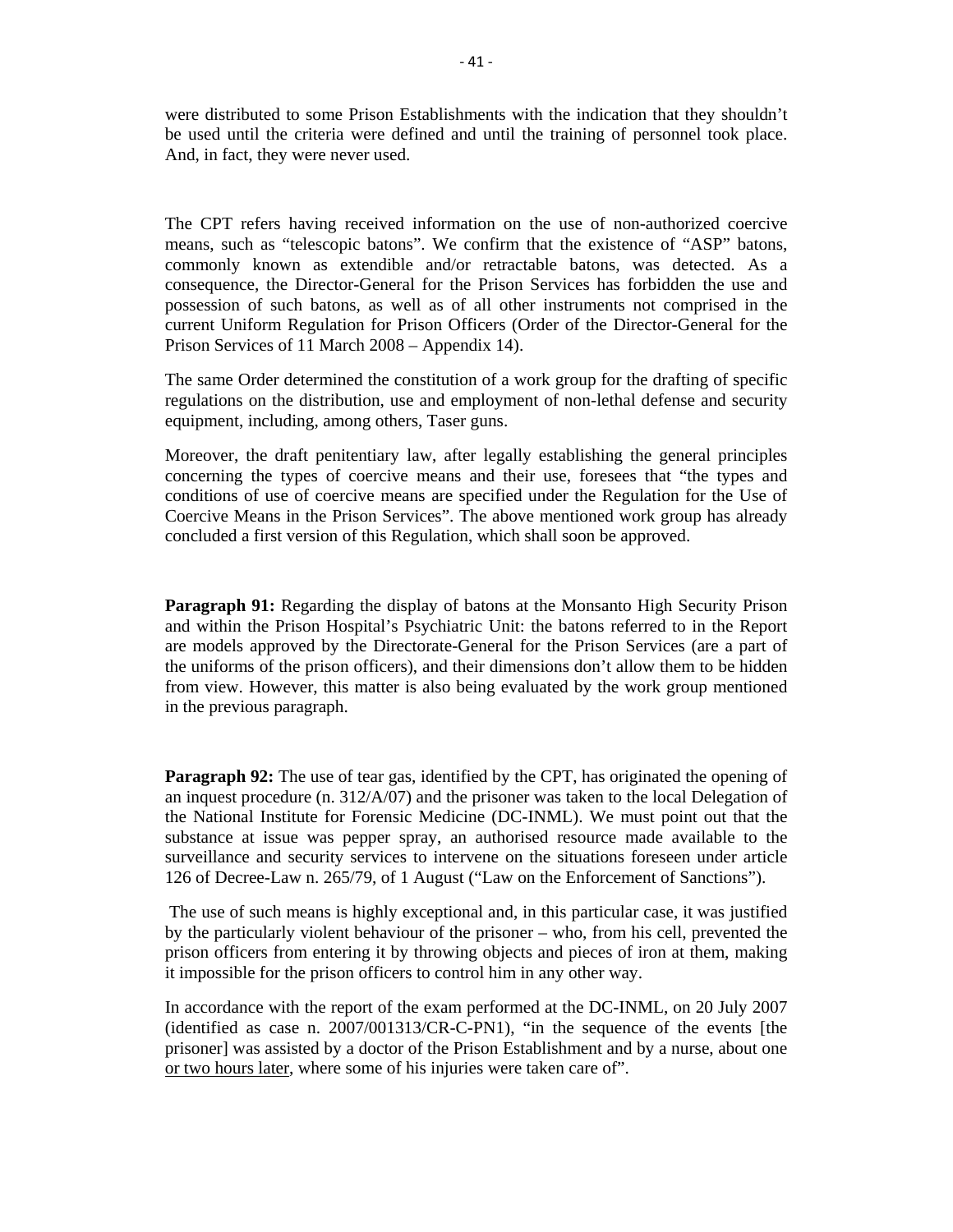Lastly, we point out that the use of neutralizing gas shall also be ruled in the future Regulation for the Use of Coercive Means in the Prison Services, the question being already under consideration by the aforementioned work group.

**Paragraph 93:** With respect to the escape of two prisoners from the S. João de Deus Prison Hospital, on 23 November 2007, the case was dealt with by the Internal Audit and Inspection Service ("S.A.I.") and includes (page 53 of the file) a written information by a deputy chief of the prison guard that states: "I felt the need of firing some intimidation shots from a Tommy-gun ("*pistola metralhadora*") HK M. P. 5 A3 into the air, so that the escaping prisoners wouldn't get away", reason why we cannot say that there was an omission of facts or that the facts have failed to be reported.

We inform that all the shots fired, even accidentally, are investigated and the weapons are examined by experts. There are recent situations of prison officers being subject to disciplinary punishment by the accidental firing of a weapon.

**Paragraph 94:** The Portuguese authorities agree with the observations and recommendation made by the CPT, in the sense of reinforcing procedural guaranties in the disciplinary inquest, thus rendering it fairer.

We point out that the disciplinary jurisdiction is one of the subjects that undergo more amendments in the draft new penitentiary Law. The reformulation of all the disciplinary procedure and a substantial reinforcement of the guarantees of the inmates are foreseen (for example: the application of the disciplinary measure is preceded by a written procedure – except in the case of a simple reprehension – and the disciplinary procedure is considered urgent and must be concluded in ten work days, the maximum; the right to appeal is enlarged and the prisoner has now the right to appeal, before the Enforcement of Sanctions Court (supervisory judge), over the application of disciplinary measures such as the compulsory confinement and commitment to a disciplinary cell – no longer existing the restriction to isolation for over 8 days).

In any case, and in the framework of the current legislation, the prisoners already have the right (and make use of it often) to file a complaint to the Audit and Inspection Service (S.A.I.) of the DGSP, to the Ombudsman's Office, to the IGSJ, to the Ministry of Justice, to the Bar Association and to NGOs, which originates investigations on the motives for disciplinary action, frequently carried out by independent bodies.

The Portuguese authorities have no notice of prisoners being discouraged from filing complaints since the even anonymous denouncements coming from Prisons are, in principle, investigated.

**Paragraph 95:** We agree with the recommendation of the CPT, laid down in paragraph 95.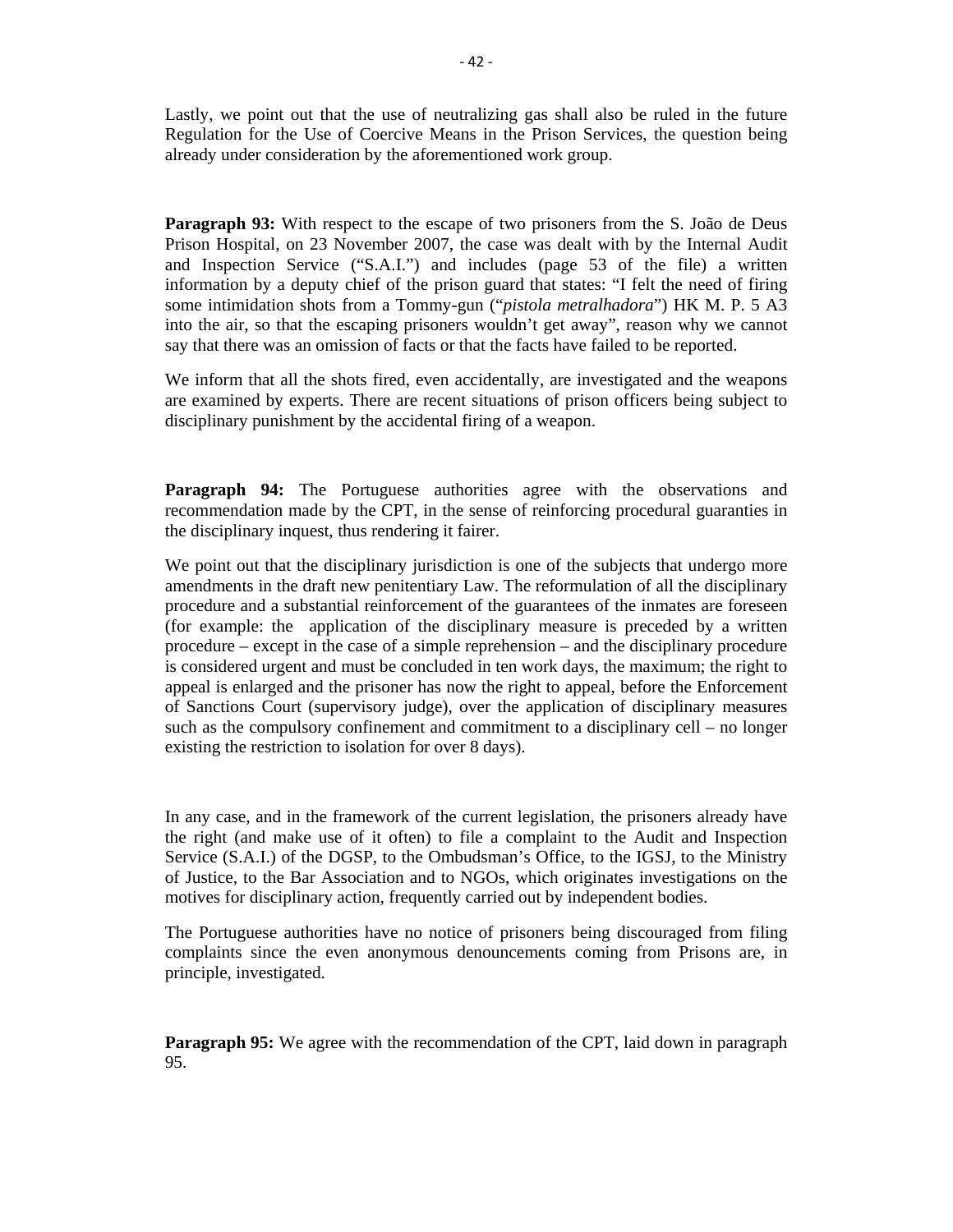The cases detected at Monsanto Prison do not refer to the application of a disciplinary sanction for attempted suicide but to the placement of those prisoners in an adequate cell for their own protection.

Likewise, the presentation of a complaint is not liable to cause the application of a disciplinary sanction, unless it configures instigation to acts that endanger the order and safety at the establishment.

Paragraph 96: The CPT requests a comment of the Portuguese authorities as to the view of the Inspectorate-General of Judicial Services on matters where no clear distinction occurs, in practice, between special security measures and disciplinary measures.

The Portuguese authorities agree with the observations made. These are, in fact, major concerns of the Directorate-General for the Prison Services and object of Internal Order n. 1/GDG/2003 (see Appendix 15). The need to draft this Order was precisely the awareness of a fading between the application and enforcement of special security measures and the disciplinary ones and the fact that the situation needed to be immediately addressed.

This Circular letter clearly states the purposes and rulings specific to each one of the measures at stake and establishes a set of precautionary procedures in order to better insure their enforcement.

However, we recognize that, notwithstanding the dispositions of Circular letter n. 1/GDG/2003, and mostly due to the inexistence of other legal means to prevent a serious danger of commitment of infractions to continue, the security measure is used for the duration of the finding of facts of the case.

This is why, in the draft Penitentiary Law, new rules are included to prevent such situations.

**Paragraph 97:** The cells at the Funchal Central Prison are subject to disinfestations for rats and cockroaches, once or twice per year and, exceptionally, whenever it is needed.

As to the basement of the Coimbra Central Prison, and as it was already referred to, it was closed as lodging space for prisoners. However, the disciplinary and security cells are still used, since they had already been object of renovations and have sanitary facilities.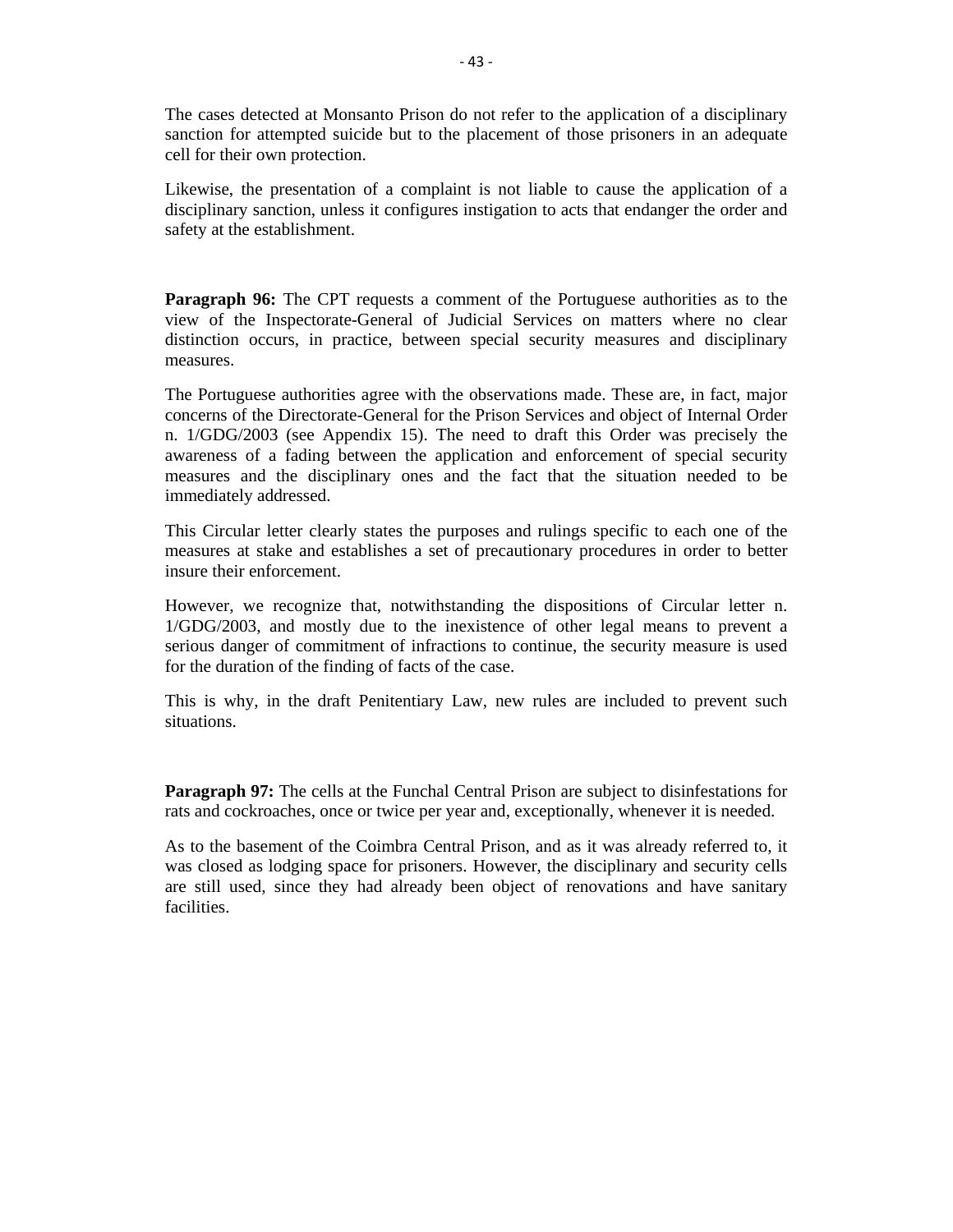**Paragraph 98:** Regarding the recommendation of the CPT, as to the improvement of the conditions in which visits take place at the Coimbra Central Prison, we inform that the visits room had been improved. We recognize that the present conditions are not yet the ideal ones. However, given the future closing of that prison establishment, we do not find it reasonable to make any further investment in that location.

**Paragraph 99:** As regards the conditions in which the visits to prisoners take place at the Monsanto High Security Prison, we inform that the Regulation of that establishment is currently being reviewed, this being one of the aspects under consideration.

**Paragraph 100:** In the above mentioned review of the Monsanto Prison's Regulation, it is also being considered to increase the duration of the phone calls. At the Coimbra Central Prison an additional line was set up in the wing with the greater number of inmates.

**Paragraph 102:** The CPT shows interest in receiving detailed information on the nature, frequency and average duration of the visits carried out by the Ombudsman's Office to prison establishments. The Committee would also like to know what type of articulation is there between the Ombudsman's Office and other entities with jurisdiction to supervise over the enforcement of sanctions, such as the Inspectorate-General of Judicial Services, the supervisory judge or others.

In 1996, 1998 and 2002 a series of visits to all prison establishments took place, their methodology and results being described in the respective reports, available at http://www.provedor-jus.pt/relatoriosesp.php.

Concurrently to such visits, dislocations to prison establishments always occur within the normal framework of the filing of a complaint or of new cases opened by the Ombudsman's Office.

However, from 2006 onwards, in alternative to a fourth round of visits in a short period of time, an unannounced visit plan to a significant number of prison establishments was decided. Thus, during 2007, 14 central prisons were visited (Alcoentre, Carregueira, Caxias, Coimbra, Izeda, Linhó, Lisboa, Monsanto, Paços de Ferreira, Pinheiro da Cruz, Porto, Santa Cruz do Bispo, Sintra and Vale de Judeus), 4 Special Prison Establishments (Leiria, Santa Cruz do Bispo, Tires and São João de Deus Prison Hospital) and 8 Regional Prisons (Bragança, Covilhã, Guarda, Montijo, Judicial Police in Lisbon, Setúbal, Viana do Castelo and Viseu). The Central and Special Establishments visited cover 96% of the inmates lodged at that type of establishment; the Regional establishments visited cover 35% of the population of Regional establishments; and the establishments visited cover 82% of the global prison population. From the universe of Central and Special establishments, only the Funchal and the Santarém prisons were not visited (the latter due to its near extinction, which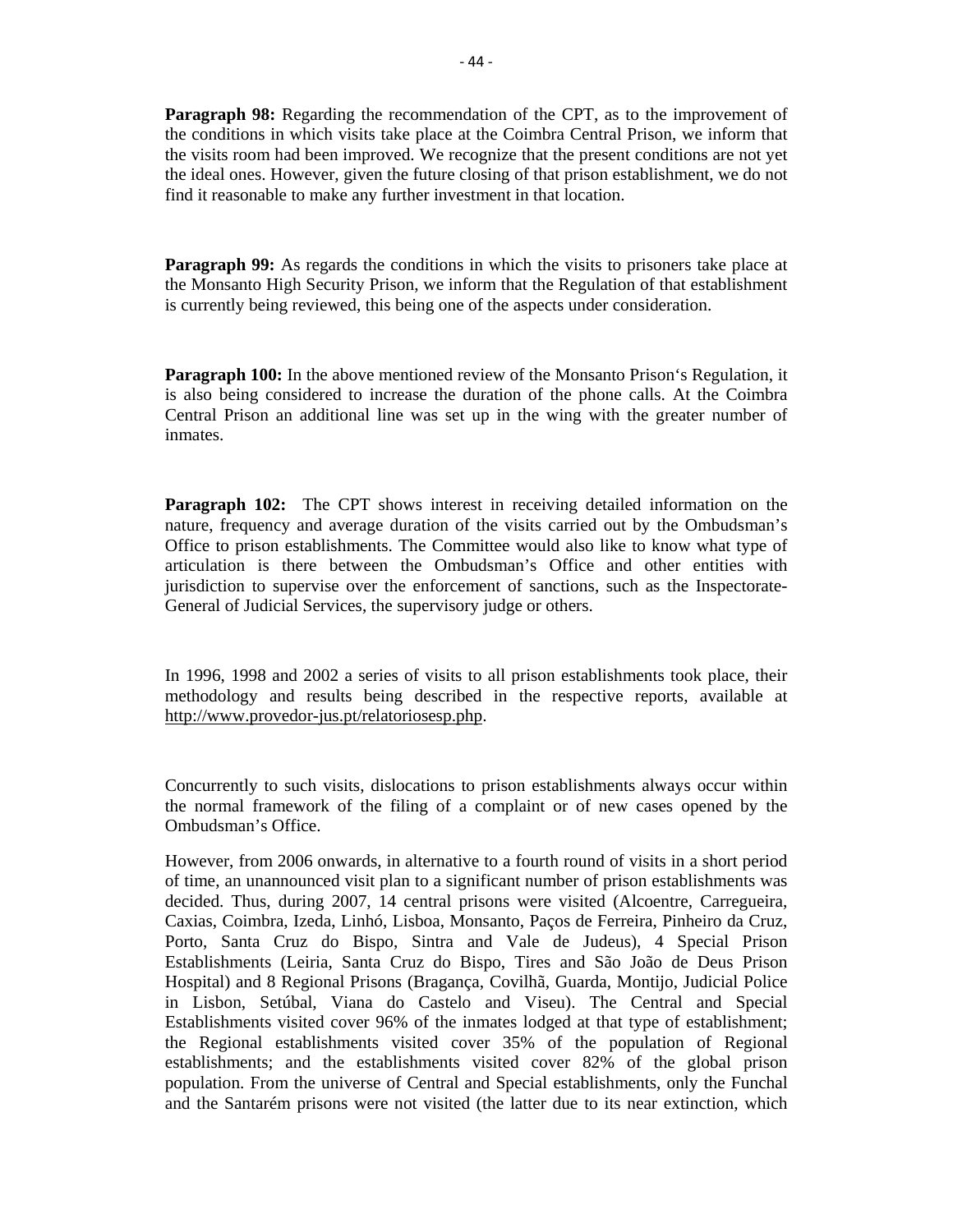meanwhile occurred). The selection criteria in the Regional establishments were based on their population and on their specific issues.

The visits were unannounced and lasted one or two days, involving two or three elements. Besides the visit to the facilities and a food tasting, contacts were made with the Board of Directors, the officials, the prison officers, health care staff and prisoners, the latter chosen at random but allowing them to have private contact with whomever so wished it. The visit also included a random analysis of recent inquests made on prisoners giving special attention to disciplinary mechanisms.

The jurisdiction of the Ombudsman's Office does not include the courts, except in what regards the administrative aspects of their activity.

On the other hand, the conclusions drawn up and the proposals to be made are necessarily presented to the entities with power to decide: at the administrative level, the Prison' directors, the Directorate-General, the Government if necessary or convenient; at legislative level, to the Government or the Assembly of the Republic.

In this sense, no special articulation is made with the Enforcement of Sanctions Courts (supervisory judge).

Likewise, between the IGSJ, which is a means of internal control of the Ministry of Justice, and the Ombudsman, which is an independent body (that only answers to the Assembly of the Republic), there is no articulation – which could subvert the different nature and function of both entities.

Naturally, the IGSJ is subject to a duty of cooperation with the Ombudsman, as well as with the remaining public services, and its activity takes into account the reports on the prisons drafted by the Ombudsman's Office.

The very nature and purpose of the visits made by both bodies is not identical. The inspections carried out by the Ombudsman's Office, usually have a systemic and global scope. The IGSJ, searching for a resources synergy, has chosen to make sectional inspections, restraining its action to certain aspects in an attempt to reach a greater level of detail than the one that could be achieved by wide range actions in a reasonable timeframe (for example: the action regarding the application of special means of security and the functioning of security sections). In 2007 and 2008, the IGSJ has also made inspections to other prison establishments to uncover certain issues concerning the financial regularity of the procedures, matter in which the Ombudsman's Office does not, until now, intervene.

**Paragraph 103:** One of the purposes of the draft penitentiary legislation is to extend the jurisdiction of enforcement measures, enhancing the role of the Enforcement of Sanctions Court (supervisory judge), namely by enlarging the possibilities of appealing over decisions of the Prison Services before that court.

However, the penitentiary surveillance is to be maintained as one of the attributions of the Enforcement of Sanctions Court. It was found to be more adequate to assign to the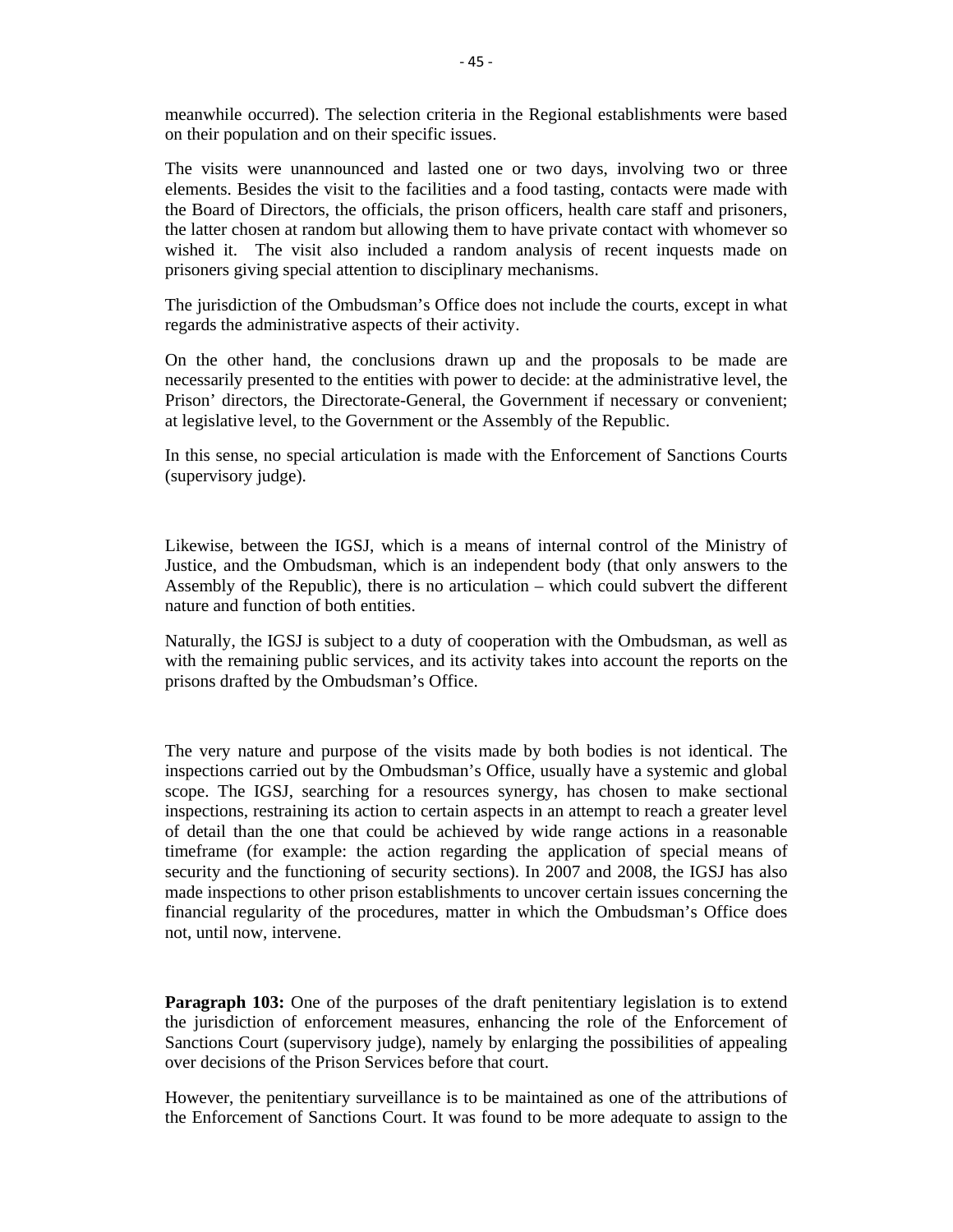representative of the Public Prosecutor in the Enforcement of Sanctions Court (*Ministério Público*) a more relevant role in penitentiary surveillance. In fact, according to the Portuguese Constitution, "to uphold the democratic legality" is a task under the remit of the Public Prosecution and therefore, the draft legislation seeks to revalorize and broaden the scope the Public Prosecutor's intervention in the jurisdictional control of the enforcement of imprisonment measures.

Thus, the Public Prosecution representative in the Enforcement of Sanctions Court shall be responsible for visiting prison establishments regularly and whenever so proves to be necessary or convenient; for the first time its participation in the Technical Council is foreseen – as upholder of the prisoners' legal rights and interests and of the democratic legality; and it shall also have the responsibility to verify the legality of certain decisions of the penitentiary administration (which shall be, to that effect, compulsorily communicated to it) and of contesting them before the judge, whenever they are considered illegal. The Public Prosecution also has legitimacy to appeal over the decisions of the Enforcement of Sanctions Court.

**Paragraph 104:** In 2009 and in the future, the IGSJ aims at keeping a relevant intervention in the prisons area, whether by making unannounced visits (specially in what regards complaint cases), or by carrying out actions foreseen in the Activities Plan for 2009, which namely includes an action on the custodial conditions at the Judicial Police.

As requested by the CPT, we enclose (appendix 16) the report on case I-1/2007, which has addressed the subject of the application of special security measures (mentioned in **paragraph 96** of the CPT's report) and of the special security sections (which includes a visit to the Coimbra Central Prison, described in a document in appendix to the final report and that meets several recommendations of the CPT in this area).

We also enclose reports on cases V-2/2007, V-1/2008 and V-2/2008, on the Monsanto High Security Prison (appendix  $17<sup>3</sup>$ ), as requested by the CPT.

As to the results of the investigations to the alleged assault by a custodial officer on an inmate at Carregueira Prison in December 2007, we inform that the IGSJ has filed the case. An internal inquiry was also opened, by decision of the Prison's Governor. The case was filed as there was no proof that the custodial officer has committed the infraction. For the same reason the IGSJ has determined the filing of the case. However, the Audit and Inspection Service (S.A.I.) of the DGSP has an ongoing investigation on that same case and its conclusion is soon to be expected.

Regarding the CPT's proposal to give wide publicity to the findings of the actions carried out by the IGSJ, we recall that, under article 15 of Decree-Law 276/2007, of 31 July, the IGSJ is responsible for referring its reports, after ratification by the Ministry of Justice, to the members of the Government with powers of supervision or tutelage over the inspected entities and to the chairman of the entity under inspection. There are no special provisions as to the divulgation of the activity of the inspection services. In this measure, access to the documents produced by the IGSJ has been ruled by the legal provisions applicable to the access to administration documents. However, the

<sup>&</sup>lt;sup>3</sup> The reports enclosed do not contain any personal elements.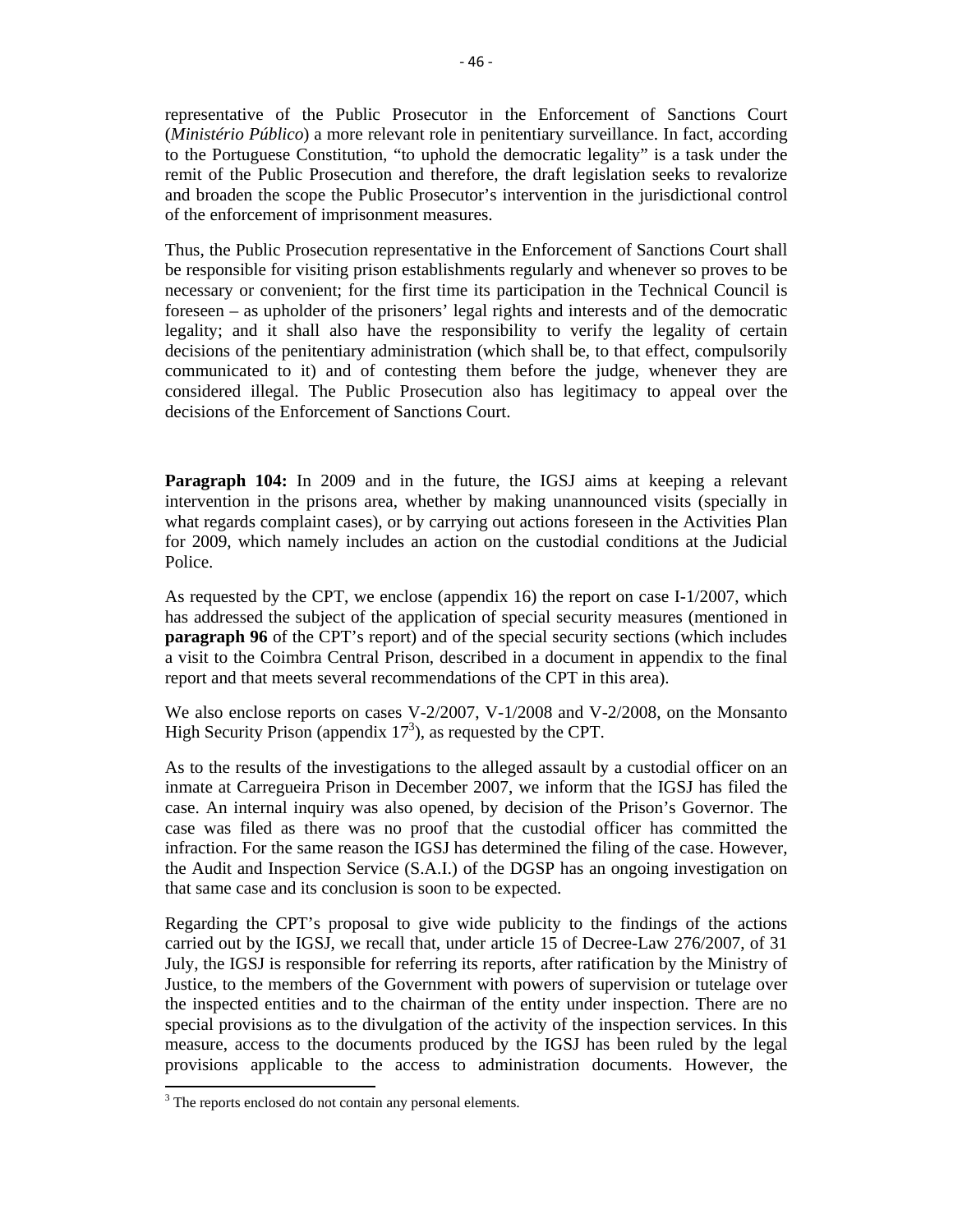Portuguese authorities put no obstacle to a wider divulgation of the work of the IGSP, within the framework of the referred legislation.

**Paragraph 105:** The Portuguese authorities agree with the recommendation. With the approval of the new legislation on the enforcement of deprivation measures, the current regulations of the Prison Establishments shall be replaced by a General Regulation. This Regulation is nearly concluded and foresees the drawing up of information leaflets, in the main languages, on the functioning of the Prison services, rights and duties of the inmates and additional information required to the daily life of the prison establishments.

**Paragraph 106:** Regarding the deaths occurred in the prison establishments, the CPT requests information on the criteria applied for deciding in which cases an autopsy is performed. Law 45/2004, of 19 August (here enclosed – appendix 18), establishes the legal provisions on the forensic expertises.

In accordance with article 16, in the case of deaths outside health institutions (applicable to "*all deaths occurred by persons under detention at a prison establishment, police stations or other facilities belonging to police forces*" - as referred in paragraph 12 of article 16), it is always necessary to: 1) carry out an inspection to the location and preserve its conditions; 2) the immediate communication of such fact to the competent judiciary authority giving account of the relevant data for the investigation of the cause and circumstances of the death; 3) that the police authority promotes the presence of the forensic expert, in case of a felony or whenever there is such a suspicion. The forensic expert shall verify the death, in case no other doctor has previously done so. He shall also examine the location, without prejudice for the legal jurisdiction of the police authorities.

These legal rules have been systematically applied to all deaths occurring within prison establishments.

The expert on duty (according to article 13, n. 2, of the same law, there is an expert on duty every day to insure urgent expertises) shall examine the body at the scene and shall inspect the scene itself, performing a careful examination of the body in search for possible traumatic lesions, signs of natural diseases, signs of death in the body (in regard to environmental conditions, position of the body, etc.), and any other signs or traces relevant to understand the circumstances in which the death occurred. The expert shall then, make a written report on his observations, which shall be immediately transmitted to the judiciary authority.

The judicial authority shall order, by routine, forensic autopsy whenever there are any signs of violent death (whether by suicide, homicide or accident), as well as in all cases in which the cause of death is unknown (that is, when it is not possible to draw any conclusion as to the cause of death from the victim's past life or from the examination of the body or the location), the body being then removed to the closest forensic services, for autopsy (see article 18, n. 1).

We must refer that the National Institute of Legal Medicine is scientifically and technically autonomous and independent.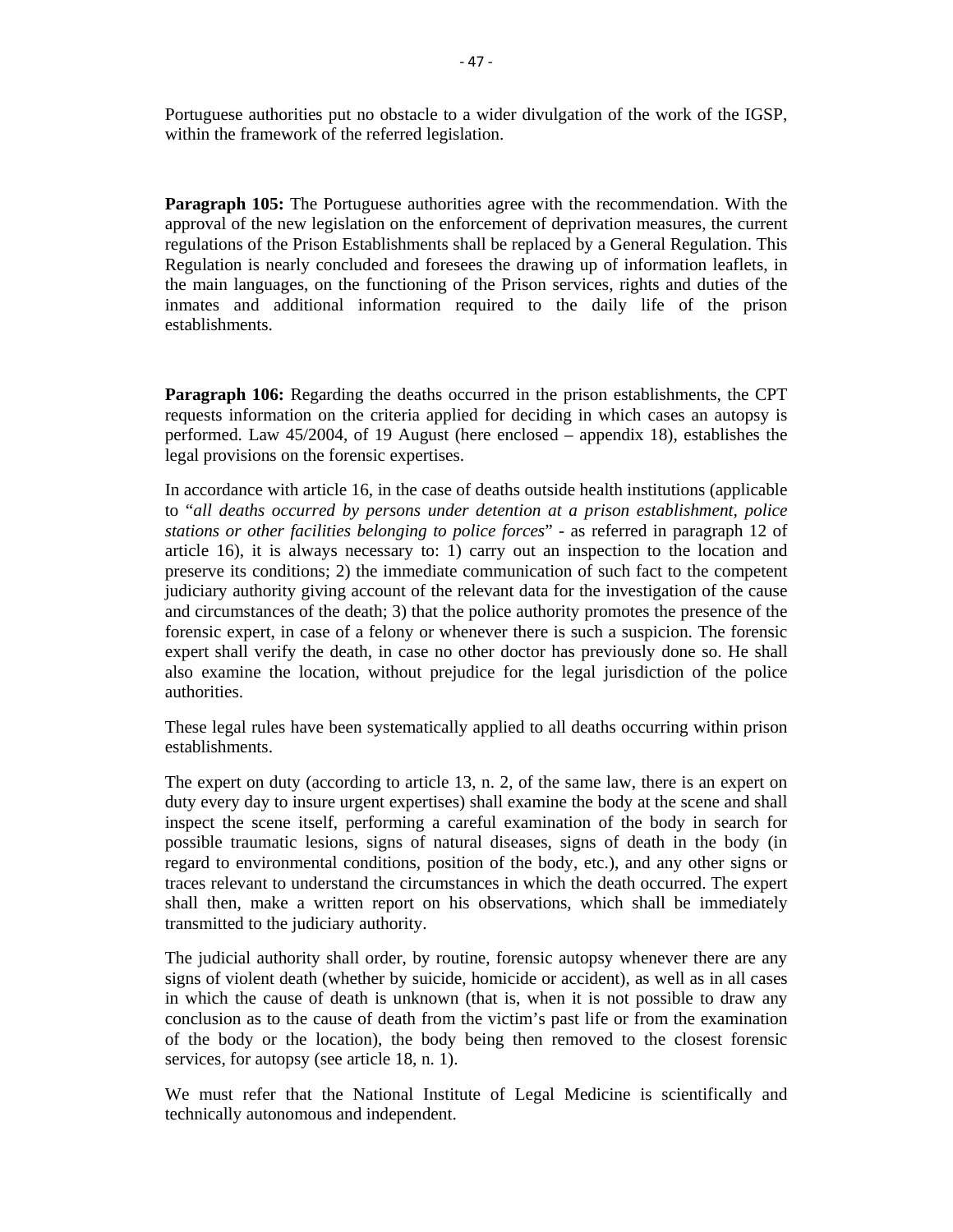The CPT also requests information on the results of the inquiries carried out on the death of two inmates in 2007, in the disciplinary cells at the Coimbra and Oporto Central Prisons and on the four deaths occurred in 2005 at the Oporto Central Prison.

In what concerns the death occurred in the disciplinary sector of the Oporto Central Prison, in 2007, we inform that after the inquiry carried out at the prison establishment (case n. 350/2007), the Audit and Inspection Services (case n. 3213), requested copies of the autopsy report carried out at the National Institute of Legal Medicine – Oporto Delegation, as well as of the final decision to file the case issued by the Public Prosecution (case n. 371/07.8 GGMTS, of the Matosinhos section of the Public Prosecution). From such documents it was confirmed that the death of the inmate resulted from cardiac and pulmonary lesions which led to the filing of the case by decision of the Director-General for the Prison Services (21 September 2007).

As to the death of an inmate in a disciplinary cell of the Coimbra Central Prison, an inquiry was carried out (case n. 498/A/07–R), where it was concluded that there was no illicit practice whatsoever. Both the autopsy report and the Judicial Police report were submitted to the Public Prosecution near the Coimbra Court.

Regarding the deaths of four inmates, in December 2005, at the Oporto Central Prison an inquiry was opened by the Audit and Inspection Service (S.A.I.) - North (case n. 239-A/2005), that was eventually filed, by decision of the Director-General for the Prison Services of 28 June 2007, which concluded that no officer of the prison services had any responsibility on the death of the inmates or on the surveillance or assistance provided to them.

Such decision was based on the autopsy reports performed on the four inmates, among other elements of proof, and on the decisions to file both the inquiries carried out by the judiciary authorities (n. 886/05.2 GGMTS and n. 887/05.0 GGMTS, both by the Matosinhos section of the Public Prosecution), concluding that there was no practice of criminal conduct.

Finally, we may add that, whenever an inmate dies, the causes and the circumstances of the death are duly investigated and a file may be opened (should suspicions arise as to the situation in which the death occurred) or may take place in a less formal way (*expediente avulso*) if there are no suspicions of crime or of disciplinary responsibility. In any case, a copy of the autopsy report is always collected, for a better and more thorough elucidation on the causes of death.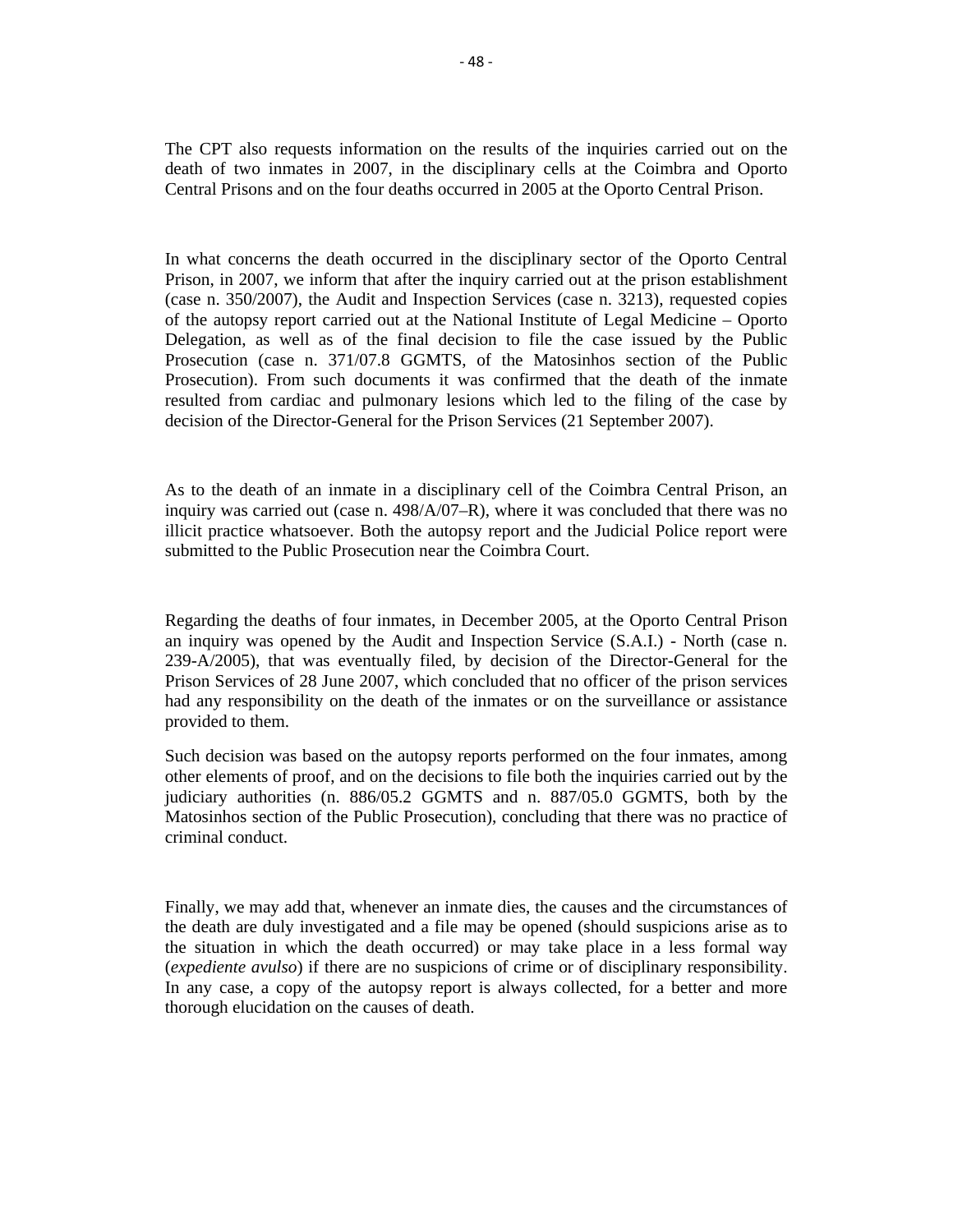#### **C. Psychiatric Institutions**

#### **1. Preliminary Observations**

**Paragraph 107:** The CPT visited healthcare units and psychiatric institutions in the middle of a mental health care reform, as the "2007-2016 Action Plan for the Restructuring and Development of Mental Health Services in Portugal", published on 2 April 2007, had been approved by the Portuguese government in early 2008.

It therefore comes as no surprise that the uncertainty over the future of hospitals in this healthcare area, particularly so as regards National Health Service hospitals, was a factor of concern at the time of the CPT Visit as the implementation of the Plan and respective Programmes were to be developed from the time in question on a staged basis.

The National Mental Health Coordination of the High Commissariat for Health, whose objectives are set out in Ministerial ruling (*Despacho*) 10464/2008 of 9 April, makes reference to the request contained in the report produced by the CPT – inclusion of private psychiatric hospitals in the National Mental Health Plan – explaining that the Plan includes not-for-profit private institutions in the social sector which have entered into some form of agreement with public services, but not commercial i.e. profit-making private institutions in which there are patients who have been deprived of their freedom (e.g. private clinics).

The site http://www.acs.min-saude.pt/pt/saudemental/plano-nacional hosts the following summaries: "Executive Committee of the National Mental Health Plan 2007- 2016"; the above referred to Action Plan Proposal, which comprises the base document for the production of the National Mental Health Plan approved by the Council of Ministers – Council of Ministers Resolution 49/2008 of 6 March.

Reference should also be made to the fact that, as regards the National Mental Health Plan, the principal measures envisaged for 2008 have either been executed or are at a very advanced implementation stage. The first community services have therefore been created, work has begun on various projects in specific areas (e.g. child and adolescent mental health, mental health for the homeless, psychosocial rehabilitation). The reorganisation of psychiatric hospitals also allowed significant improvements to be made to the quality of healthcare provided by such institutions.

**Paragraph 110:** The merger between the Miguel Bombarda Psychiatric Hospital and Júlio de Matos Hospital resulted in the creation of the *Centro Hospitalar Psiquiátrico de Lisboa* (Lisbon Psychiatric Central Hospital Unit), which also houses the Miguel Bombarda Forensic Unit. This service, with 32 beds currently has 3 doctors in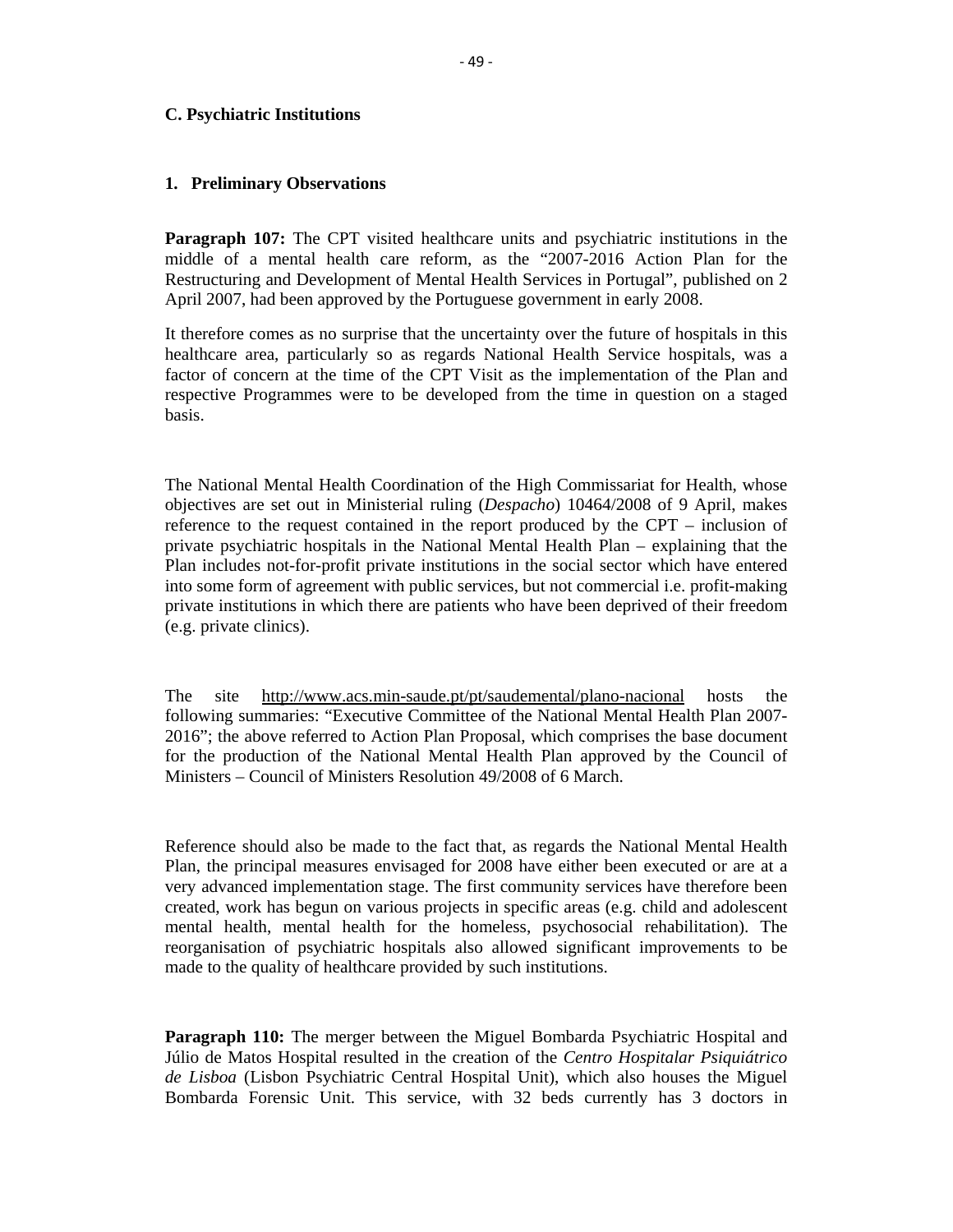psychiatry, 4 clinical psychologists, 1 social service technical officer, 1 occupational therapist, 1 educational specialist, 10 nurses and 8 auxiliary medical staff.

**Paragraph 112:** The Ministry of Health is pleased to note that the CPT's appreciation of the good relationships between patients and healthcare personnel, in all of the institutions visited, with it having been noted, in loco, that the relationship between staff and patients, in addition to being respectful was also affable.

# **2. Current Conditions**

**Paragraph 113:** The *Casa de Saúde de São João de Deus* welcomed such an important visit by the CPT, and was most pleased to note its concerns relating to humane, respectful and integral treatment and respect for human rights and guarantees provided to resident inpatients under the Mental Health Law, as such concerns and principles comprise inalienable postulates and pillars for the treatment, recovery and rehabilitation of resident inpatients in the said establishment as a Care Centre of the *Ordem Hospitaleira de São João de Deus*, which operates on five continents, with its own charismatic and universal healthcare identity for the integration of human beings, notwithstanding the reasons, circumstances or motives for the admission.

**Paragraph 114:** Notwithstanding welcoming the fact that the CPT considered that the patients were provided with the necessary facilities in qualitative and quantitative terms, the Miguel Bombarda Psychiatric Hospital has appointed a new Director of Services, Dr. Manuel Cruz, with the objective of ensuring compliance with the CPT's recommendations on the Forensic Unit, pursuant to which walls have already been erected between the rooms in line with the CPT's recommendations.

**Paragraph 115:** We hereby inform the CPT that the sanitary installations of the Miguel Bombarda Forensic Unit and the Lisbon Psychiatric Central Hospital Unit have already been repaired.

**Paragraph 116:** The Miguel Bombarda Forensic Unit already has its own area for daily outdoor exercise, with direct access.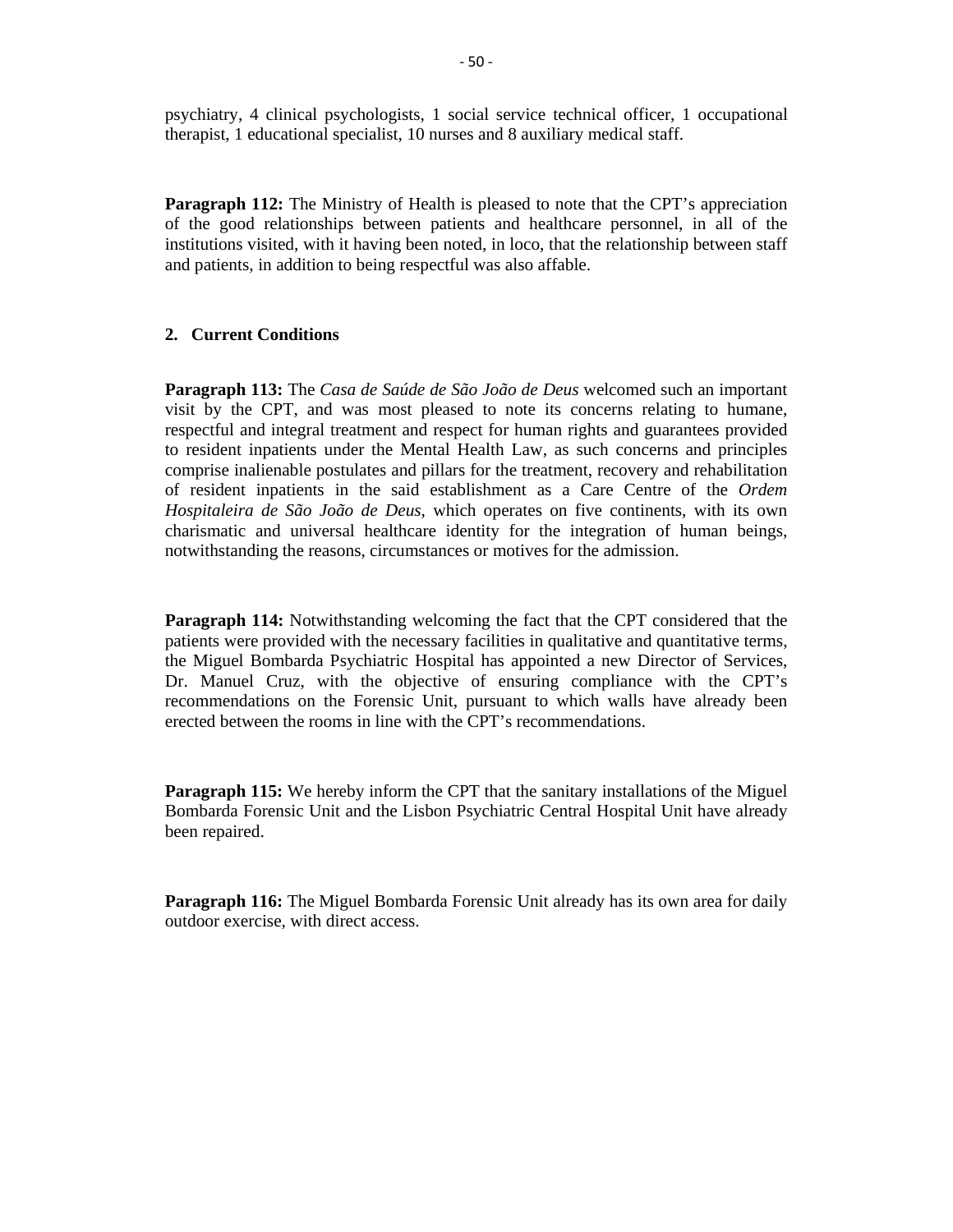# **3. Treatment**

**Paragraph 118:** At the present time a large number of patients are taking part in occupational therapy workshops given by an occupational therapist in the Miguel Bombarda Forensic Unit.

**Paragraph 119:** As is standard practice in the *Casa de Saúde de S. João de Deus*, all of the patients confined therein, including patients sectioned under the Mental Health Law and at a severe stage of their illness, wear their own individual and personal clothes; only resident inpatients who are forced to stay in bed or who are at their very early treatment stage use their own pyjamas or those provided by the Healthcare Centre, which are supplied whenever considered expedient and necessary.

**Paragraph 120:** Notwithstanding the importance attached to resident inpatients' attending vocational training courses in the Miguel Bombarda Forensic Unit, several of them are already doing so although this is constrained by the available funding.

**Paragraph 121:** The prescribing of emergency medication at the *Casa de Saúde de S. João de Deus* is particularly used in the Intensive Care Unit. The highest percentage of admissions of users in the *Casa de Saúde* comes from the emergency services of Funchal's Central Hospital, in the case of psychiatric emergencies, with patients being sedated in the said location under the medical prescription of a psychiatrist and administered by nursing personnel.

In the case of the Miguel Bombarda Forensic Unit, the new Clinical Director and Chairman of the Board of Trustees of the *Centro Hospitalar Psiquiátrico de Lisboa*, Dr. Ricardo França Jardim is reviewing the procedures used to prescribe emergency medication, in accordance with the CPT's recommendations.

**Paragraph 122:** As the only Healthcare Institution in the Autonomous Region of Madeira with psychiatric admission facilities (men only), the *Casa de Saúde de São João de Deus* treats all of its compulsively admiteded inpatients, who are often in states of psycho-motor agitation, which requires sedation therapies during the first few hours of confinement. It is not, however, the said institution's policy to subject its users to extraordinarily strong sedation, and it complies solely and absolutely with medical prescription, in expedient and necessary aspects. Notwithstanding the above presupposition, it is normal, for a user at the early stages of treatment, to be more sensitive to the sedative effect of the medication prescribed and administered.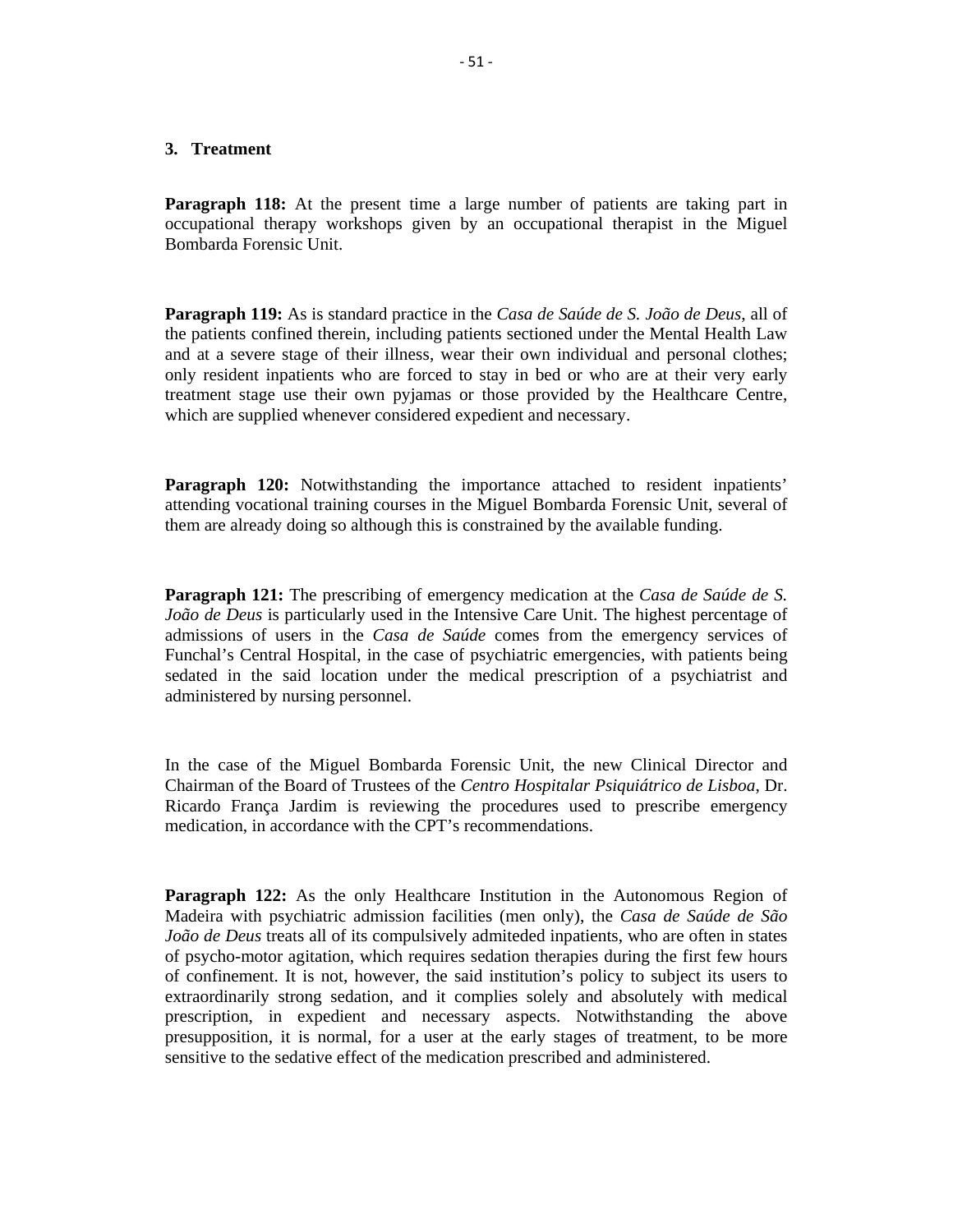**Paragraph 123:** The use of electroconvulsive therapy (**ECT)** in *Casa de Saúde de São João de Deus*, is most unusual and, when required, private services are used to give such treatment subject to all lawful constraints such as the presence of anaesthetists, intensive care specialists, psychiatrists, a nursing team, laboratorial and other exams. It should be pointed out that this Medical Centre has not used this kind of treatment for around four years.

The procedures recommended shall certainly be implemented at the Miguel Bombarda Psychiatric Hospital, by its current directors in terms of the Clinical Division of the Forensic Unit and Hospital Management.

# **4. Containment Measures**

**Paragraphs 124–129:** Improvements have been made to restrictive emergency measures in psychiatric hospitals with the use of new equipment and professionals with more adequate training. The application of new policies such as in the case of the Miguel Bombarda Hospital, with the appointment of the new Director of the Forensic Unit and on the basis of the Hospital's Board of Trustees' awareness of the recommendations made in the CPT report are currently in progress.

They are used at the *Casa de Saúde de S. João de Deus* to protect users, at times of greatest psycho-motor agitation and when there is a real danger of harm to the patient or to other users. The *Casa de Saúde* has appropriate nursing wards for users undergoing the most severe stages – as the Committee has noted observed and validated. It is, however, unusual to immobilise users and this is only done in accordance with medical instructions. There is a record of acts in which such patients are immobilised. The materials used to constrain the movements of patients are properly stored in their own compartments, out of sight.

Whenever this measure has to be taken, the patient's respective family is always informed of the need to immobilise the patient.

As the CPT can ascertain, the premises of this Central Hospital Unit comprise large areas in which users are free to stroll at will. Even patients under compulsory confinement orders stroll through the institution's spaces without any restriction and are also involved in psychosocial rehabilitation projects.

The immobilising or physical restraining of users, including a prohibition from leaving the units are always a method of last recourse and not standard practice although this intervention method is also a reality and not a utopia, even in general hospitals.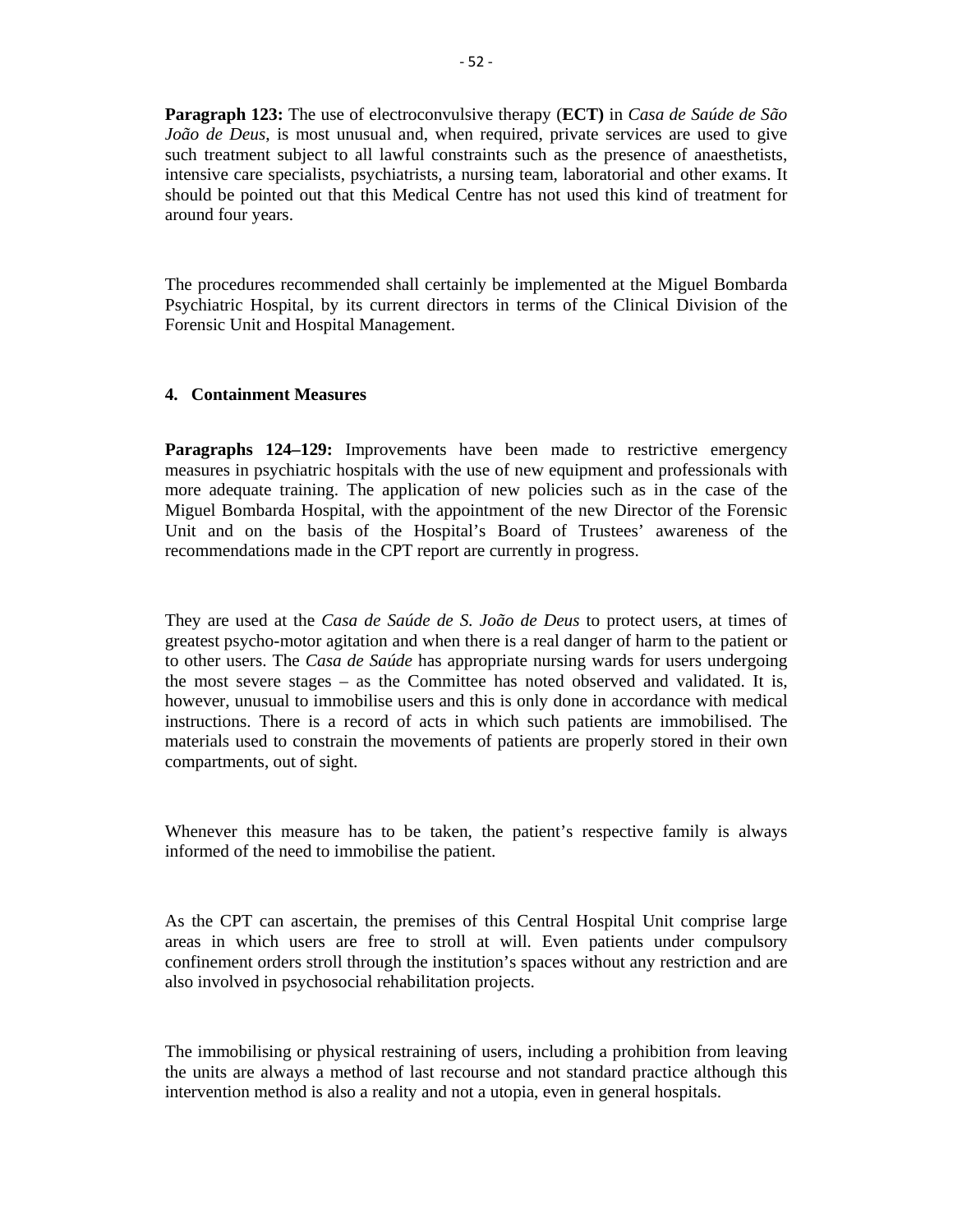It is evident that, in such units must have an adequate staff complement and, in addition, the staff, particularly nursing staff should have appropriate training to deal with the most violent patients.

**Paragraph 130:** Most psychiatric institutions do not have information leaflets on their current practice, in terms of restraining measures. Other establishments do have this information but there is no nationwide standardisation; the information recorded is solely dependent on the respective institution's criteria.

In the future and as recommended by the CPT, National Mental Health Coordination shall arrange for the production of brochures setting out good practice to be implemented in the said services, to be distributed in all psychiatric institutions.

In any event, when patients are sectioned, their rights are read out to them, as is the case of the *Casa de Saúde de S. João de Deus*, and full information is provided on the Unit in which the User has been confined and its activities plan.

Confinements, however, are often made in situations of extreme stress in which a patient is not in a fit state to understand the measure taken. As soon as the situation improves and the patient calms down, they are informed of the measures taken. Reference should be made to the fact that a patient's family is always informed of the measures taken and is not left out of the process, all the more so to the extent that it is the actual family which in a large number of cases applies for the patient to be sectioned.

#### **5. Protection**

**Paragraphs 131 – 135:** This can be verified by the CPT in psychiatric hospitals and notably in the *Casa de Saúde de S. João de Deus* in which medical staff and other support services take care to ensure that continuity is given to procedures relating to compulsory confinement within the lawfully defined period, allowing users to willingly accept their treatment. In cases in which this is not possible, all of the information requested is provided to the Judicial Services.

Being healthcare institutions, psychiatric institutions psychiatric aim, in practice to minimise compulsory confinements to the extent possible.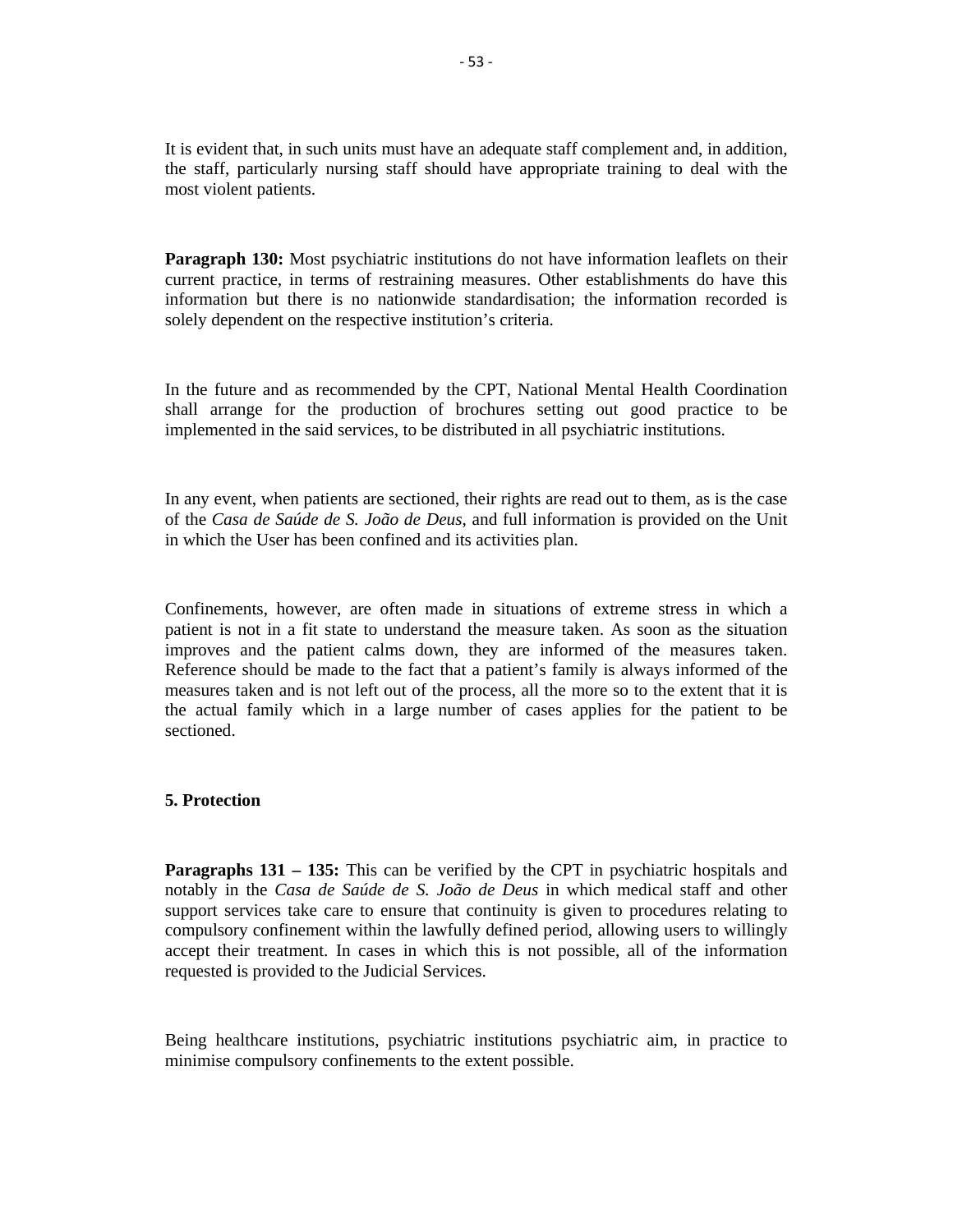In terms of access of a court appointed lawyer, these hospitals raise no objection in providing access to the patient. Users are, in any event, free to submit complaints in writing or orally, either to the Director of the Unit or by formally depositing their complaints in a complaints box.

**Paragraph 136:** Law 36/98 of 24 July, as the Fundamental Mental Health Law, establishes the general principles of mental health policy and regulates the compulsory confinement of persons suffering from psychiatric disturbances.

Decree Law 35/99 of 24 July, which establishes the guidelines for the organisation, management and assessment of psychiatric and mental health services referred to as "Mental Health Services" is being revised in accordance with the CPT's recommendation.

**Paragraph 137:** See reply to the recommendation of **Paragraph 130**.

**Paragraph 138**: Ministry of Health institutions or IPSSs are not responsible for "*ensuring the efficacy of right to a lawyer, in terms of compulsory confinement in accordance with the Mental Health Law*", as the judicial authorities are exclusively responsible for this measure. Provided that a court appointed or private lawyer visit the Institution to defend their clients, no obstacles are raised to their duties as a user's court appointed lawyer as referred to in **Paragraph 135**.

A mixed group from the Ministries of Health and Justice is being set up to deal with medical-legal and Forensic Unit appraisals. It will also consider all other relevant aspects of the health-justice interface, including the issue above mentioned.

#### **6. Inspection**

**Paragraphs 139-140**: The body responsible for supervising health services is the *Inspecção-Geral das Actividades de Saúde*. It is recognised, however, that the body's activity has been limited.

The Monitoring Commission has also not been very active in visiting admission services. A reorganisation of this Commission, with the support of the National Coordination of the National Mental Health Plan, is in progress with the aim of expanding its supervisory activity, with the extension of its action designed to include patients who have been sectioned under the provisions of the Criminal Code being desirable.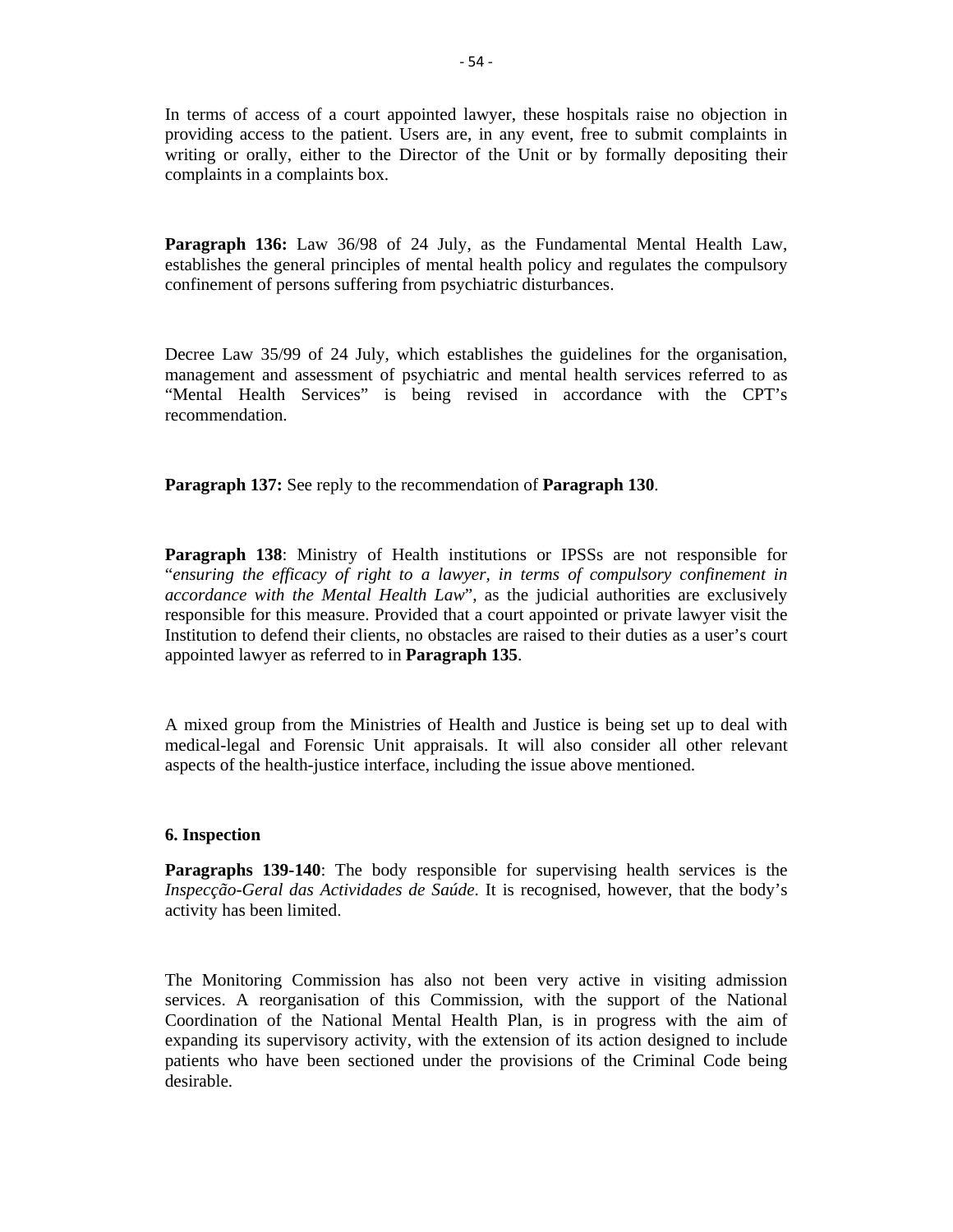# **7. Other problems found during the CPT's visit**

**Paragraphs 141-142**: The new Directorate of the Miguel Bombarda Hospital's Forensic Unit is already implementing the CPT's recommendations.

The new Mental Health Plan provides for the decentralising of current psychiatric resources to ensure coverage of all regions in the country using adequate means for the treatment of psychiatric patients.